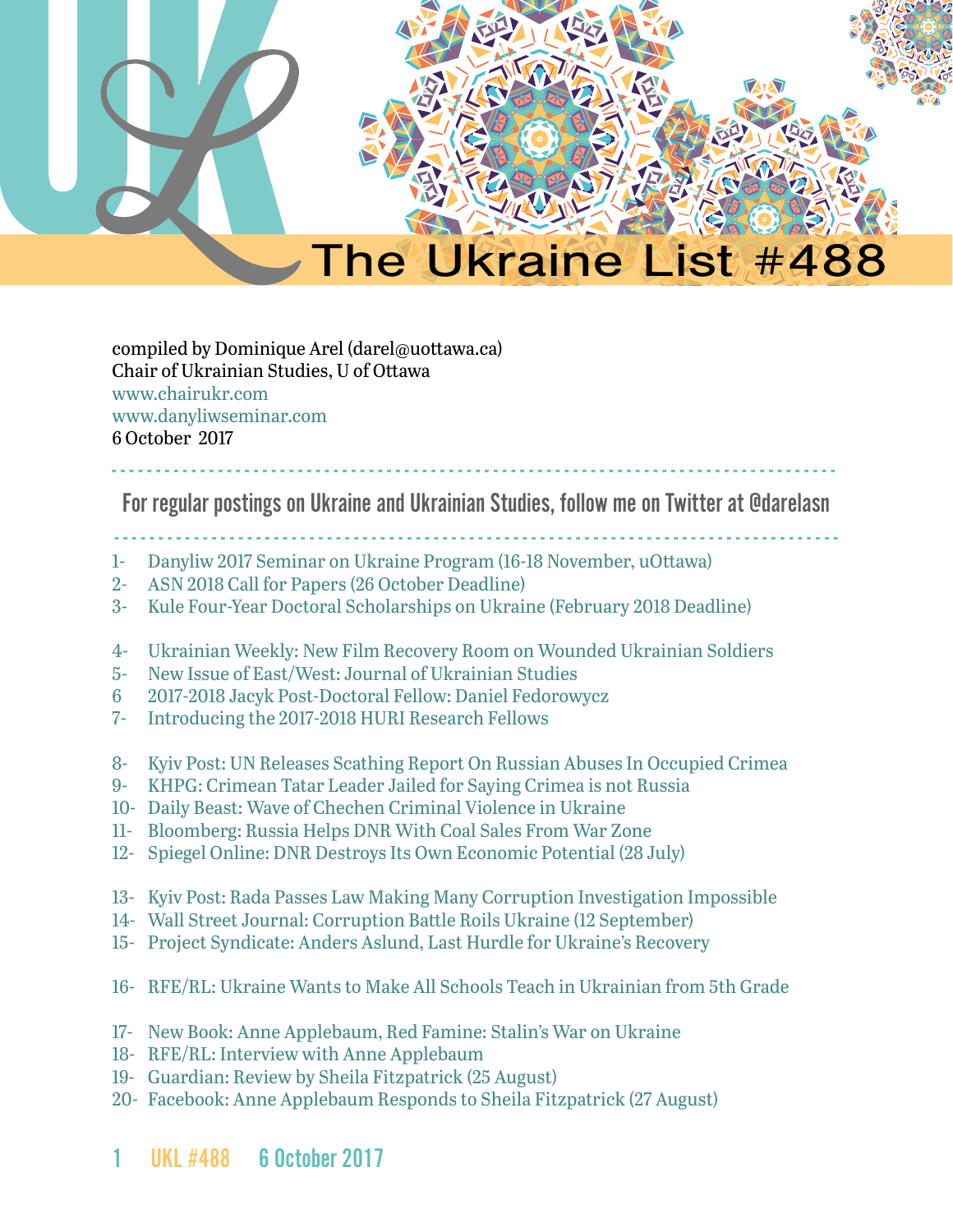# <span id="page-1-0"></span>#1 13th Annual Danyliw Research Seminar on Contemporary Ukraine

# - - - - - - - - - - - - - - - - - - - - - - - - - - - - - - - - - - - - - - - - - - - - - - - - - - - - - - - - - - - - - - - - - - - - - - - - - - - - - - - - - -

Chair of Ukrainian Studies, University of Ottawa, Canada Desmarais Hall 12102, 16-18 November 2017 <http://danyliwseminar.com>

The 13th Annual Danyliw Seminar (16-18 November 2017) is unveiling an ambitious program devoted to the war in Donbas, post-Maidan reforms, historical memory, the Holodomor and cutting edge research on Ukrainian society, economy and culture.

The Seminar, featuring 16 presentations, 2 book panels, 2 film screenings and 2 special roundtables, will bring together 28 scholars and doctoral students, 2 journalists and 2 filmmakers -- 25 from outside Canada (6 from Ukraine), and 17 attending for the first time, a testimony of the vibrancy of the field of Ukrainian Studies.

The program is online at<https://www.danyliwseminar.com/program-2017>.

#### Among the highlights:

- The new documentary *The Trial: The State of Russia vs Oleg Sentsov* (Estonia 2017), on the fabricated case of "terrorism" against Crimean filmmaker Sentsov. Russian filmmaker Askold Kurov will be onsite to take part in a Q&A after the screening (Thursday November 16, 4.15 pm).
- The documentary *Alisa in Warland* (Ukraine 2016), on the personal war experienced by a Ukrainian student at the Kyïv film academy. Ukrainian filmmaker Alisa Kovalenko will also be onsite to present and discuss the film (Friday November 17, 4.30 pm).
- A special panel on "Journalism and War" featuring the Ukrainian journalist Oksana Grytsenko, from Kyïv Post, and the Kyïv-based French journalist Stéphane Siohan, who reports for several international media, including Radio-Canada (Friday November 17, 2.45 pm).
- A special panel to mark the 90th anniversary of Theofil Kis, a former professor of Political Science at uOttawa who was one of the founders of the Chair of Ukrainian Studies (Friday November 17, 11.45 am).
- A panel featuring two new books on the Ukrainian economy: Oleh Havrylyshyn (formerly of the IMF) on *The Political Economy of Independent Ukraine* (Palgrave 2017) and Yulia Yurchenko (U of Greenwich, UK) on *Ukraine and the Empire of Capital: From Marketisation to Armed Conflict* (Pluto Press 2018)(Thursday November 16, 11 am).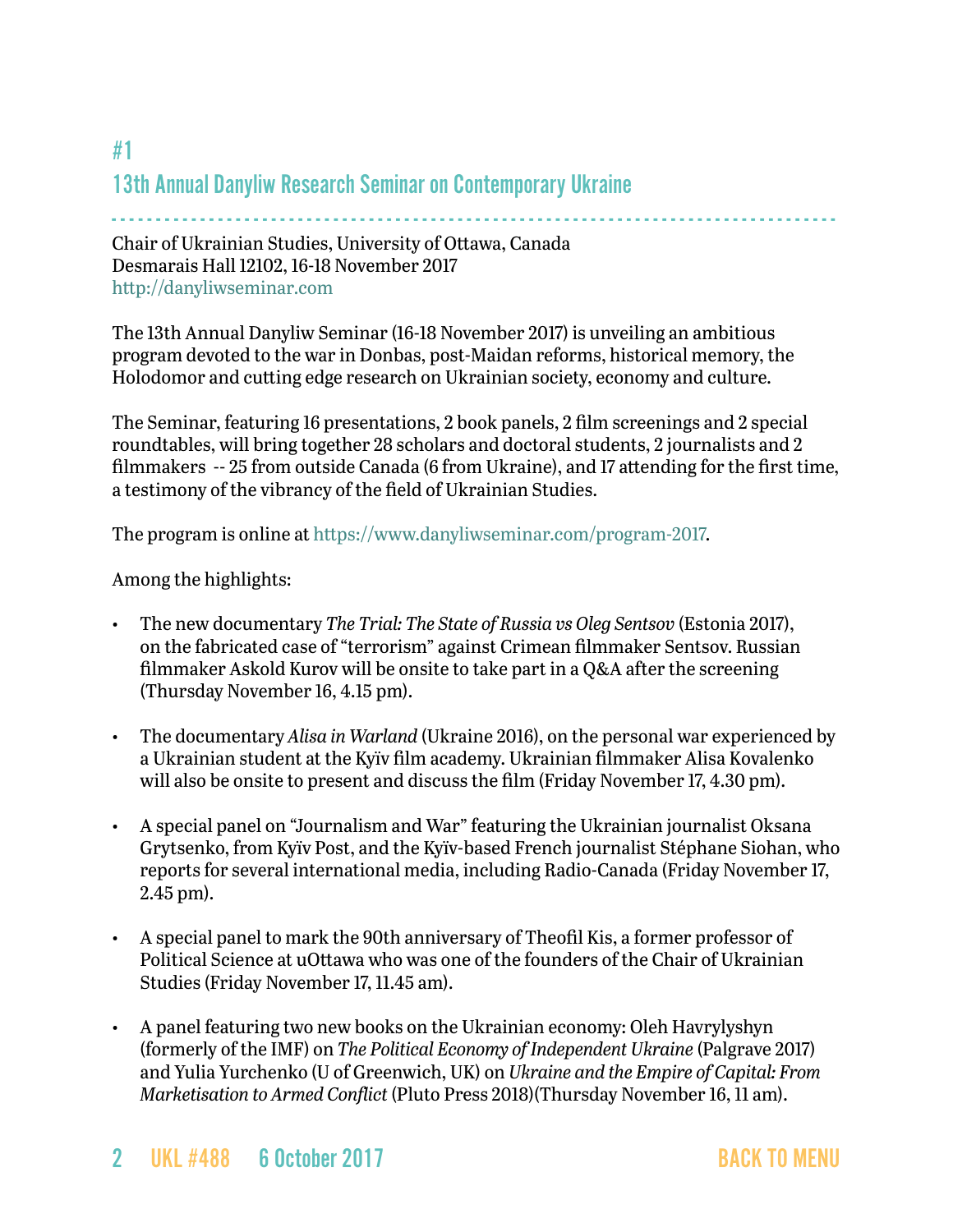- A panel featuring the new book by Mayhill Fowler, *Beau Monde on Empire's Edge: State and Stage in Soviet Ukraine* (Toronto 2017)(Saturday November 18, 9.45 am).
- And a broad array of exciting new research: five presentation on the war in Donbas, four on post-Maidan reforms, three on historical memory, two on political economy, and two on culture.

All the Seminar sessions will be held in Room 12102 of the Desmarais Building (DMS), 55 Laurier Ave., on University of Ottawa campus. A map of University of Ottawa campus – with the DMS location – can be accesssed at<http://maps.uottawa.ca>.

The Seminar is open to the public and registration is free. Since space is limited, people interested in attending the seminar must register by sending an email to the Chair of Ukrainian Studies [\(chairukr@gmail.com\)](mailto:chairukr@gmail.com) or by calling 613 562 5800, ext. 3692.

An opening reception will be held on Thursday, November 16, at 6.30 PM in Desmarais 12102, after the screening and Q&A of *The Trial*. All are cordially invited.

The Seminar will have an extensive presence on the web. All presentations and discussion sessions (Q&A) will be filmed and uploaded on the Seminar's web site ([http://www.](http://www.danyliwseminar.com)) [danyliwseminar.com\)](http://www.danyliwseminar.com)). The Seminar papers will also be available on the website shortly after they are presented.

For real time updates, go and like the Seminar's Facebook page [\(https://www.facebook.](https://www.facebook.com/Danyliw-Seminar-874438662581143/)) [com/Danyliw-Seminar-874438662581143/\)](https://www.facebook.com/Danyliw-Seminar-874438662581143/)) and follow me on Twitter at @darelasn.

The international selection committee is comprised of Dominique Arel (Chair of Ukrainian Studies, U of Ottawa), Anna Colin Lebedev (U Paris Ouest Nanterre La Défense, France), Mayhill Fowler (Stetson U, US), Oxana Shevel (Tufts U, US) and Ioulia Shukan (U Paris Ouest Nanterre La Défense, France).

The Seminar is made possible by the commitment of the Wolodymyr George Danyliw Foundation to the pursuit of excellence in the study of contemporary Ukraine.

We look forward to seeing you at the Seminar!

Cordially, Dominique Arel Chairholder, Chair of Ukrainian Studies University of Ottawa

- - - - - - - - - - - - - - - - - - - - - - - - - - - - - - - - - - - - - - - - - - - - - - - - - - - - - - - - - - - - - - - - - - - - - - - - - - - - - - - - - -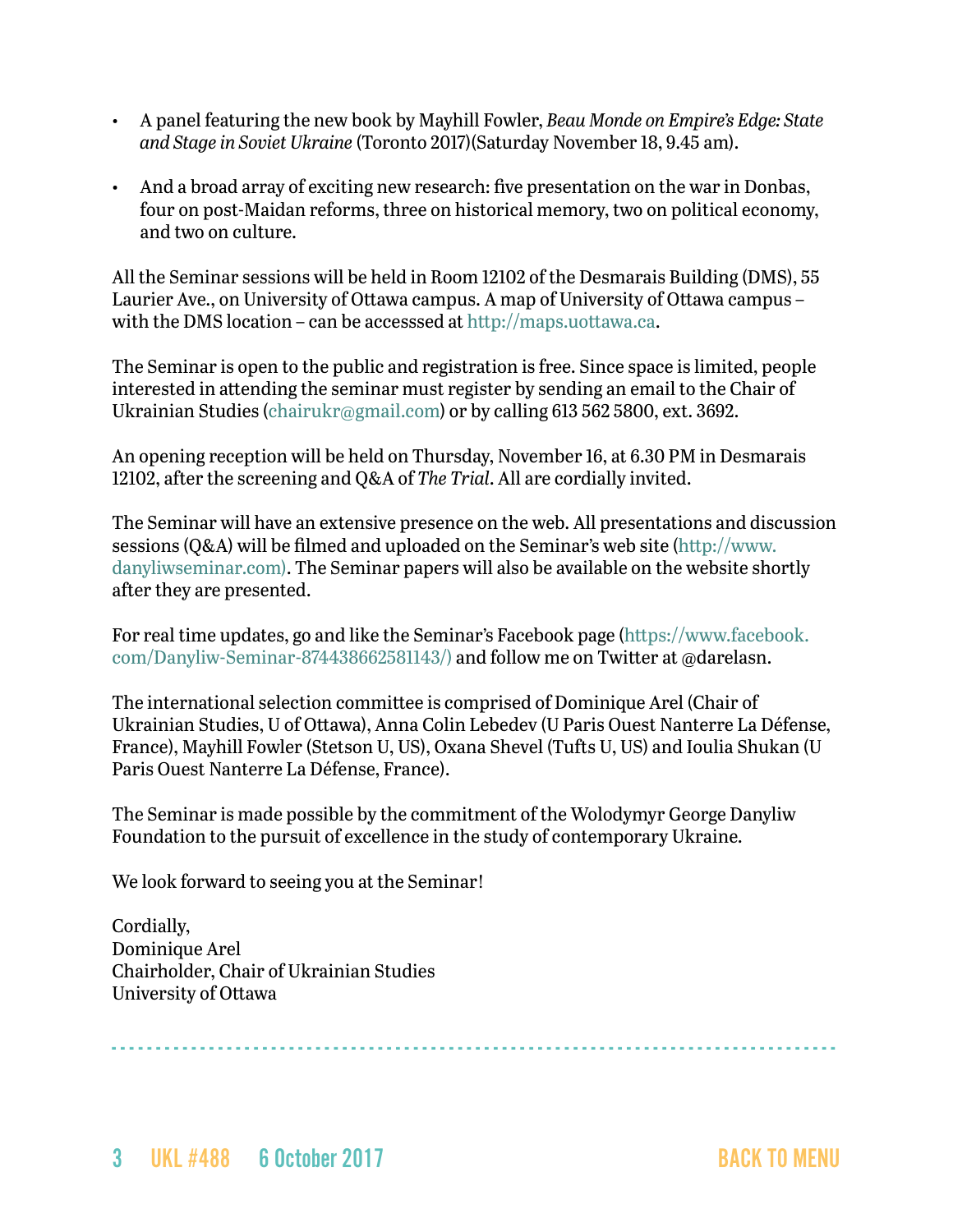**Thursday 16 November**

Political Economy 9.00-9.45 AM

Moderator: Paul d'Anieri (U of California Riverside, US, paul.danieri@ucr.edu)

Mitchell Orenstein (U of Pennsylvania, US, more@sas.upenn.edu) *Polarization and Power Brokers in Ukraine and EU Eastern Partnership Countries*

9.45-10.30 AM Moderator: Oxana Shevel (Tufts U, US, ossu57@gmail.com)

Oksana Dutchak (Kyïv Polytechnic Institute, Ukraine, ok.dutchak@gmail.com) *Next-Door Relocation: Labor Conditions and Bargaining Power in Ukrainian Done-for-Brands Garment Industry*

10.30-11.00 AM Coffee Break

11.00 AM-12.30 PM *Two New Books on the Ukrainian Economy*

Moderator: Dominique Arel (U of Ottawa, Canada, darel@uottawa.ca) Discussant: Mitchell Orenstein (U of Pennsylvania, US, more@sas.upenn.edu)

Oleh Havrylyshyn (Economist, Canada, o.havrylyshyn@utoronto.ca) *The Political Economy of Independent Ukraine: Slow Starts, False Starts, and a Last Chance? (Palgrave, 2017)*

Yulia Yurchenko (U of Greenwich, UK, y.yurchenko@greenwich.ac.uk) *Ukraine and the Empire of Capital: From Marketisation to Armed Conflict (Pluto Press, 2017)*

12.30-1.30 PM Lunch Break

The Voluntary Battalions 1.30-3.00 PM

Moderator: Anna Colin Lebedev (U Paris-Ouest Nanterre, France, anna\_lebedev@yahoo. com)

Montana Hunter (King's College, UK, montanablu@gmail.com) *Crowdsourcing the Voluntary Battalions, 2014-2015*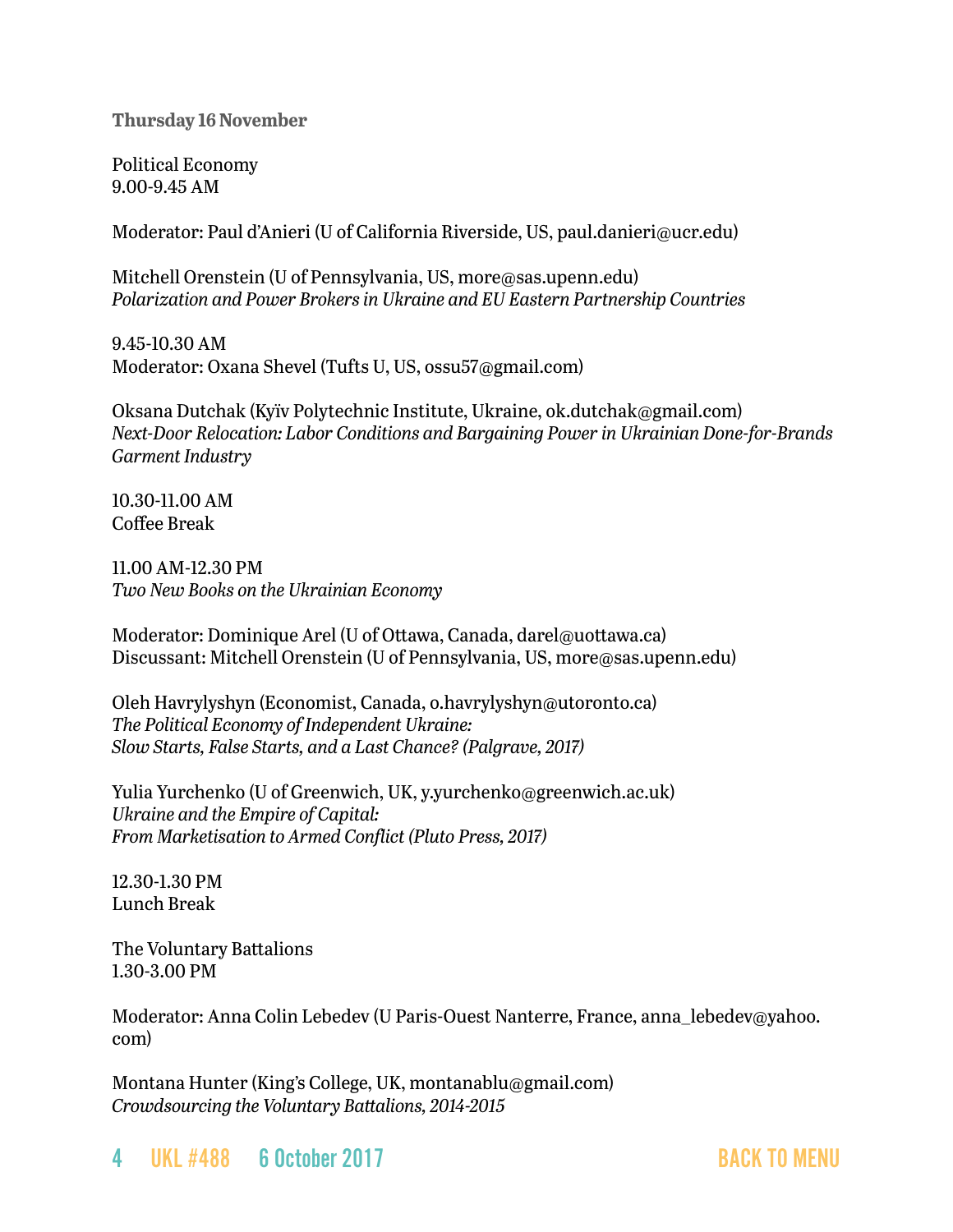Tor Bukkvoll (Norwegian Defense Research Establishment, tor.bukkvoll@ffi.no) *States and Pro-Government Militias: The Case of the Ukrainian Volunteer Battalions*

The Far Right on Maidan 3.00-3.45 PM

Moderator: Dominique Arel (U of Ottawa, Canada, darel@uottawa.ca)

Volodymyr Ishchenko (Kyiv Polytechnic Institute, Ukraine, jerzy.wolf@gmail.com) *The Positive and Negative Effects of the Radical Nationalists in the Maidan Protests*

3.45-4.15 PM Coffee break

The Illusion of Terrorism in Crimea

4.15-5.30 PM Film Screening—*The Trial: The State of Russia vs Oleg Sentsov* (Poland, 2017, directed by Askold Kurov)

*On the show trial of Crimean filmmaker Oleg Sentsov, accused of "terrorism" and sentenced to 20 years in a Siberian prison.*

5.30-6.30 PM Post-Screening Q&A

Moderators: Mayhill Fowler (Stetson U, US, mfowler@stetson.edu) and Ioulia Shukan (U Paris-Ouest Nanterre, France, ioulia.shukan@gmail.com)

Filmmaker: Askold Kurov (Russia, askold.kurov@gmail.com)

**Friday 17 November**

Memory Wars 9.00-9,45 AM

Moderator: Mayhill Fowler (Stetson U, US, mfowler@stetson.edu)

Marta Havryshko (Institute of Ukrainian Studies, Lviv, Ukraine, havryshko@gmail.com) *Overcoming Silence: Men, Women and Violence in the Ukrainian Nationalist Underground*

9.45-10.30 AM

Moderator: Oxana Shevel (Tufts U, US, ossu57@gmail.com)

5 UKL #488 6 October 2017 [BACK TO MENU](#page-0-0)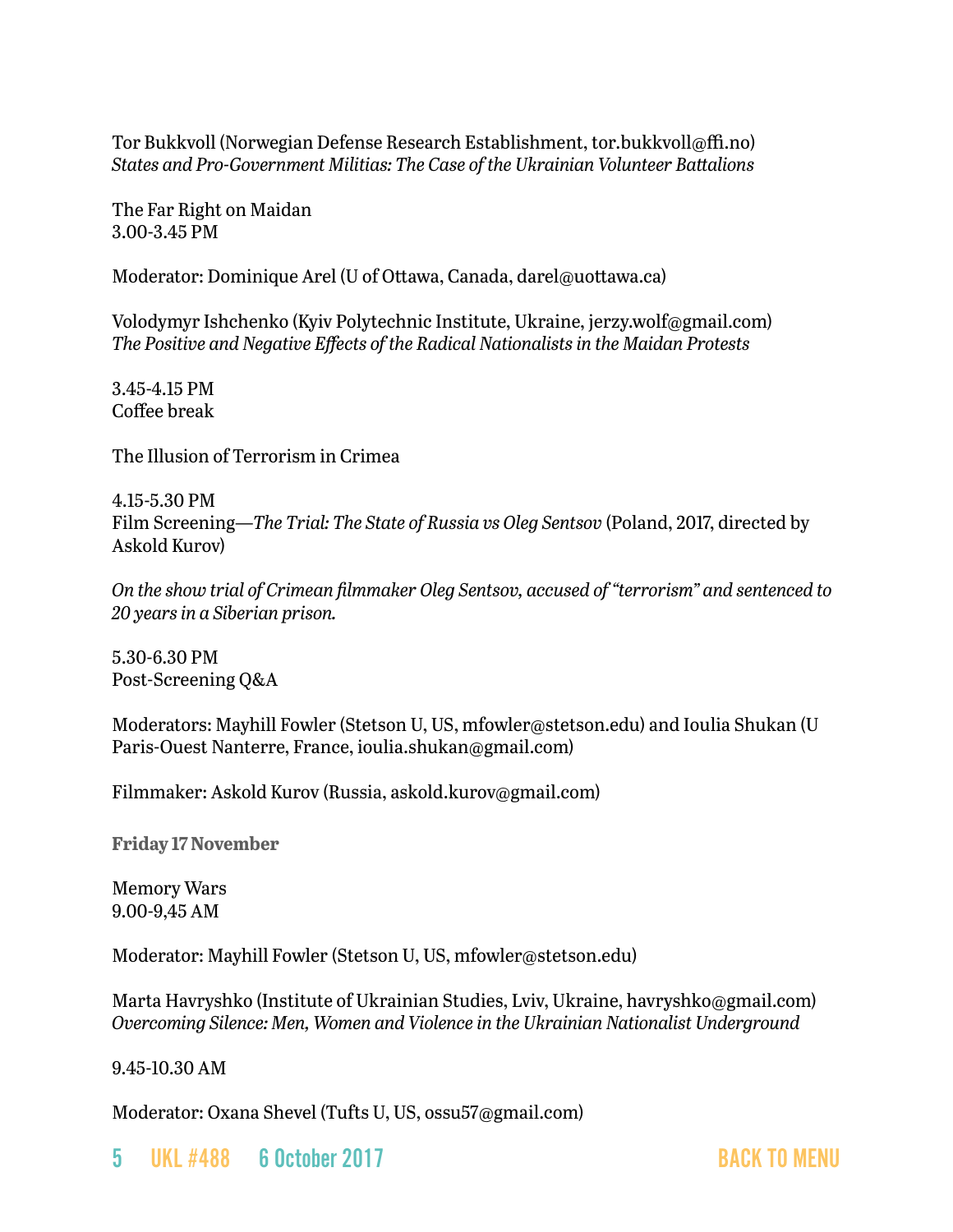Diána Vonnák (Max Planck Institute, Halle, Germany, vonnak@eth.mpg.de) *Unlikely Alliances: Orthodox Jews and Ukrainian Nationalism against a Holocaust Memorial in Lviv*

10.30-11.00 AM Coffee Break

11.00-11.45 AM

Moderator: Dominique Arel (U of Ottawa, Canada, darel@uottawa.ca)

Daria Mattingly (U of Cambridge, UK, dm628@cam.ac.uk) *Discrepancy of Portrayal of the Rank-and-File Perpetrators of the Holodomor in Cultural Memory*

Homage to Theofil Kis for his 90th Birthday 11.45 AM-12.15 PM

Dominique Arel (U of Ottawa, Canada, darel@uottawa.ca) Iryna Makaryk (U of Ottawa, Canada, makaryk@uottawa.ca)

*Theofil Kis, born in Ukraine and a retired professor of political science is one of the founders of the Chair of Ukrainian Studies.*

12.15-1.15 PM Lunch Break

The Insurgents 1.15-2.45 PM

Moderator: Paul d'Anieri (U of California Riverside, US, paul.danieri@ucr.edu) Discussant: Ioulia Shukan (U Paris-Ouest Nanterre, France, ioulia.shukan@gmail.com)

Oleksandr Melnyk (U of Alberta, Canada, alex.melnyk@utoronto.ca) *Decentralized Insurrection and Charismatic Warlordism*

Natalia Savelyeva (U of Tyumen, Russia, natasha-saveleva@yandex.ru) *Getting Involved: Motives, Identities, and Narratives of Mobilization of Pro-Russian Combatants in Eastern Ukraine*

Journalism and War 2.45-4.00 PM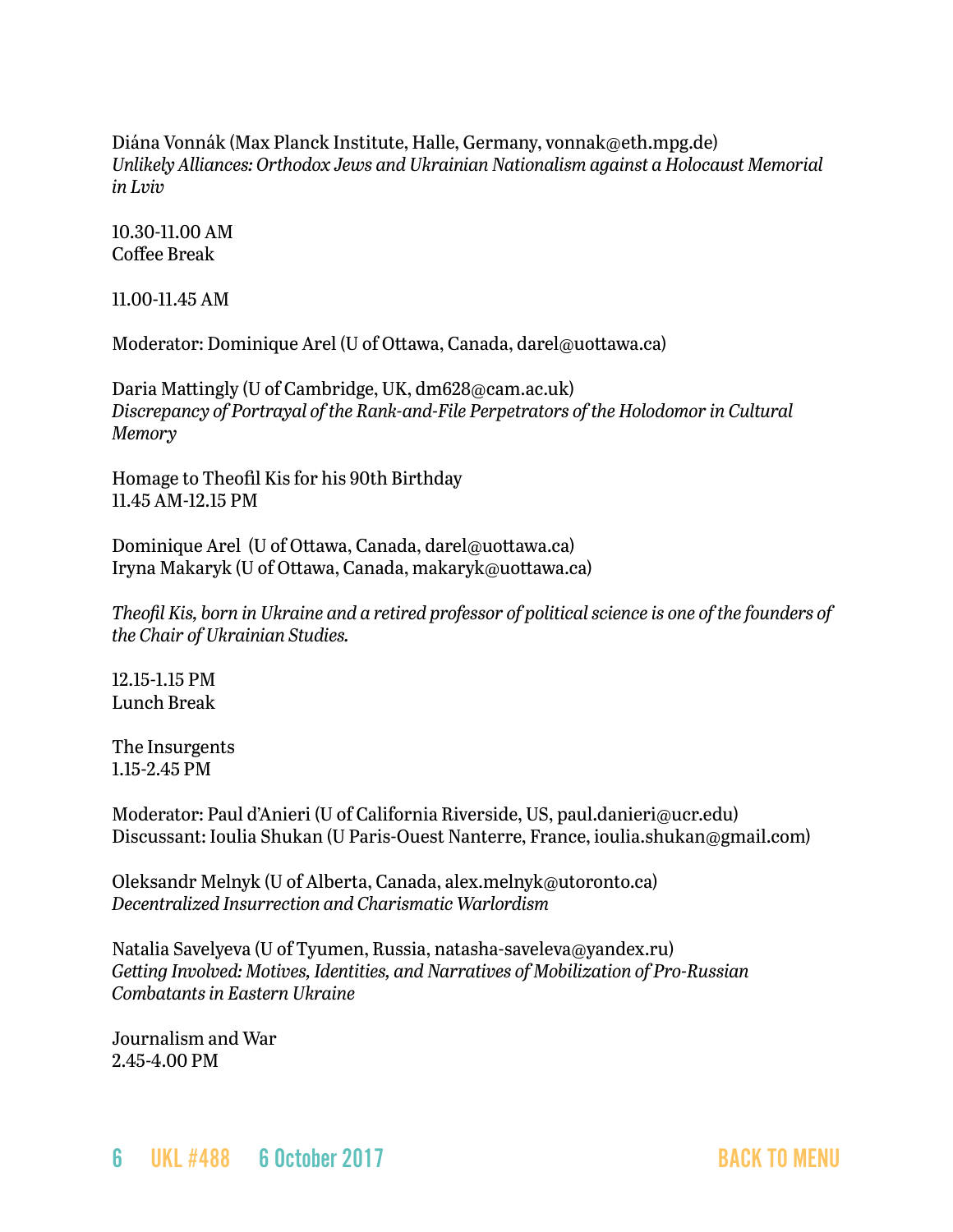Moderators: Anna Colin Lebedev (U Paris-Ouest Nanterre, France, anna\_lebedev@yahoo. com) and Ioulia Shukan (U Paris-Ouest Nanterre, France, ioulia.shukan@gmail.com)

Speakers: Stéphane Siohan (Freelance Journalist, Kyïv, Ukraine, stephane.siohan@gmail. com) and Oksana Grytsenko (Kyiv Post, Ukraine, grytsenko.o.o@gmail.com)

4.00-4.30 PM Coffee Break

The War in Donbas Up Close and Personal 4.30-5.45 PM Film Screening—*Alisa in Warland* (Ukraine, 2016, directed by Alisa Kovalenko)

*Alisa is a 26-year-old student at the film academy in Kyiv. She witnesses the Maidan demonstrations and embarks on a trip through Ukraine in an attempt to understand the war.*

5.45-6.45 PM Post-Screening Q&A

Moderators: Anna Colin Lebedev (U Paris-Ouest Nanterre, France, anna\_lebedev@yahoo. com) and Oxana Shevel (Tufts U, US, ossu57@gmail.com)

Filmmaker: Alisa Kovalenko (Kyïv, Ukraine, alisafrom@gmail.com)

**Saturday 18 November**

Arts and Politics 9.00-9.45 AM

Moderator: Mayhill Fowler (Stetson U, US, mfowler@stetson.edu)

Maria Sonevytsky (Bard College, US, maria.sonevytsky@gmail.com) *Wild Music: Ethnic Intimacy, Auto-Exoticism, and Infrastructural Activism*

9.45-10.45 AM *Book Panel*

Moderator: Anna Colin Lebedev (U Paris-Ouest Nanterre, France, anna\_lebedev@yahoo. com) Discussant: Blair Ruble (Woodrow Wilson Center, US, blair.ruble@wilsoncenter.org)

Mayhill Fowler (Stetson U, US, mfowler@stetson.edu) *Beau Monde on Empire's Edge: State and Stage in Soviet Ukraine (U of Toronto Press, 2017)*

10.45-11.15 AM

7 UKL #488 6 October 2017 [BACK TO MENU](#page-0-0)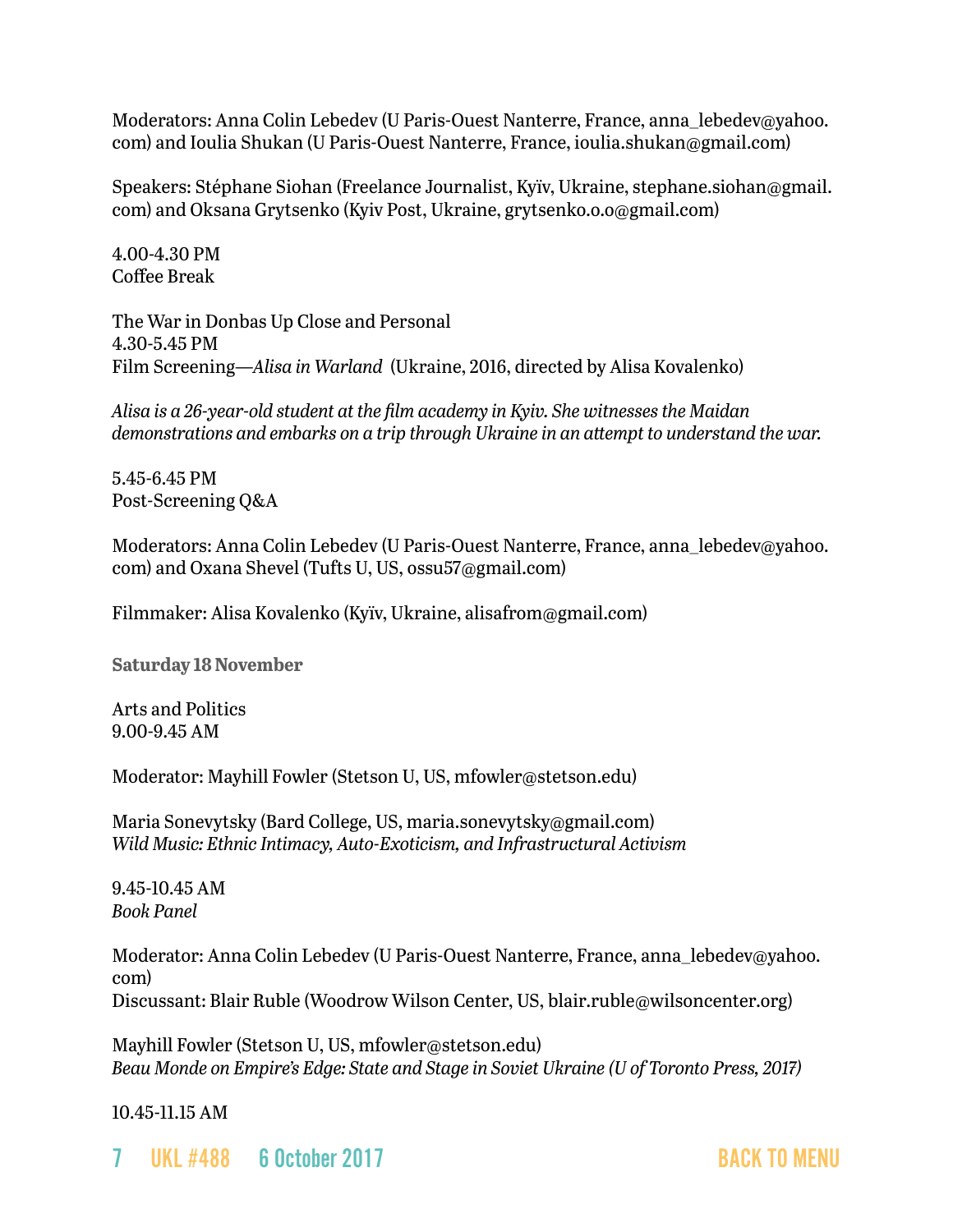Coffee Break

Lenin and Ukraine 11.15 AM-12.00 PM

Moderator: Dominique Arel (U of Ottawa, Canada, darel@uottawa.ca)

Anna Kutkina (U of Helsinki, Finland, anna.kutkina@gmail.com) *The Fall of the Lenin Statues: Grassroots Narratives of Post-Maidan Ukraine*

12.00 PM-1.00 PM Lunch Break

Post-Maidan Reforms 1.00-1.45 PM

*The Beyond the Euromaidan Book Project*

Moderators: Henry Hale (George Washington U, hhale@gwu.edu) and Paul d'Anieri (U of California Riverside, US, paul.danieri@ucr.edu)

Daniel Beers (James Madison U, beersdj@jmu.edu) and Maria Popova (McGill U, Canada, maria.popova@mcgill.ca) *Judicial Reform after the Euromaidan: The More Things Change…*

1.45-2.30PM *Center-Periphery*

Moderator: Oxana Shevel (Tufts U, US, ossu57@gmail.com)

Anthony Levitas (Brown U, US, anthony\_levitas@brown.edu) *"Decentralization" and Local Government Reforms since Maidan*

2.30-2.45 PM Coffee Break

2.45-4.15 PM *Post-Maidan Survey Research*

Moderator: Paul d'Anieri (U of California Riverside, US, paul.danieri@ucr.edu) Discussant: Natalka Patsiurko (Statistics Canada, natalka.patsiurko@concordia.ca)

Henry Hale (George Washington U, hhale@gwu.edu) *Who Supports Radical Reforms in Ukraine? Choosing among Alternative National Trajectories at Critical Junctures*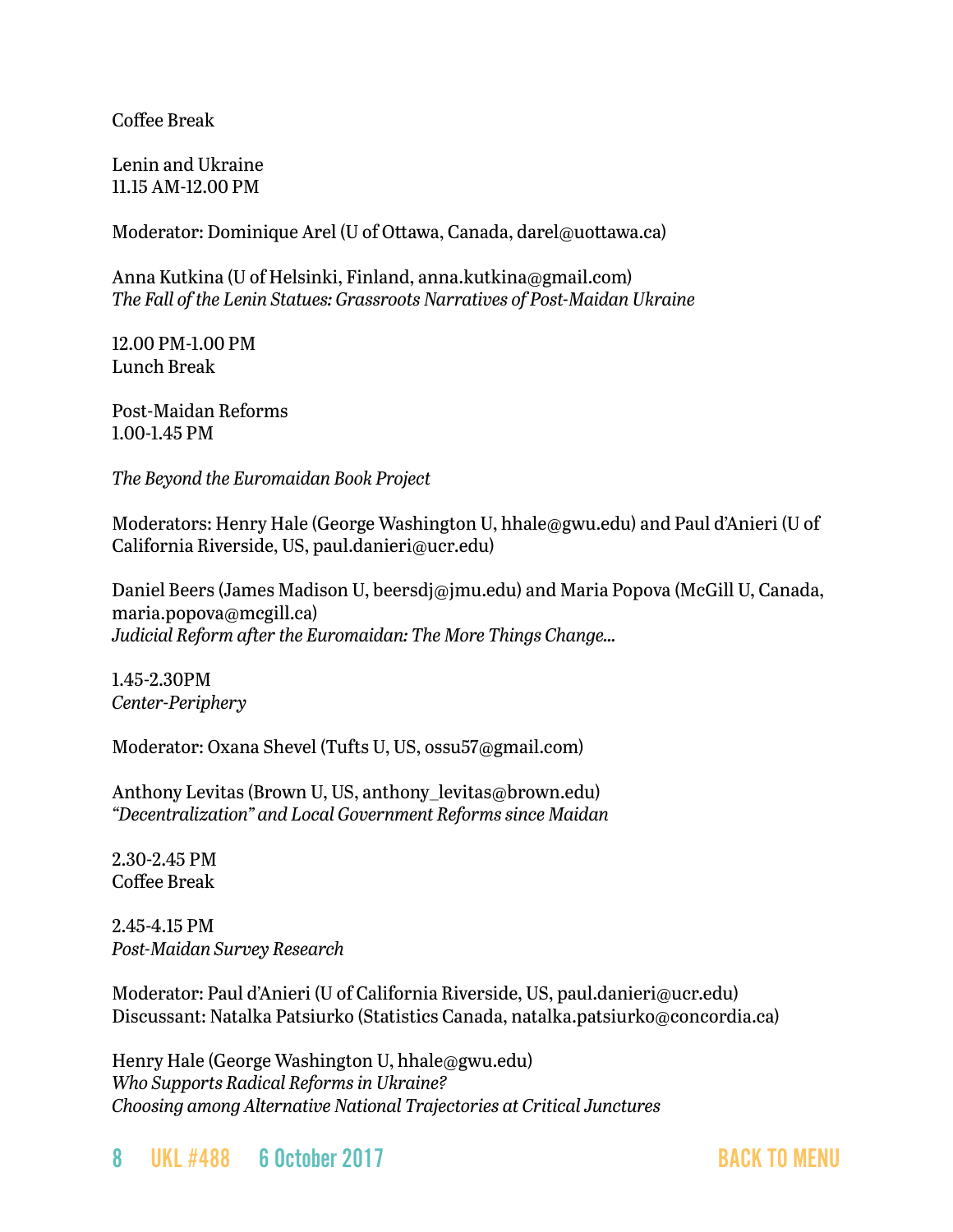Inna Volosevych (GfK Ukraine, Kyïv, inna.volosevych@gfk.com) *Political Views in Non-Government-Controlled Areas of Ukraine*

# <span id="page-8-0"></span>#2 ASN 2018 Call for Papers

- - - - - - - - - - - - - - - - - - - - - - - - - - - - - - - - - - - - - - - - - - - - - - - - - - - - - - - - - - - - - - - - - - - - - - - - - - - - - - - - - -

23rd Annual World Convention of the Association for the Study of Nationalities (ASN)

International Affairs Building, Columbia University, NY Sponsored by the Harriman Institute 3-5 May 2018 <https://www.asnconvention.com/proposal-information>

#### **\*\*\*Proposal deadline: 26 October 2017\*\*\***

Contact information: Proposals must be submitted to: [darel@uottawa.ca](mailto:darel@uottawa.ca) *and* [darelasn2018@gmail.com](file:///CHAIRE%20UKR/UKL/darelasn2018@gmail.com)

Over 150 PANELS in nine sections: Nationalism Studies Migration & Diasporas Balkans Russia Ukraine (and Belarus) Central Europe (including Baltics & Moldova) Eurasia (including Central Asia & China) Caucasus (North and South) Turkey and Greece (and Cyprus)

THEMATIC Panels on The Rise of the Far Right in Europe and America The Politics of Refugees (and IDPs) The Political Use of Historical Memory Political Violence (Insurgency, Terrorism, War) The Conflict in Ukraine The Limits of Democracy in the Balkans Turkey Since the Failed Putsch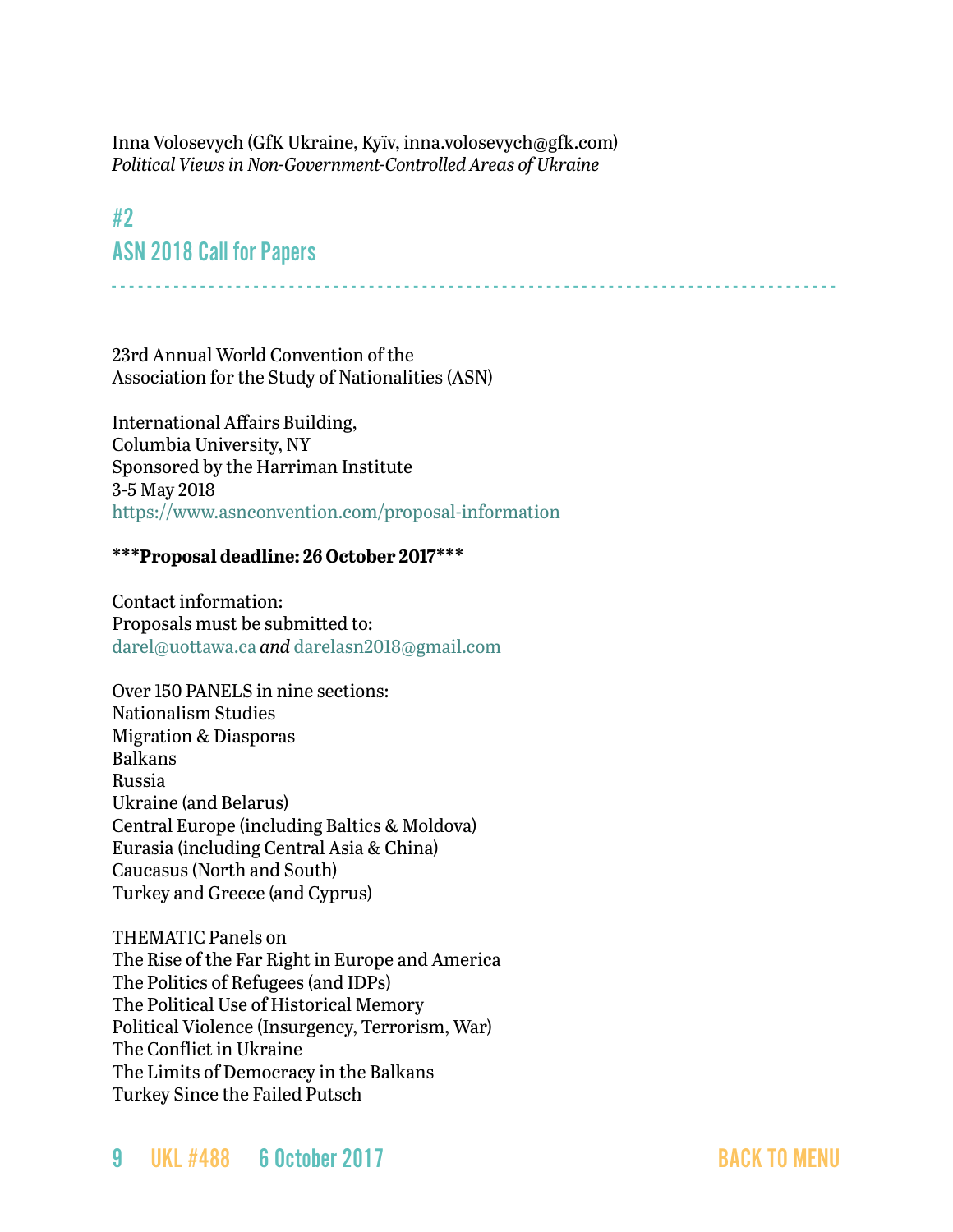### ASN DOCUMENTARY FILM SECTION (NEW WORLD DOCUMENTARIES)

#### ASN BOOK PANELS (SPECIAL PANELS ON NEW ACADEMIC BOOKS)

## ASN AWARDS (BEST DOCTORAL PAPERS, BEST BOOK, BEST DOCUMENTARY, BEST NATIONALITIES PAPERS ARTICLE)

The ASN World Convention, the largest international and inter-disciplinary scholarly gathering of its kind, welcomes proposals on a wide range of topics related to nationalism, ethnicity, ethnic conflict and national identity in regional sections on the Balkans, Central Europe, Russia, Ukraine, Eurasia, the Caucasus, and Turkey/Greece, as well as thematic sections on Nationalism Studies and Migration/Diasporas. Disciplines represented include political science, history, anthropology, sociology, international studies, security studies, geopolitics, area studies, economics, geography, sociolinguistics, literature, psychology, and related fields.

The Convention is also inviting paper, panel, roundtable, book, documentary, or special presentation proposals related to:

- "The Rise of the Far Right," on migration, multiculturalism, populism, nativism and counter-mobilization in Eastern/Western Europe and America,
- "The Politics of Refugees (and IDPs)," on the refugee crisis in Europe, the Middle East and elsewhere, securitization of borders, human and civil rights;
- "The Political Use of Historical Memory," on the construction and contestation of the memory of historical events in sites, symbols, state and (social) media narratives, and academic research;
- "Political Violence," on riots, insurgencies and counter-insurgencies, civil wars, genocide, terrorism, post-conflict settlement; transitional justice and international tribunals
- "The Conflict in Ukraine," on the domestic, regional and international crisis unleashed by Maidan, the annexation of Crimea, the war in Donbas, and the role of Russia, Europe and the United States;
- The Limits of Democracy in the Balkans,"on the rise of new authoritarian elites, populism, the success and failure of EU and NATO conditionality and the paradigm shift from liberalisation to stability;
- "Turkey Since the Failed Putsch," authoritarianism and the suppression of dissent, the Kurdish question, Gulenism, the army and the state, refugees, the war in Syria, relations with Russia;

Prospective applicants can get a sense of the large thematic scope of ASN Convention papers and presentations by looking at [the 2017 Final Program](http://bit.ly/2wUyg7x).

Popular topics have also included language politics, religion and politics, EU integration/ exit, nation-building, energy politics, and civil society.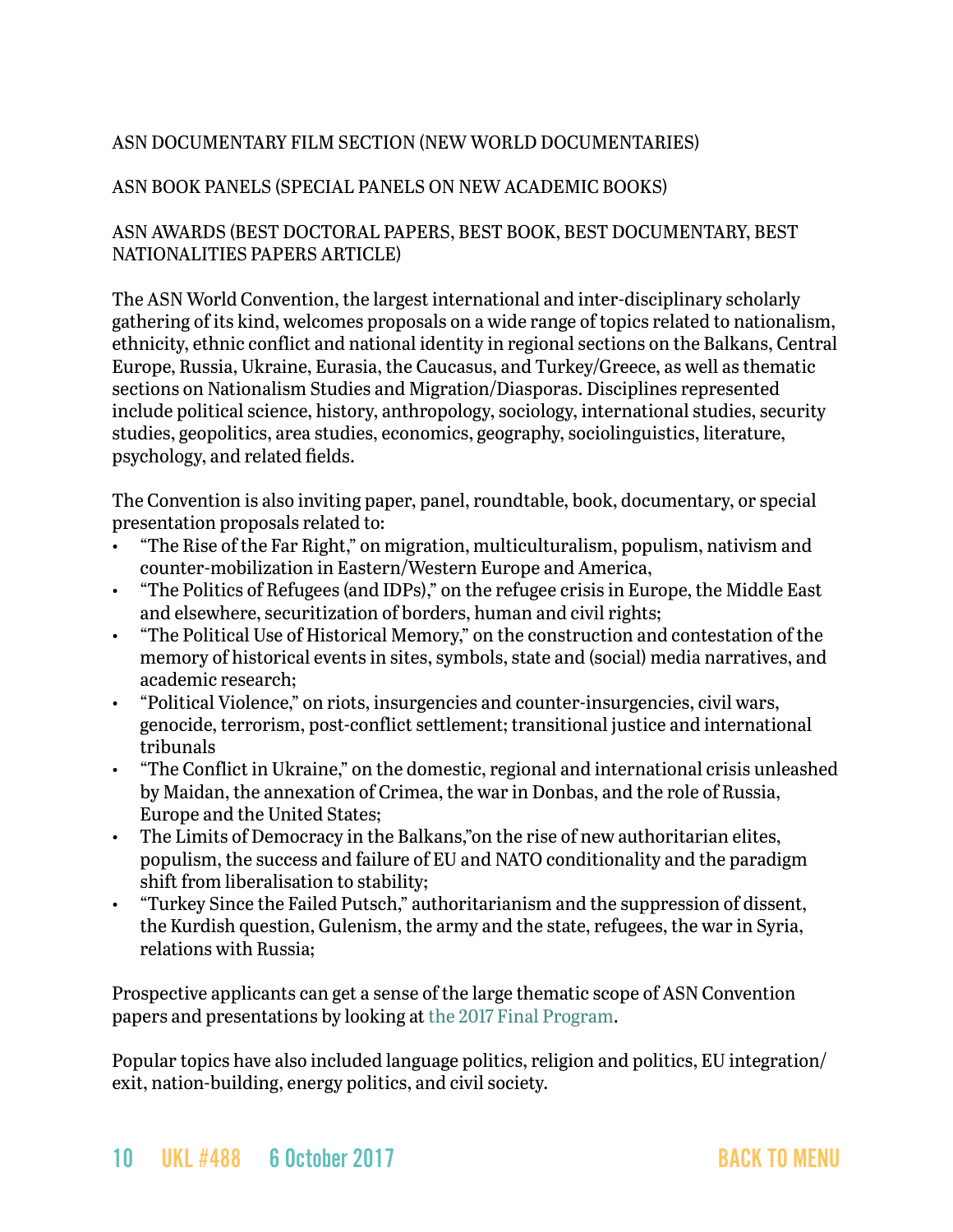#### *Best Doctoral Student Papers*

The ASN Convention acknowledges excellence in graduate studies research by offering Awards for Best Doctoral Student Papers. For the ASN 2017 doctoral student awards, please click [here](http://bit.ly/2r3MH3r) or [here](http://bit.ly/2vPHvmx).

Doctoral student applicants whose proposals are accepted for the 2018 Convention, who will not have defended their dissertation by 15 November 2017, and whose papers are delivered by the deadline, will automatically be considered for the awards (unless their paper is co-authored with someone not eligible for the doctoral prize). Each award comes with a certificate and a cash prize.

#### *ASN Book, Article and Film Awards*

[The Harriman ASN Rothschild Book Prize for 2017](http://bit.ly/2pn10SS) went to Max Bergholz for *Violence as a Generative Force: Identity, Nationalism, and Memory in a Balkan Village* (Cornell University Press, 2016), a searing, original, and morally engaged study of violence in southeastern Europe during the Second World War. An honorable mention was given to Rebecca Gould for *Writers and Rebels: The Literature of Insurgency in the Caucasus* (Yale University Press, 2016).

The Book Prize award comes with a certificate and a cash prize. For information on how to have a book considered for the ASN 2018 Convention Book Prize, please [click here](http://nationalities.org/prizes/joseph-rothschild/application-info) or contact Dmitry Gorenburg at [asnbookprize@gmail.com](mailto:asnbookprize@gmail.com). To view past ASN Rothschild Book Prize recipients, [click here.](http://nationalities.org/prizes/joseph-rothschild/)

[The ASN Huttenbach Prize for Best Article in Nationalities Papers in 2017](http://bit.ly/2pxuhIR) was given to Mohira Suyarkulova for "Fashioning the Nation: Gender and Politics of Dress in Contemporary Kyrgyzstan," which appeared in the Vol. 44. No. 2 (2016) issue of the journal. For information, contact Nationalities Papers Editor at [prutland@wesleyan.edu](mailto:prutland@wesleyan.edu).

[The ASN Documentary Award for 2017](http://bit.ly/2pgtlru) went to *Liberation: The User's Guide* (France/Russia, 2016), from director Alexander Kuznetsov, a striking vérité documentary that follows the long struggle of two inmates at a mental hospital. Special mentions were given to *The Unforgiven* (Finland, 2017) and *The Trial: The State of Russia vs. Oleg Sentsov* (Estonia, 2017). You can find more information about the ASN 2017 films [here.](http://bit.ly/2eWxNYF) The Convention is also inviting submissions for its ASN Documentary Section on new documentaries produced between 2016-2018. The documentaries are screened during regular panel slots and followed by a Q&A.

#### *ASN Proposal Submission Information*

The ASN 2018 Convention invites proposals for papers, panels, roundtables, books or documentaries: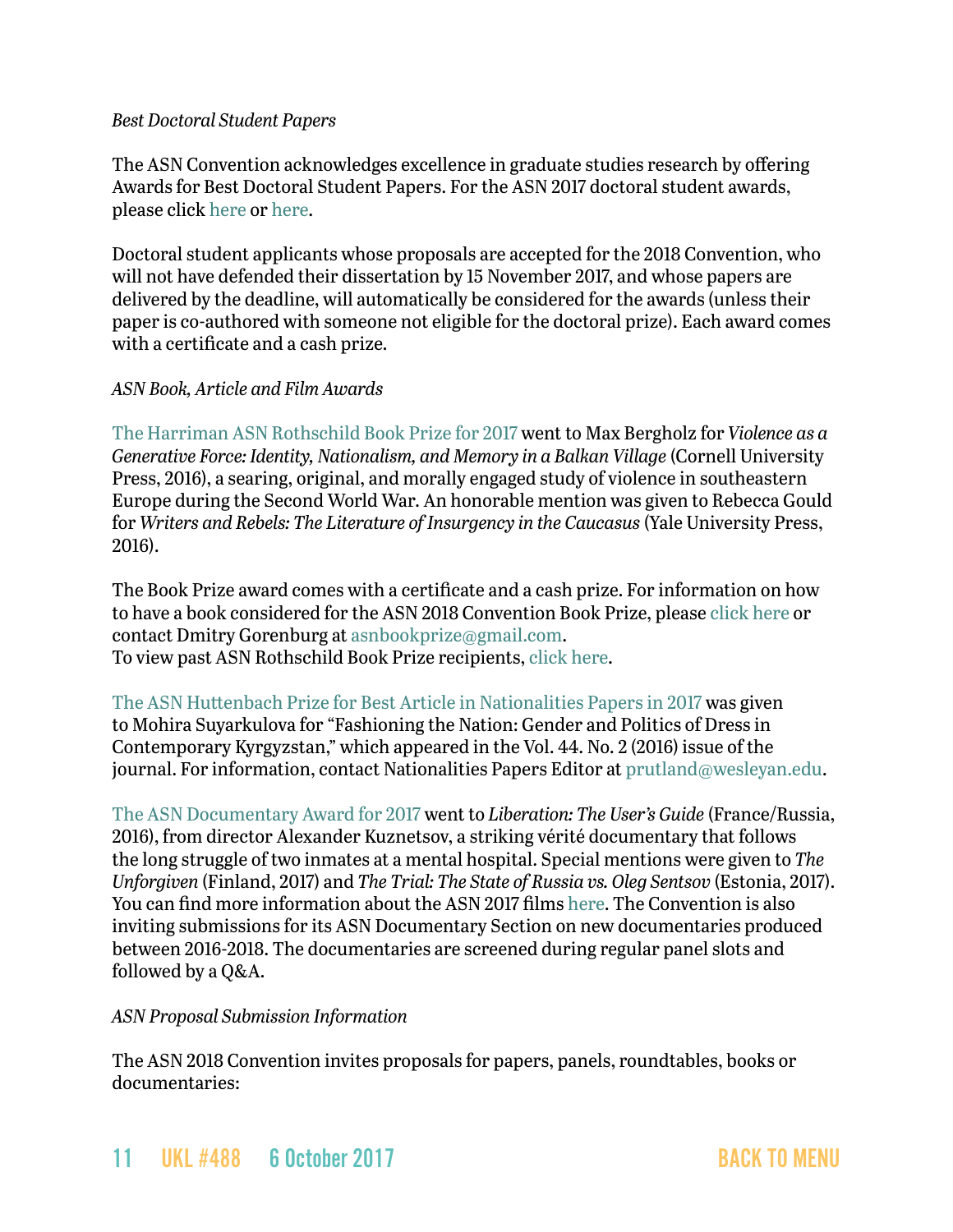- A paper proposal can have one or multiple authors. Only authors presenting at the Convention will have their names listed on the program;
- A panel proposal includes a chair, three or four presentations based on written papers, and a discussant;
- A roundtable proposal includes a chair and four presentations not based on written papers;
- A book panel proposal includes a chair, the book author and three discussants. If the book has two authors, who will both present at the Convention, then are two discussants;
- A documentary proposal includes the film director and a scholar who will lead the discussion after the screening (the scholar can be selected by the Convention).
- For a chair\* or discussant proposal\*\*, see below.

\*A chair presents the speakers, keeps time during presentations and leads the discussion. \*\*A discussant reads all the papers and offers comments on them in a single intervention.

In order to be considered, all proposals, for any of the five categories listed above, must include:

- The title of the presentation (in the case of a panel or a roundtable, the title of the panel and the titles of each presentation; for a book panel or documentary, the title of the book or documentary)
- A 500 word abstract of each presentation (a single one for a paper proposal, book panel or documentary; three or four for a panel proposal; four for a roundtable)
- A 100 word biographical statement, written as a narrative within a single paragraph, for each participant in the proposals. In the case of co-authors, a biographical statement is only necessary for applicants intending to attend the Convention.
- A filled out Factsheet that can be [accessed here.](https://www.surveymonkey.com/r/ASN2018FS) Please note, every submission and every participant requires a Factsheet (you may need to fill out more than one should you be part of more than one proposal). Please indicate at the end of their proposal that all applicants within the proposal have filled out a Fact Sheet.

We also welcome proposals from those who wish to only be considered as chair or discussant on a panel that the Convention will create from individual paper proposals. A chair or discussant proposal includes a 100 word biographical statement and a short paragraph indicating the areas of expertise of the applicant and a filled out factsheet which can be foun[d here](https://www.surveymonkey.com/r/ASN2018FS).

This information must be included in a SINGLE Word document that will be attached to an email sent to both [darel@uottawa.ca](mailto:darel@uottawa.ca) AND [darelasn2018@gmail.com.](mailto:darelasn2018@gmail.com)

IMPORTANT: Please do not send several attachments – just one, containing all three items enumerated above. And please do not use a PDF format, or any other format other than Word.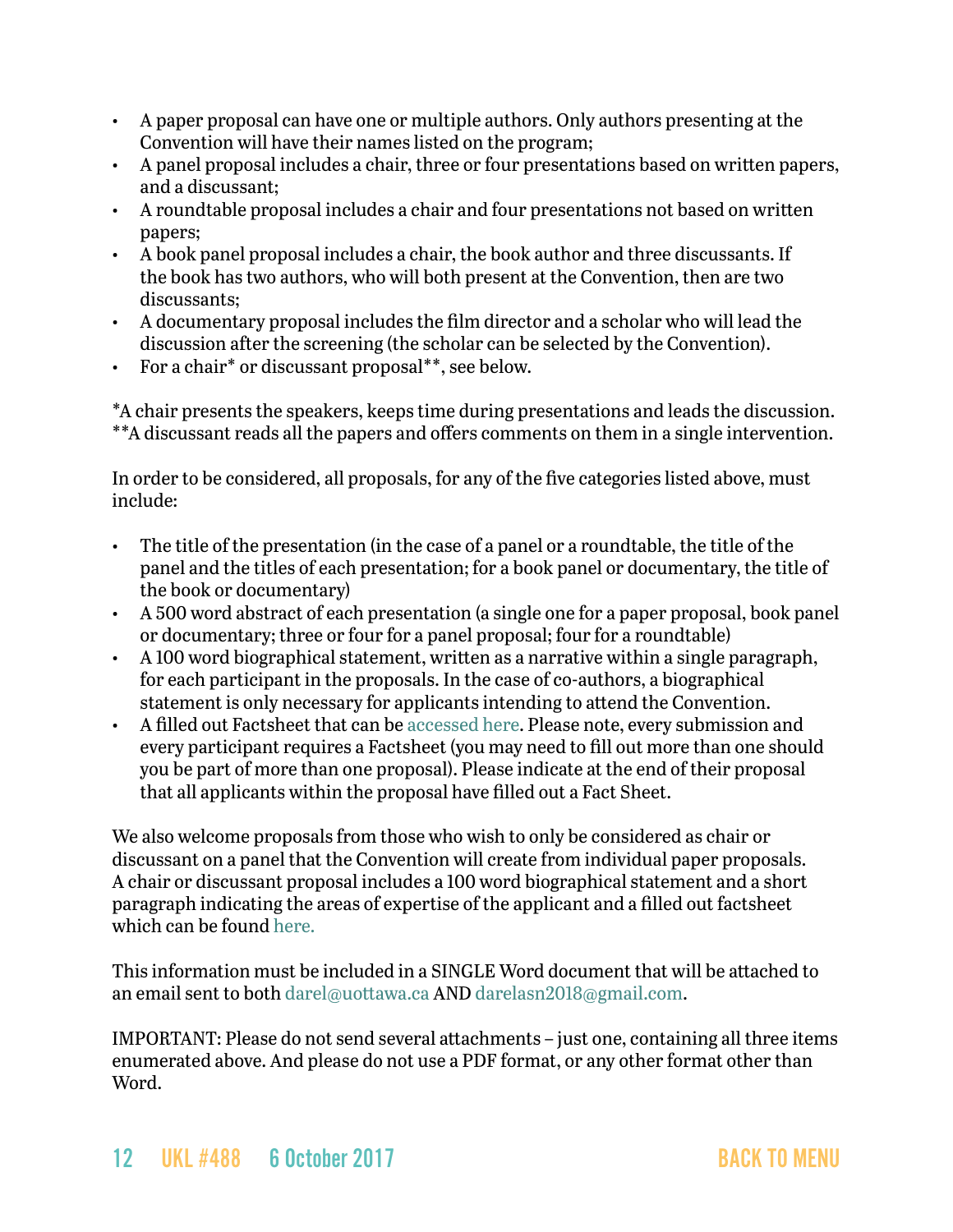Applicants can only apply for one Paper Proposal (Individual or part of a Panel). However, should you wish to be apply to be part of a Panel, Roundtable or Book Panel not presenting a paper, you may do so, to a maximum of 2 applications.

Book panels must be based on books published between September 2016 and sometime in 2018. The organizer of a Book Panel might, but is not required to, be the book's author.

Documentaries must include a secure steaming link (such as Vimeo), for pre-screening purposes. The Convention prioritizes films longer than 50 minutes.

*The receipt of all proposals will be acknowledged electronically, with some delay during deadline week, due to the high volume of proposals.*

An international Program Committee is entrusted with the selection of proposals. Most applicants will be notified between January and February 2018. Information regarding registration costs and other logistical questions will be communicated afterwards (February-March 2018).

IMPORTANT: Participants are responsible for covering all travel and accommodation costs. *Unfortunately, ASN has no funding available for panelists*.

#### *Other Useful Information*

The full list of panels from *last year's (2017) Convention* [here.](http://bit.ly/2wUyg7x) The programs from past conventions, going back to 2001, are also available online [here](http://bit.ly/2trbalx).

Publishers and companies wishing to exhibit at the Convention or advertise in the Convention Program can contact ASN Executive Director Ryan Kreider at [rk2780@](mailto:rk2780@columbia.edu) [columbia.edu](mailto:rk2780@columbia.edu).

To follow us on Facebook, go to [https://www.facebook.com/Nationalities.](https://www.facebook.com/Nationalities) To follow us on Twitter, go to [@asn\\_org.](https://twitter.com/ASN_Org?lang=en)

We very much look forward to receiving your proposal!

Dominique Arel, ASN Convention Director Agathe Manikowski, ASN Convention Assistant Director Lisa Koriouchkina, ASN Communications Director Ceren Belge, Evgeny Finkel, Harris Mylonas, Program Committee Associate Directors On behalf of the ASN Convention Program Committee

*Deadline for proposals: 26 October 2017 (to be sent to both [darel@uottawa.ca](mailto:darel@uottawa.ca) AND [darelasn2018@gmail.com,](mailto:darelasn2018@gmail.com) with a single attachment).*

For practical questions on the Convention, please contact the ASN headquarters:

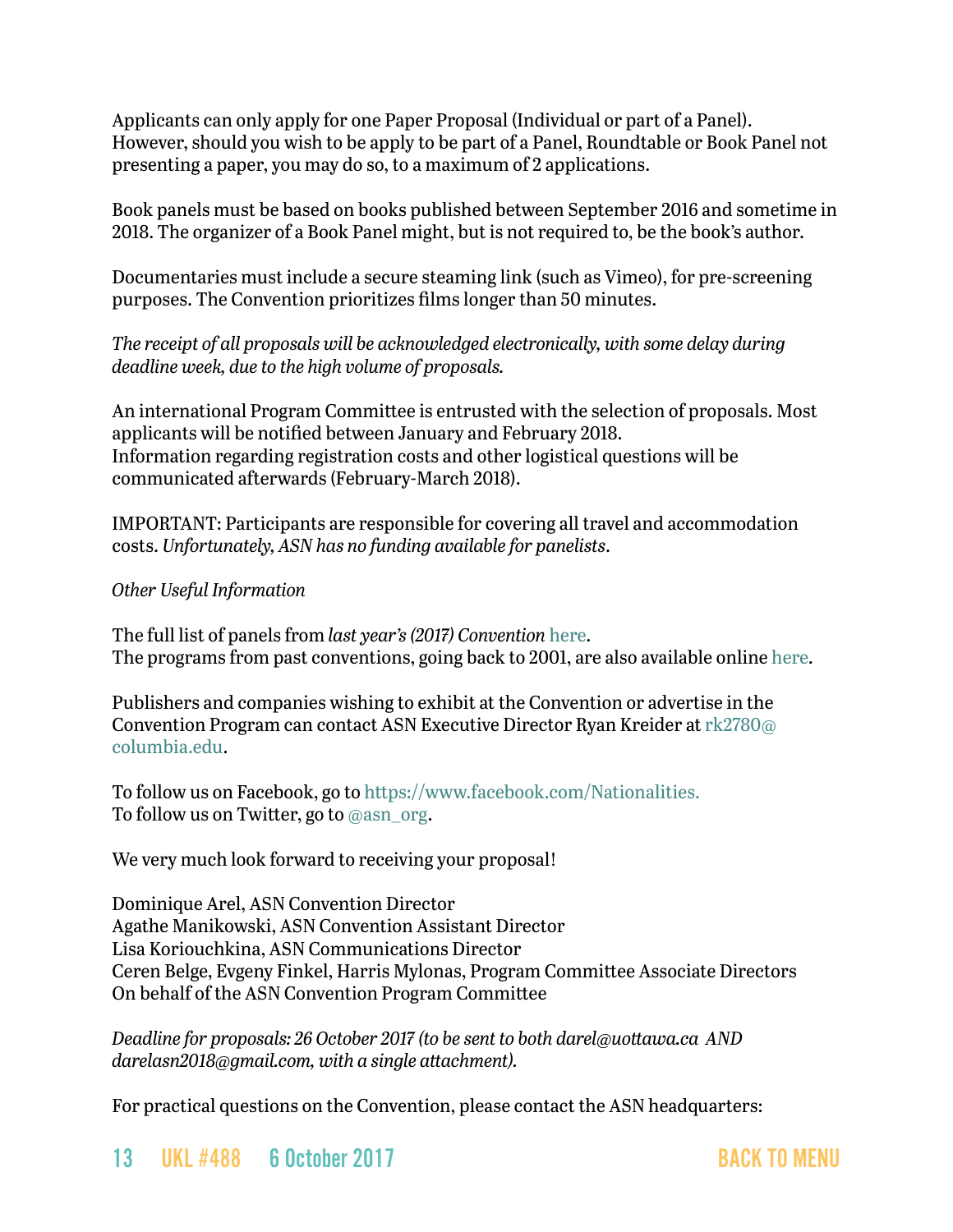Ryan Kreider ASN Executive Director Assistant Director, The Harriman Institute Columbia University 420 W. 118th St., Room 1218, MC 3345 New York, NY 10027 212 851 2174 tel 212 666 3481 fax [rk2780@columbia.edu](mailto:rk2780@columbia.edu)

<span id="page-13-0"></span>#3

Kule Doctoral Scholarships on Ukraine

- - - - - - - - - - - - - - - - - - - - - - - - - - - - - - - - - - - - - - - - - - - - - - - - - - - - - - - - - - - - - - - - - - - - - - - - - - - - - - - - - - Chair of Ukrainian Studies, University of Ottawa Application Deadline: 1 February 2018 (International & Canadian Students) <https://www.chairukr.com/kule-doctoral-scholarships>

The Chair of Ukrainian Studies at the University of Ottawa, the only research unit outside of Ukraine predominantly devoted to the study of contemporary Ukraine, is announcing a new competition of the Drs. Peter and Doris Kule Doctoral Scholarships on Contemporary Ukraine. The Scholarships will consist of an annual award of \$22,000, with all tuition waived, for four years (with the possibility of adding a fifth year).

The Scholarships were made possible by a generous donation of \$500,000 by the Kule family, matched by the University of Ottawa. Drs. Peter and Doris Kule, from Edmonton, have endowed several chairs and research centres in Canada, and their exceptional contributions to education, predominantly in Ukrainian Studies, has recently been celebrated in the book Champions of Philanthrophy: Peter and Doris Kule and their Endowments.

Students with a primary interest in contemporary Ukraine applying to, or enrolled in, a doctoral program at the University of Ottawa in political science, sociology and anthropology, or in fields related with the research interests of the Chair of Ukrainian Studies, can apply for a Scholarship. The competition is open to international and Canadian students.

The application for the Kule Scholarship must include a 1000 word research proposal, two letters of recommendation (sent separately by the referees), and a CV and be mailed to Dominique Arel, School of Political Studies, Faculty of Social Sciences Building, Room, 7067, University of Ottawa, 120 University St., Ottawa ON K1N 6N5, Canada.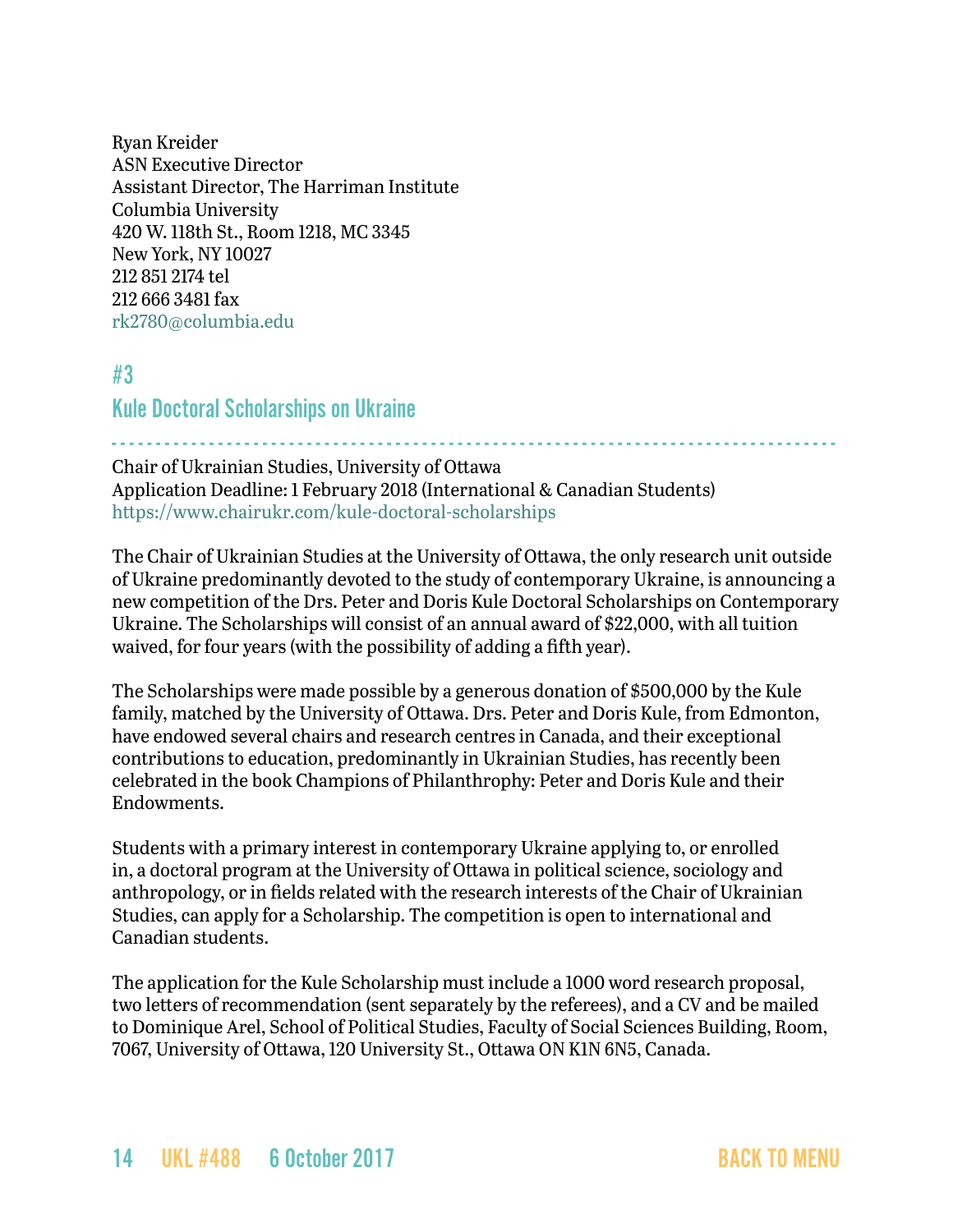Applications will be considered only after the applicant has completed an application to the relevant doctoral program at the University of Ottawa. Consideration of applications will begin on **1 February 2018** and will continue until the award is announced. The University of Ottawa is a bilingual university and applicants must have a certain oral and reading command of French. Specific requirements vary across departments.

Students interested in applying for the Scholarships beginning in the academic year 2017- 2018 are invited to contact Dominique Arel [\(darel@uottawa.ca](mailto:darel@uottawa.ca)), Chairholder, Chair of Ukrainian Studies, and visit our web site [www.chairukr.com](http://www.chairukr.com).

## #4

## Award-Winning Documentary "Recovery Room" Holds Screenings

- - - - - - - - - - - - - - - - - - - - - - - - - - - - - - - - - - - - - - - - - - - - - - - - - - - - - - - - - - - - - - - - - - - - - - - - - - - - - - - - - -

Ukrainian Weekly, 14 August 2017 <http://bit.ly/2fI6tBk>

MONTREAL – The award-winning feature documentary film "Recovery Room" directed by Adriana Luhova is now being screened across Canada and in the United States. The film tells the story of the impact of the current war in eastern Ukraine and the diaspora's response on a humanitarian level. It shows the courage and sacrifice of the young Ukrainian soldiers defending their eastern territory against Russian aggression. The documentary is under the patronage of the Ukrainian World Congress.

A highly successful Montreal screening was organized by the Ukrainian Canadian Congress (UCC), Montreal branch, at the Ukrainian Youth Center on June 15, with over 150 people in attendance, including special guests from Montreal's ethnocultural communities.

Opening remarks were given by Orest Humenny, master of ceremonies for the evening. He congratulated the film's director and her team in bringing public awareness to the ongoing war in eastern Ukraine in a "powerful, sensitively constructed and moving documentary."

He then introduced Ms. Luhova, who spoke about how she began photographing the humanitarian medical missions in Ukraine organized by the Canada Ukraine Foundation (CUF), and then filming the documentary in Kyiv. She related some of the difficulties in doing the project. She also shared the emotional effect on her in filming the traumatic stories of the wounded Ukrainian soldiers, and in filming the interviews with the Canadian and Ukrainian medical teams who performed reconstructive surgery on the soldiers injured by sniper fire and explosions.

An exhibit of 60 large-scale photographs taken by Ms. Luhova during the medical missions was on display.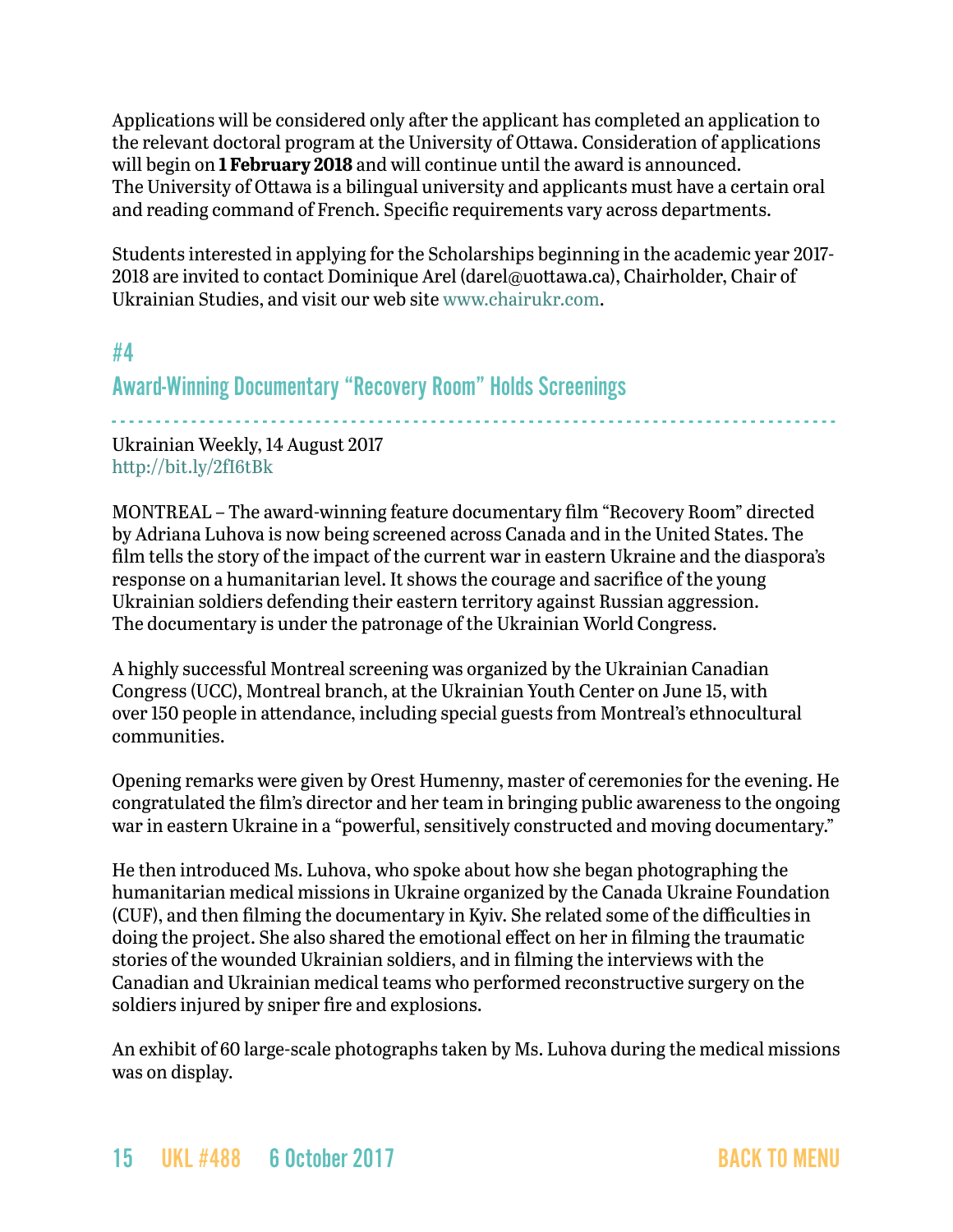Ms. Luhova thanked the Montreal community for its encouragement and support, especially Caisse Populaire Desjardins Ukrainienne de Montréal; Ukrainian Catholic Women's League of Canada, Assumption of the Blessed Virgin Mary Parish; Ukrainian National Federation, Montreal branch; Ukrainian Youth Association, Montreal; and others.

Following the filmmaker's remarks, Yurij Luhovy, the documentary's co-producer and editor, talked about the almost two years it took to make the film. He mentioned how proud he was to work with his daughter and how pleased he was that she asked him to edit the film. Mr. Luhovy commented on how he was also emotionally affected by the film footage during his research for stock shots, during editing – while watching and rewatching the war footage – and by listening to the soldiers' personal thoughts about the war and its traumatic impact on them.

When the film ended, silence filled the auditorium. The visibly moved audience then erupted into prolonged applause.

Following the ovation, the production team was invited to the front. It included the director Ms. Luhova, producers Mr. Luhovy and Zorianna Hrycenko, and film script editor Oksana Rozumna.

Eugene Czolij, president of the Ukrainian World Congress, acknowledged the dedication and commitment of the film's production team in capturing the story of the young defenders in eastern Ukraine. He emphasized the timeliness of the documentary and encouraged others "to view and support this moving film."

Flowers were presented and congratulations extended on behalf of the UCC Montreal to Ms. Luhova by UCC Cultural Chair Bohdanna Hawryluk.

A wine and cheese reception followed, courtesy of UNF Montreal, with viewers lingering at length, talking to the film team and entering their comments in the guest books. "Recovery Room" was shown in Halifax at Mount St. Vincent University, on May 6, organized by the Ukrainian Canadian Association (UCA) of Halifax-Dartmouth, Nova Scotia, whose president is John Zareski; and in Sydney, Nova Scotia, on May 7, at the Holy Ghost Ukrainian Catholic Parish Hall, organized by Father Roman Dusanowskyj. The documentary's producer and editor, Mr. Luhovy, was in attendance at both showings.

The documentary was also screened in Toronto to a standing ovation at the national conventions of the League of Ukrainian Canadians and the League of Ukrainian Women, on April 28, with the director and producers Mr. Luhovy and Ms. Hrycenko present. Attending this special screening in Toronto were delegates from across Canada, as well as members of the Canadian volunteer medical missions to Ukraine.

Following the screening, Ms. Luhova thanked Dr. Oleh Romanyshyn, Dr. Orest Steciw and the BCU Foundation for supporting the documentary project. She also acknowledged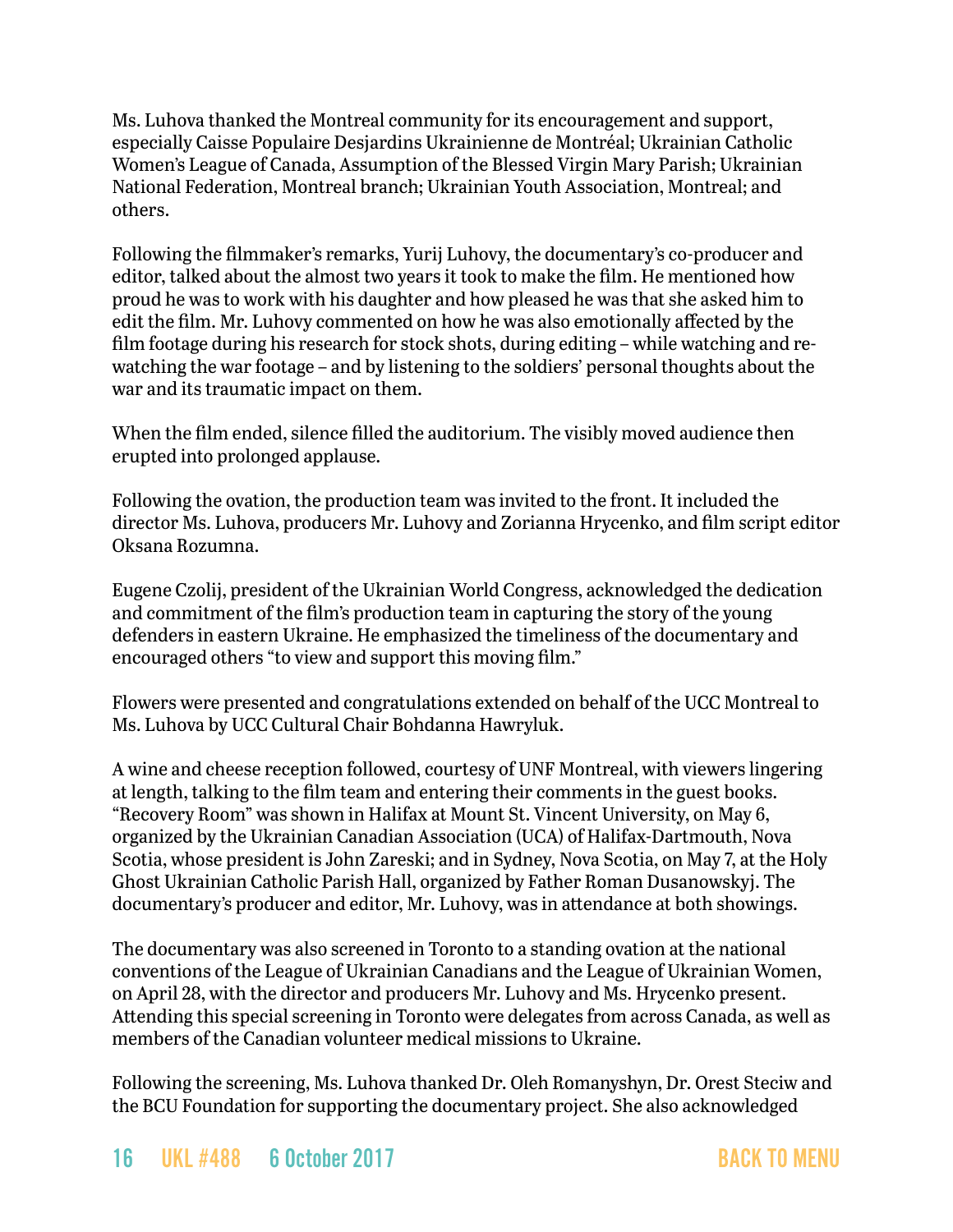Victor Hetmanczuk, president of CUF, who organized the medical missions, and Dr. Oleh Antonyshyn, who headed the missions.

Screenings of the documentary are being scheduled in Oakville, Sudbury and Ottawa, Ontario; Winnipeg, Manitoba; and Buffalo, N.Y.

For further information, to help support the film or organize a screening, readers may contact mmlinc@hotmail.com, see www.recoveryroomthemovie.com or call 514-481-5871.

The trailer for the film may be viewed at <http://bit.ly/2vYn7TI>.

## <span id="page-16-0"></span>#5

New Issue of East/West: Journal of Ukrainian Studies

I am pleased to announce that East/West: Journal of Ukrainian Studies has just published its latest issue a[thttps://www.ewjus.com/index.php/ewjus.](https://www.ewjus.com/index.php/ewjus)

- - - - - - - - - - - - - - - - - - - - - - - - - - - - - - - - - - - - - - - - - - - - - - - - - - - - - - - - - - - - - - - - - - - - - - - - - - - - - - - - - -

We invite you to review the Table of Contents: <https://www.ewjus.com/index.php/ewjus/issue/view/12/showToc>

Vol 4, no 2 (2017) features a special thematic section "Banning a Language 'That Does Not Exist': The Valuev Directive of 1863 and the History of the Ukrainian Language," guest edited by Michael Moser (University of Vienna).

We are an Open Access Journal, so all visitors to the site have immediate, free access. If you choose, you can register with our site to receive future updates.

While at our site, please also explore the books we have for review. New book reviewers are welcome.

Kindly share with your friends and colleagues.

Thank you for your continuing interest in our work!

Svitlana (Lana) Krys Editor-in-Chief EWJUS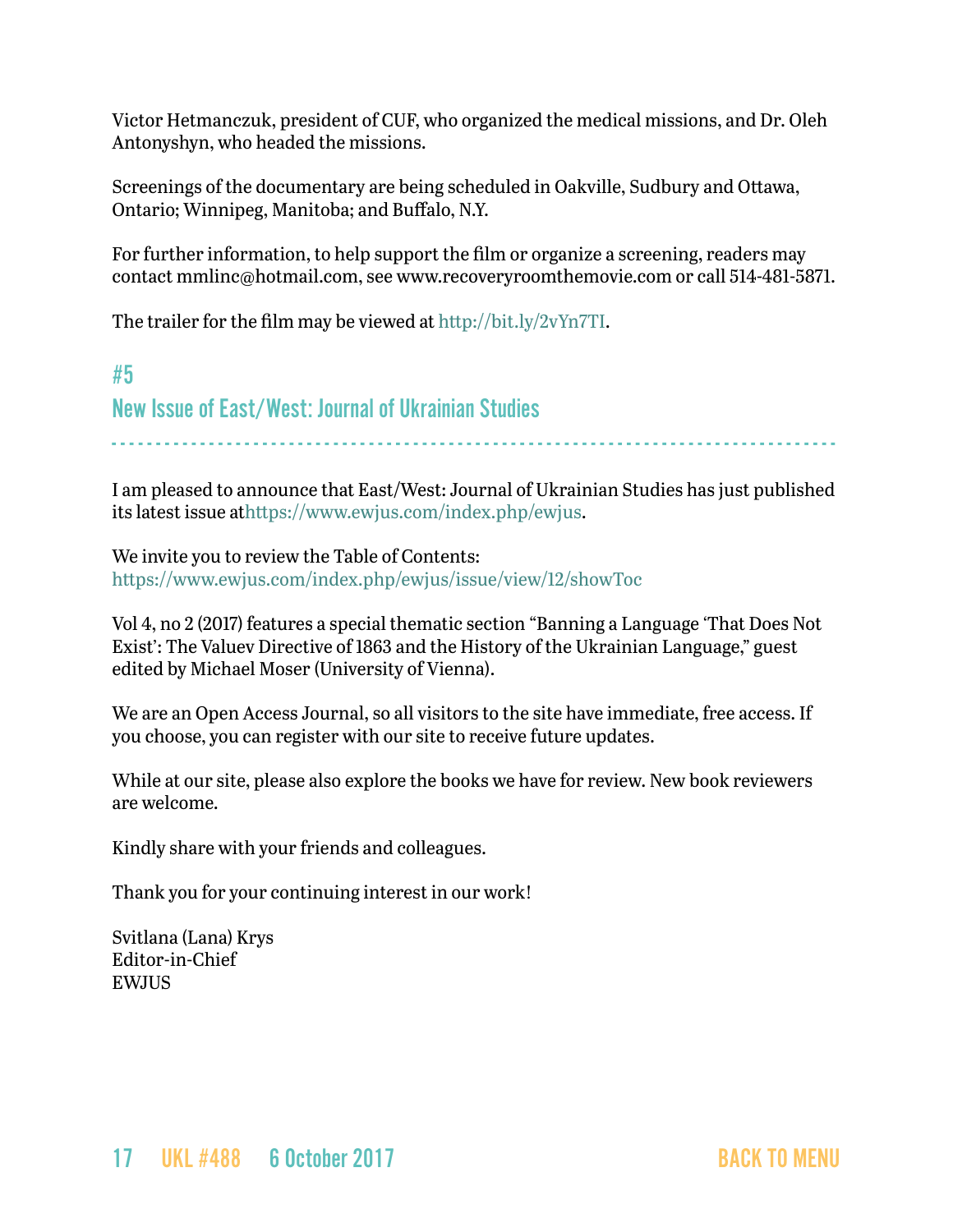# <span id="page-17-0"></span>#6 The Center for European, Russian, and Eurasian Studies (CERES)

- - - - - - - - - - - - - - - - - - - - - - - - - - - - - - - - - - - - - - - - - - - - - - - - - - - - - - - - - - - - - - - - - - - - - - - - - - - - - - - - - -

at the University of Toronto is pleased to announce Dr. Daniel Fedorowycz as the recipient of the 2017-2018 Petro Jacyk Post-Doctoral Fellowship <http://bit.ly/2yKWZcN>

Dr. Daniel Fedorowycz holds a DPhil in Politics from the University of Oxford. He researches questions relating to the causes of ethnic conflict, with a particular emphasis on Ukraine and Eastern Europe. Adopting a mixed methods and interdisciplinary approach, Daniel's dissertation examined ethnic politics in multinational states, using interwar Poland as a case study. In 2014-15, Daniel was a pre-doctoral fellow at Yale University's Program on Order, Conflict, and Violence, and in 2017 he was a Shklar Research Fellow at the Harvard Ukrainian Research Institute. Prior to his studies at Oxford, Daniel worked on projects at the NATO Information and Documentation Centre and the National Democratic Institute in Kyiv, Ukraine, as well as the Canadian Embassy in The Hague, Netherlands. Daniel received his MA in European, Russian, and Eurasian Studies and BA (Hons) from the University of Toronto.

# <span id="page-17-1"></span>#7

## Introducing the 2017-2018 HURI Research Fellows

- - - - - - - - - - - - - - - - - - - - - - - - - - - - - - - - - - - - - - - - - - - - - - - - - - - - - - - - - - - - - - - - - - - - - - - - - - - - - - - - - - Harvard Ukrainian Research Institute 28 August 2017 <http://bit.ly/2xyodDI>

Contact: Kristina Conroy, Communications Manager, [kconroy@fas.harvard.edu](mailto:kconroy@fas.harvard.edu)

**Mikhail Akulov**  Fall Semester; The Jaroslaw and Nadia Mihaychuk Postdoctoral Research Fellow

"Between Revolution and Reaction: History of Skoropadsky's Ukraine" Born in the Kazakh Soviet Republic, Mikhail Akulov moved to the United States and obtained a B.A. degree in History and Economics from Dartmouth College (2005) and then a Ph.D. in History from Harvard University (2013). After completing his education, he returned to Kazakhstan to assume responsibility for the General Education Department at the Kazakh-British Technical University (KBTU), where he aims to help develop a modern educational system - one attuned to the needs of both the local society and the global community at large.

As a HURI Fellow, Akulov intends to produce a history of the Ukrainian Hetmanate under Pavlo Skoropadsky in 1918. Departing from the conventional view that reduces the state to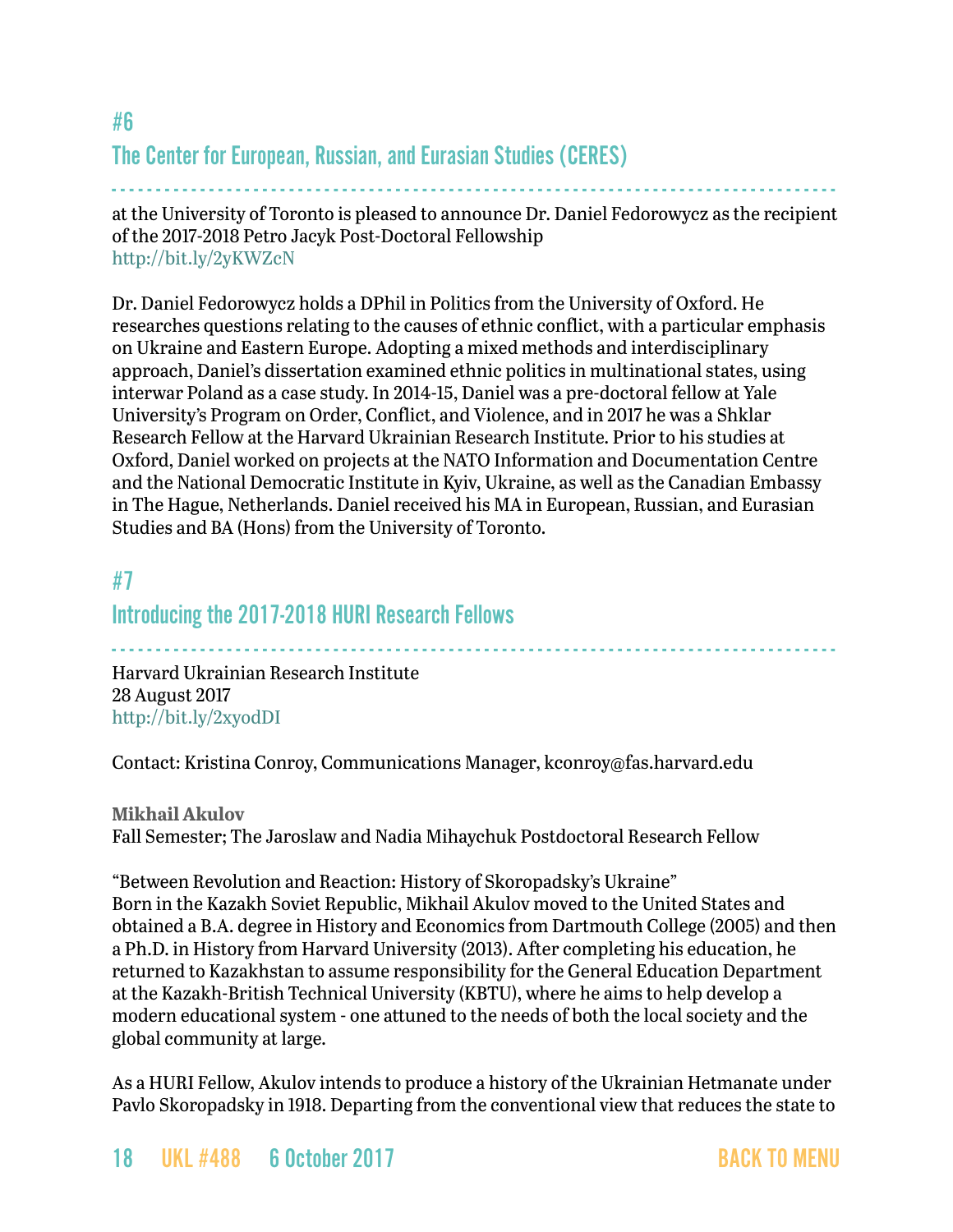a wartime creation of Germany, he plans to show it in light of subsequent developments, namely as one of the prefigurations of the anti-Bolshevik far-right regimes which sprang up in interwar Europe.

**Polina Barskova**  Spring Semester; Ukrainian Studies Fund Research Fellow "Ukrainian Poetry in Time of Crisis"

Polina Barskova is a Saint Petersburg-born poet, prose writer, and scholar who teaches Russian Literature at Hampshire College. She received her Ph.D. from the University of California at Berkley. Her published works include ten collections of poems in Russian, three collections in English translation, and a collection of short stories in Russian, The Living Pictures (2014), for which she was awarded the Andrey Bely Prize (2015). Her current project explores developments in Ukrainian poetry after the upheaval of the 2014 Euromaidan and during the Russo-Ukrainian "hybrid war" in Donbas. Arguing that the realm of poetical expression is where Ukrainian literary identity is being shaped today, she suggests looking at the field of contemporary Ukrainian poetry as a "rhetorical laboratory where new forms of political expression are being worked out."

As part of her effort to understand what is happening in Ukrainian poetry today, Barskova will trace the trajectories of international and inter-linguistic influence aesthetically, ideologically, and linguistically. She will also explore which institutions support this momentum of literary intensity—such as publishing houses, festivals, and social media and the dialogue taking place through translation.

**Paul D'Anieri** Fall Semester; The Eugene and Daymel Shklar Research Fellow

"From 'Civilized Divorce' to Uncivil War: Russia, Ukraine, and the West, 1991-2017"

Paul D'Anieri is a Professor of Political Science and Public Policy at the University of California, Riverside, also having served as the university's Provost and Executive Vice Chancellor from 2014 to 2017. His research focuses on politics and foreign policy in post-Soviet states, with an emphasis on Ukraine. His books include The Contest for Social Mobilization in Ukraine (Johns Hopkins University Press, 2009), Understanding Ukrainian Politics: Power, Politics, and Institutional Design (M.E. Sharpe, 2007), and a textbook, International Politics: Power and Purpose in Global Affairs, currently in its fourth edition. D'Anieri received his BA from Michigan State University (1986) and his Ph.D. from Cornell University (1991).

At HURI, D'Anieri will work on his current project, a book exploring Ukraine's relations with Russia and the West from 1991 to 2017, focusing on why and how Russia came to invade Ukraine in 2014. "The book will show that, while violence was never inevitable, conflict over Ukraine's status emerged with the breakup of the Soviet Union and never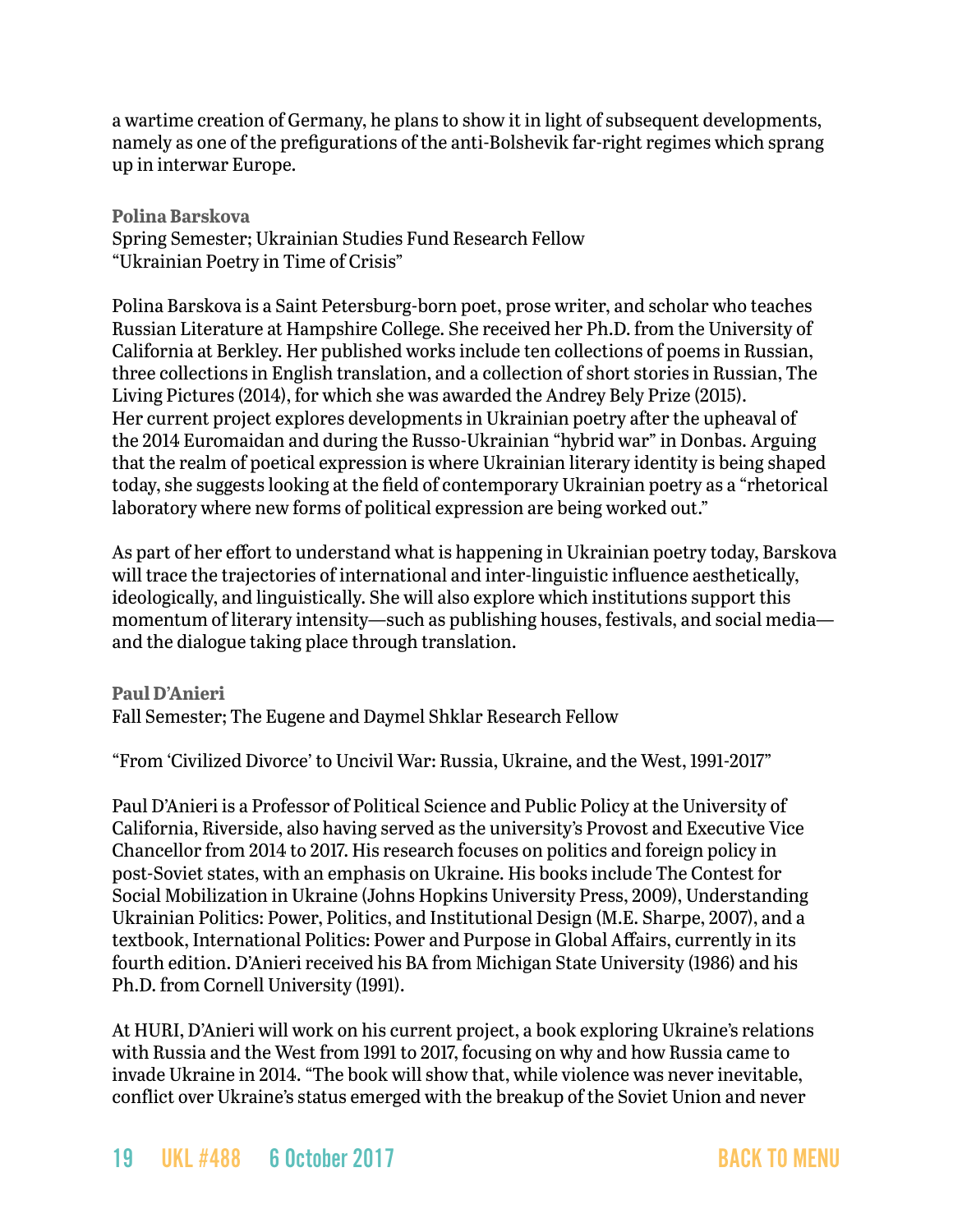fully receded," he said. "Early work on the Russia-Ukraine conflict has focused largely on assigning blame, tending therefore toward advocacy and oversimplification rather than analysis and nuance. The work will be theoretically informed by the political literature on conflict, but will proceed chronologically." This scholarly analysis of Ukraine's first 25 years of independence should serves as an unbiased resource for today's students, journalists, and scholars.

#### **Oleh Kotsyuba**

Fall Semester; The Jaroslaw and Nadia Mihaychuk Postdoctoral Research Fellow "A Quiet Revolution: Ukrainian Poets in Search of an Alternative Reference Frame"

Oleh Kotsyuba holds a Ph.D. from Harvard University in Slavic Languages and Literatures, as well as a "Degree of a Specialist" in German Language and Literature from the National Pedagogical University of Ternopil, Ukraine, an M.A. in English from Wayne State University (Detroit, MI), and an M.A. in Comparative Literature, Computational Linguistics, and Computer Science from Ludwig Maximilians University in Munich, Germany. He is currently a College Fellow and Lecturer in the Department of Slavic Languages and Literatures at Harvard and Chief Online Editor of Krytyka, an independent Ukrainian intellectual journal (www.krytyka.com).

Kotsyuba will examine the strategies Ukrainian writers employed in the late 1960s and 1970s to deal with the Soviet state and omit it from their work and everyday life to the greatest possible extent. Discussing the life and works of writers such as Vasyl' Stus, Mykola Vorobiov, Ivan Semenenko, and Hryhorii Chubai, Kotsyuba's book-length study will illuminate the political and cultural transformations in the late Soviet Union, showing how "revolution" can occur through a gradual replacement of the cultural foundation on which a political regime is built. Such an understanding of revolution might provide clues into the different trajectories of Ukraine and Russia since 1991.

#### **Igor Torbakov**

Fall Semester; Ukrainian Studies Fund Research Fellow

"Symbolic Geographies of Empire: The Ukrainian Factor in Russia-Europe Relations" A trained historian, Igor Torbakov specializes in Russian and Eurasian history and politics. He is a Senior Fellow at the Center for Russian and Eurasian Studies at Uppsala University and an Associate Senior Fellow at the Swedish Institute of International Affairs in Stockholm. He has been a research scholar and visiting fellow at numerous academic institutions in Europe and the United States. Torbakov holds an MA in History from Moscow State University and a PhD from the Ukrainian Academy of Sciences. His recent publications discuss the history of Russian nationalism, Russian-Ukrainian relations, the links between Russia's domestic politics and foreign policy, Russia's and Turkey's geopolitical discourses, and the politics of history and memory wars in Eastern Europe.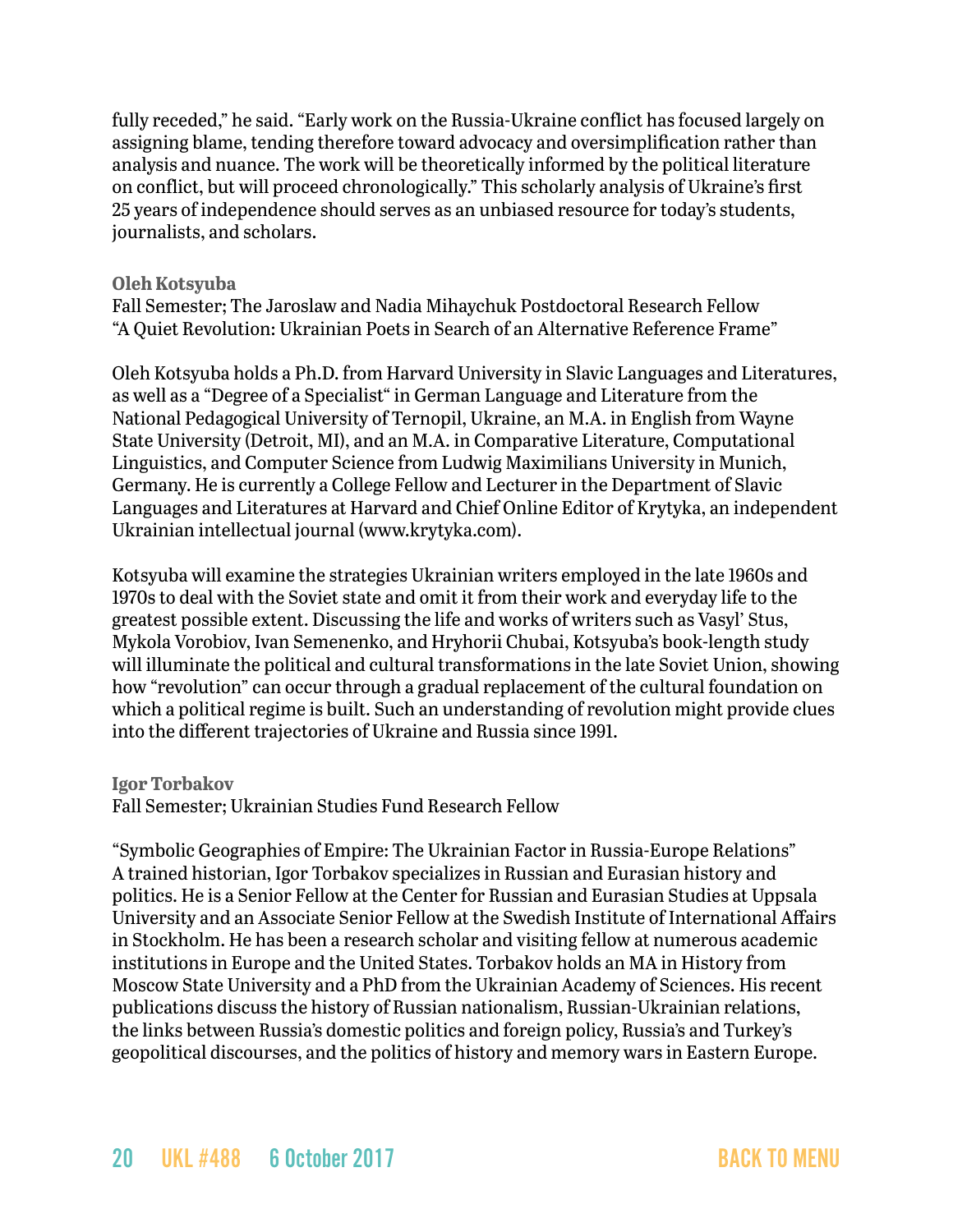For his research at HURI, Torbakov poses a two-part question: 1) how the differing, imperial-like natures of Russia and the European Union (coupled with political imagination of their respective elites) make it hard for them to find an accommodation in their shared—and contested—neighborhood; 2) how the recent EU-Russia dynamics prompted Moscow policy elite to re-conceptualize Russia as a distinct civilization, apart from Europe.

While exploring these issues, the project will maintain a special focus on Ukraine, whose role in the Russia-Europe relationship has historically been and continues to be pivotal. Torbakov's contribution of a deeper historical contextualization of the 2014 Ukrainian Revolution, Russia's rift with Europe, and the reasons behind the Russo-Ukrainian war, will add perspective to existing works focused mainly on contemporary factors.

**Nataliia Levchuk** Spring Semester; HURI MAPA Project Research Fellow

"Explaining Regional Distribution of 1933 Holodomor Losses in Ukraine: Patterns and Possible Determinants"

Nataliia Levchuk is a Senior Researcher at the Ptoukha Institute of Demography and Social Studies at the National Academy of Sciences of Ukraine. She received her PhD in Demography from the Institute of Economics and the Institute of Demography and Social Studies. During 2008-2010 she was a Postdoctoral Fellow at the International Max Planck Research School for Demography in Rostock, Germany, and in 2012-2013 she was a Visiting Fellow at HURI, working on The Great Famine project.

This year, Levchuk will continue her contribution to scholarship on the Holodomor and the MAPA: Digital Atlas of Ukraine program. Her current project will explore the factors accounting for variations in excess deaths, an aspect of the famine that has been less systematically explored than others. Levchuk will define possible determinants of these regional differences and measure the influence of these variables on mortality patterns in rural areas. By collecting socioeconomic and contextual indicators at the oblast and raion level and then completing a statistical analysis of the data, Levchuk intends to connect the historical record of the Holodomor with estimates of population losses at the raion level. This project may also help clarify and enhance the existing hypotheses on the famine's regional variation in losses.

**Natalia Zajac** 

Spring Semester; The Eugene and Daymel Shklar Research Fellow

"Forgotten Female Rulers of Medieval Europe: Reconstructing the Reigns of Ten Early Rus' Queens, Noblewomen, and Princesses, 1000-1250"

Natalia Zajac recently completed her PhD at the Centre for Medieval Studies, University of Toronto, with a dissertation entitled, "Women Between West and East: The Inter-Rite Marriages of the Kyivan Rus' Dynasty, ca. 1000-1204." Her research examines the frequent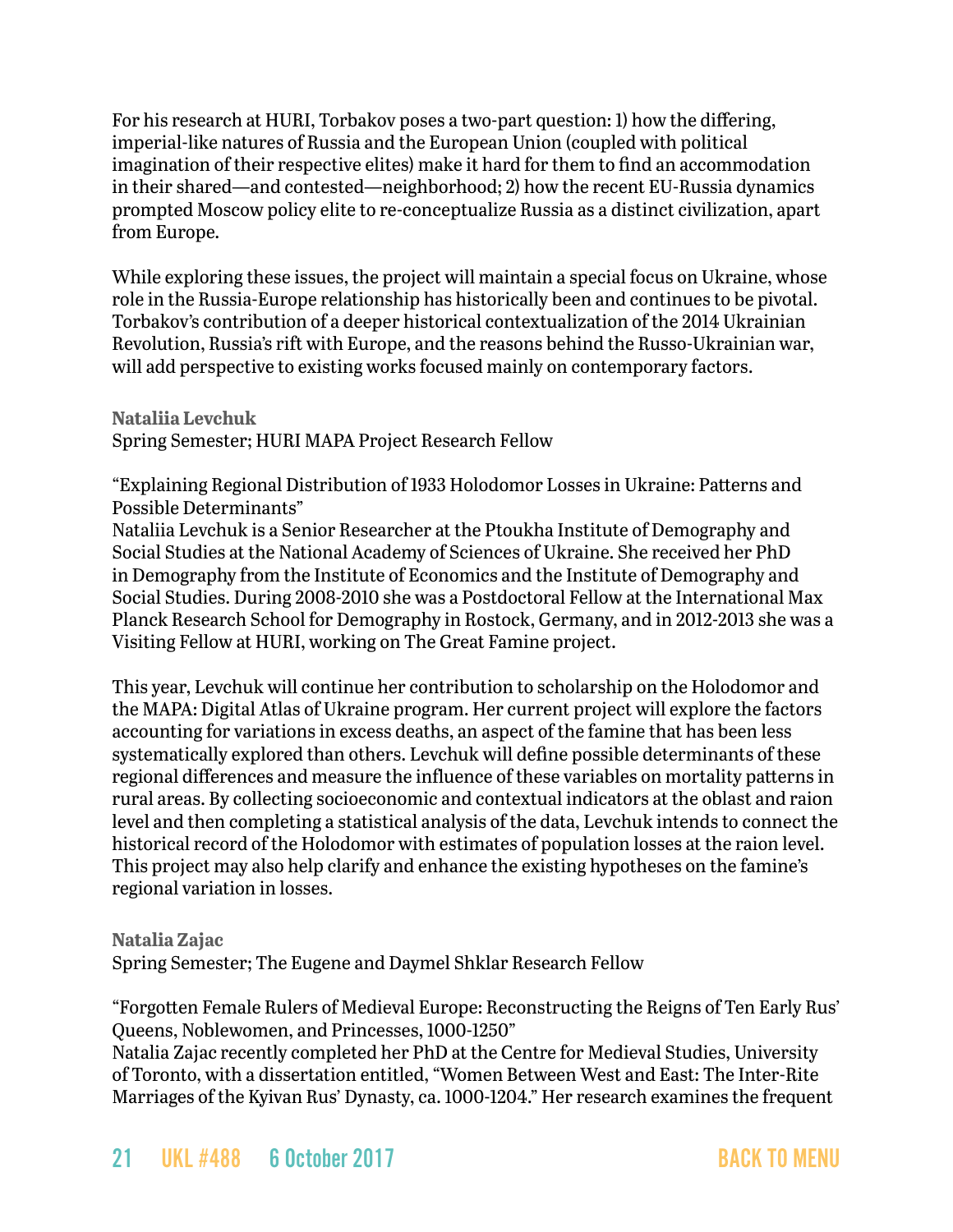marriage alliances formed between the Orthodox Riurikid dynasty and Latin Christian (Catholic) rulers. Her publications include a study of the reign of Queen Anna Yaroslavna, the wife of King Henri I of France, (published in 2016) and a critical re-examination how consanguinity regulations influenced the frequency of Orthodox-Catholic intermarriage in Rus' (published in 2016). Zajac is also a published poet and serves as the newsletter editor for the Early Slavic Studies Association (ESSA).

At HURI, Zajac will expand upon her previous research to examine the cultural patronage and political activities of Rus'-born princesses who became Western medieval queens, duchesses, and noblewomen and, vice versa, of Western brides who came to Rus' to marry into the Riurikid dynasty. Exploring the history of religious-cultural contacts between Kyivan Rus' and Western Europe, Zajac seeks to illuminate the connection and tensions between Roman Catholicism and Byzantine Orthodoxy. By following the inter-religious dynastic marriages linking Kyivan Rus' and Western Europe, she will challenge the notion that Western Europe and Ukraine can be separated along Catholic/Orthodox lines, while also contributing to a re-examination of women's influence in medieval societies.

# <span id="page-21-0"></span>#8 UN Releases Scathing Report On Russian Abuses In Occupied Crimea

- - - - - - - - - - - - - - - - - - - - - - - - - - - - - - - - - - - - - - - - - - - - - - - - - - - - - - - - - - - - - - - - - - - - - - - - - - - - - - - - - by Jack Evans Kyiv Post, 27 September 2017

Russia has come in for some of the harshest criticism yet for its invasion and illegal occupation of the Ukrainian territory of Crimea with the release on Sept. 25 of a damning UN report on the human rights situation on the peninsula.

The report, by the United Nations Humans Rights Office, accuses Russia and Crimean militia groups of committing "multiple and grave violations," including "arbitrary arrests and detentions, enforced disappearances, ill-treatment and torture, and at least By Jack Evans. (FILE) Russian forces pose as they block the Ukrainian unit in Perevalnoye, not far from Simferopol, on March 5, 2014. one extra-judicial execution."

It also documents persecution of Crimean Tatars, the deprivation of citizenship rights and restrictions on freedom of expression, and accuses Russia of breaching the Geneva Conventions on the treatment of populations in occupied territories.

Twenty recommendations are made to Russia in the report, including that it "ensure independent and impartial administration of justice," "end the practice of extracting confessions of guilt from persons in detention through threats, torture, or ill-treatment," "stop applying legislation on extremism, terrorism and separatism to criminalize free speech and peaceful conduct," and "release all persons arrested and charged for expressing dissenting views, including regarding the status of Crimea."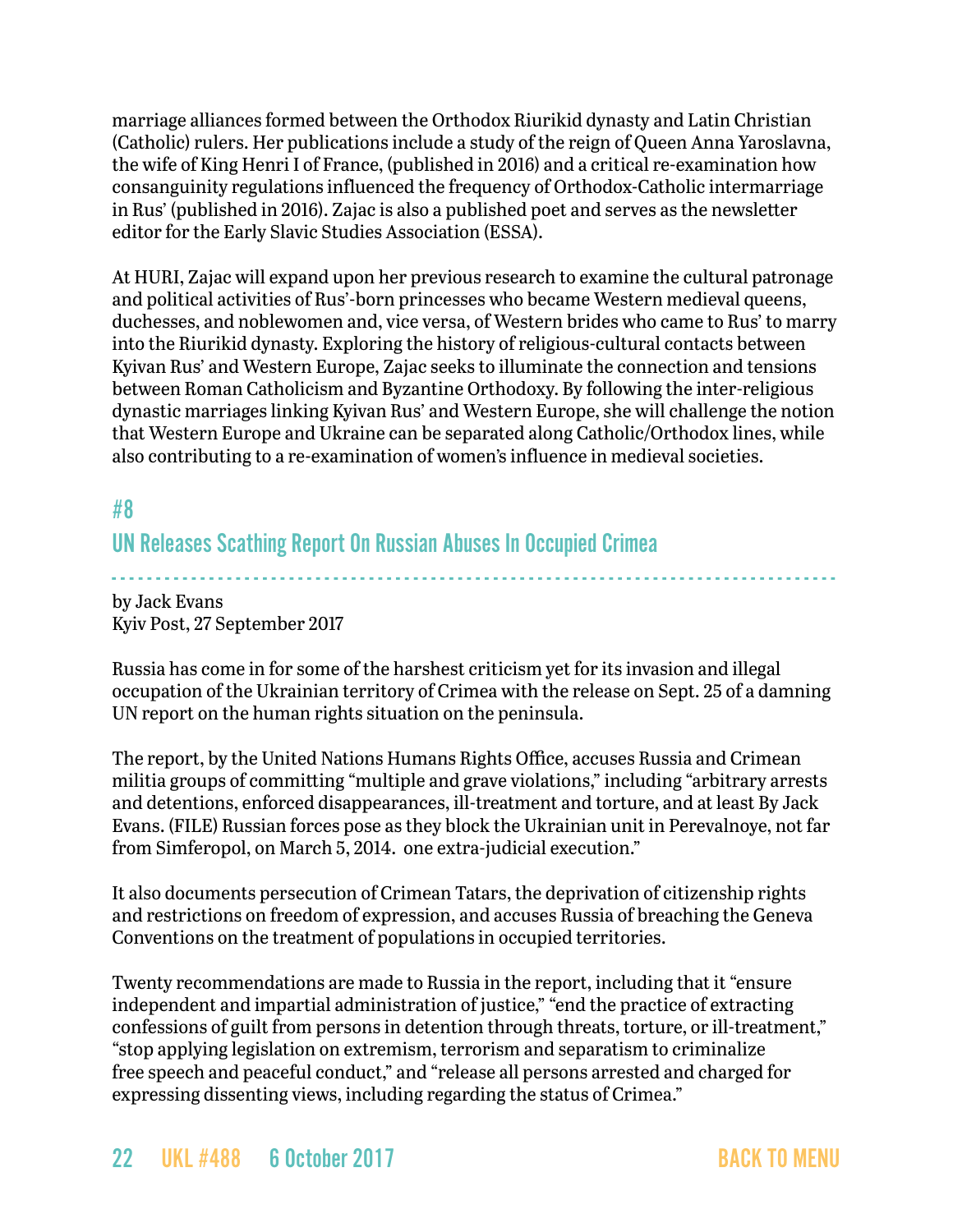However, the report also makes six recommendations to Ukraine, including that it investigate human rights violations arising from the "civil blockade" of Crimea, not to unnecessarily restrict movement to and from Crimea, and to work with Russia to transfer Ukrainian prisoners held in Crimea to Ukrainian jails.

Russian Federation representatives and Crimean authorities denounced the UN report as biased and lacking in validity, given the human rights monitoring mission's lack of access to Crimea.

Detailing the methodology of the report, the UN wrote that the Russian Federation had not responded to its request to admit observers to the territory. As a result, the Human Rights Monitoring mission in Ukraine "monitored the human rights situation in the peninsula from its presence in mainland Ukraine," the report reads. It adds that: "This report only describes allegations of human rights violations and abuses and violations of international humanitarian law that OHCHR could verify and corroborate."

Meanwhile, on the same day as the report was released, the U.S. State Department called for the quashing of a to-and-a-half year sentence given by a Russian court to Radio Free Europe/Radio Liberty journalist Mykola Semena for inciting separatism. A department spokesperson on Sept. 25 said "the United States is deeply troubled by the decision by a court in Russia-occupied Crimea (to convict Semena)."

"This conviction was based on the fact that Mr. Semena had criticized Russia's occupation and attempted annexation of Crimea in his writing," the spokesperson continued. "We call on the Russian occupation authorities to vacate Mr. Semena's conviction, allow him to resume his journalistic activity, and cease their campaign to stifle dissent in Crimea."

Nils Muiznieks, the Council of Europe's Humans Rights Commissioner, joined the fray on Sept. 27, telling RFE/RL's Current Time TV channel that he thought international observers should be deployed to Crimea.

The Ukrainian service of Radio Liberty reported that the commissioner also mentioned that Crimean residents have lodged several complaints in the European Court of Human Rights. However, Russia is not cooperating with attempts to step up a human rights monitoring mission on the peninsula, he said.

Muiznieks has been critical of the Russian occupation from the off. Following a trip to the annexed territory in September 2014, he said that "cases of serious human rights violations, including killings, enforced disappearances, severe physical ill-treatment and arbitrary detention in Crimea since 2014 have to be addressed."

On Sept. 11 he wrote that: "Today's judgement against Akhtem Chiygoz – the vice-chair of the Crimean Tatar Mejlis – by a Russian court in Crimea is difficult to reconcile with Russia's obligations under the European Convention on Human Rights."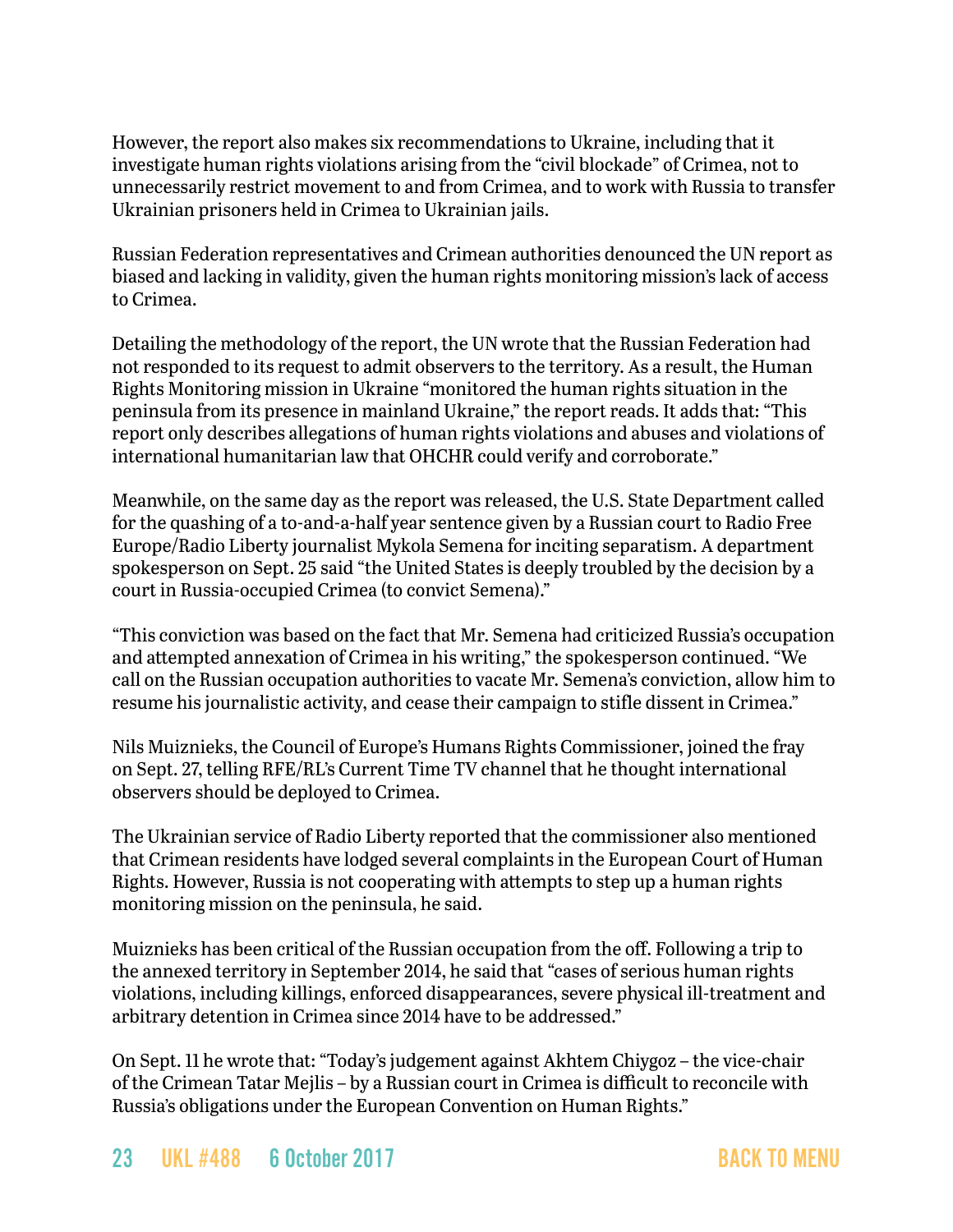Chiygoz was sentenced to eight years in jail for organizing mass riots in February 2014. The trial was widely denounced as a sham.

## <span id="page-23-0"></span>#9

Russia Brazenly Flouts UN Hague Court and Jails Crimean Tatar Leader Ilmi Umerov

- - - - - - - - - - - - - - - - - - - - - - - - - - - - - - - - - - - - - - - - - - - - - - - - - - - - - - - - - - - - - - - - - - - - - - - - - - - - - - - - - -

by Halya Coynash Human Rights in Ukraine, 28 September 2017 <http://bit.ly/2k5NZfI>

In a shock move on September 27, a Russian-controlled 'court' in occupied Crimea sentenced 60-year-old Ilmi Umerov, who has multiple serious illnesses, to two years' imprisonment. Given the suspended sentence of journalist Mykola Semena on analogous charges just one week ago, the conclusion seems clear that the harsher sentence in this case is because Ilmi Umerov is Crimean Tatar. This new sentence of a Crimean Tatar Meljis or representative assembly leader has also come just over two weeks after Akhtem Chiygoz, Deputy Leader of the Mejlis, was sentenced to eight years' imprisonment on legally nihilistic charges concerning a pre-annexation demonstration.

Both Umerov and Semena had been charged with making so-called 'public calls to action aimed at violating Russia's territorial integrity" for calling Crimea Ukraine and opposing Russia's occupation. There were no such 'public calls', even according to Russian legislation, in Semena's article posted as an opinion piece, and the interview given by Umerov on March 19, 2016. Both had certainly upheld Russia's correct territorial borders which do not include annexed Crimea, but they had specifically spoken of the need for only peaceful methods to reinstate those borders.

Nobody was seriously expecting that Umerov would be acquitted, despite the grotesque absurdity of the charges and the defence's presentation of proof that they were based on words that Umerov had not uttered. The de facto prosecutor had, however, demanded a three and a half suspended sentence. Neither 'prosecutor' nor 'judge' are more than puppets in such political cases, and it is Moscow that is behind the decision to pass a two-year real sentence instead. The verdict will be appealed, and therefore concentrated international protest and diplomatic pressure on Russia are vital.

Ilmi Umerov suffers from Parkinson's Disease, diabetes and hypertension, and there have been warnings from Crimean Tatar Mejlis leader Refat Chubarov, lawyer Nikolai Polozov and others that even the minimum security 'colony-settlement' term imposed is an effective death sentence against the Crimean Tatar leader, who would be deprived of decent medical care.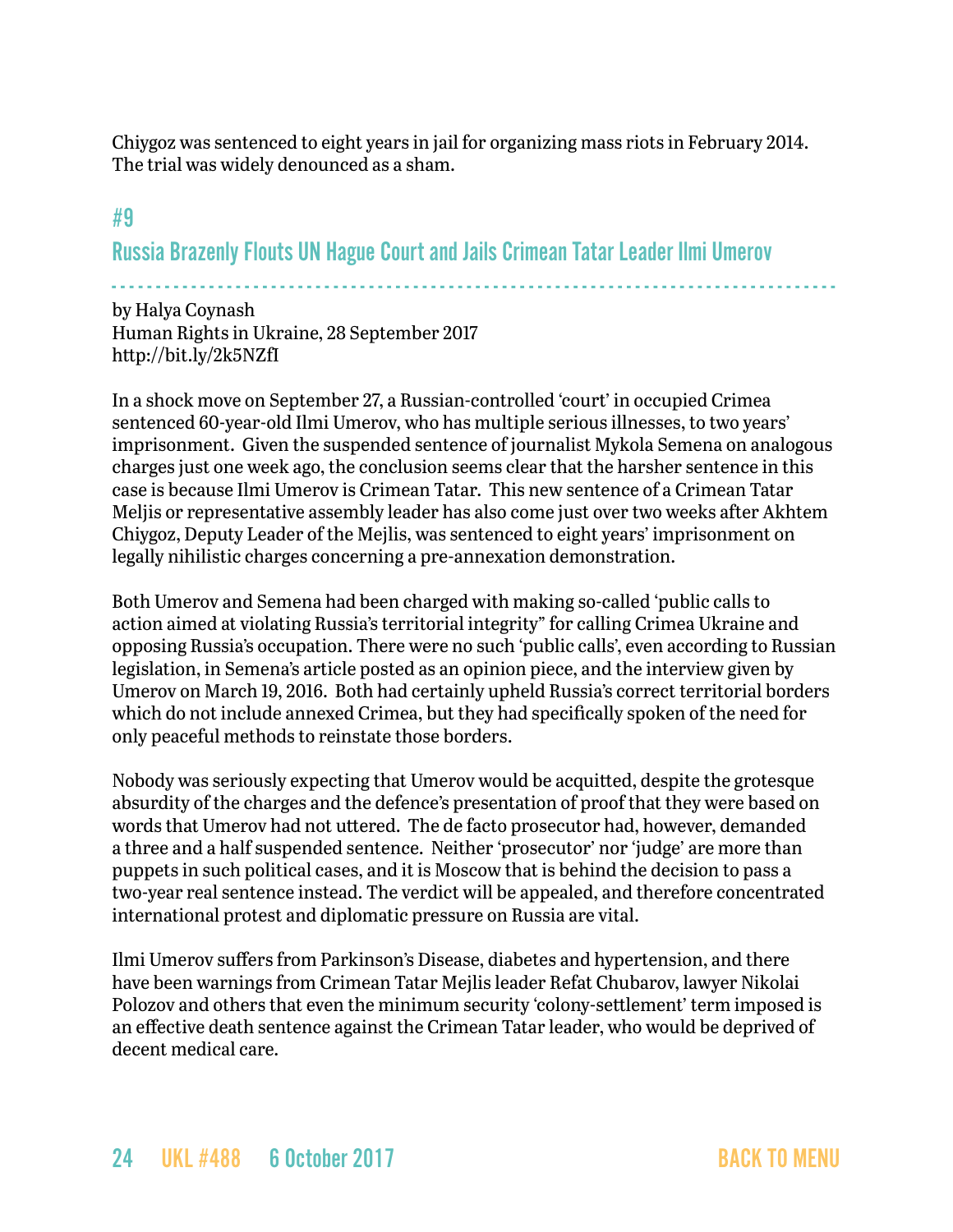Chubarov calls the sentence against one of the Deputy Heads of the Mejlis "yet another demonstration of the intensifying repression against the Crimean Tatar people carried out by the Russian occupation authorities in Crimea"

The de facto 'judge' Andrei Sergeevich Kulishov also prohibited Umerov from engaging in any public activities for two years. Russia knows that it cannot cower Umerov into silence, and there is a very real danger that he would be taken to serve this monstrous sentence outside Crimea, being thus deprived of contact with his family and lawyers.

Umerov ended his final address to the de facto court on September 18 by saying that he would meet all of those implicated in this case at the international courts at the Hague.

Given the sentence against him, it is worth noting that the UN's International Court of Justice at the Hague has already found grounds for taking preventive measures to stop Russia's ongoing discrimination against Crimean Tatars and ethnic Ukrainians in occupied Crimea. Russia is ignoring the Court's order to revoke the ban it imposed on the Mejlis, and has now jailed a second Mejlis leader.

It was clear from the outset that Ilmi Umerov was on trial for his courage and open opposition to Russia's occupation of his homeland. Umerov has never concealed his views and did not start modifying his statements after the criminal proceedings were initiated.

Moscow preferred not to openly prosecute somebody for their opinions and came up with Article 280.1 of the Russian criminal code – the so-called 'public calls' to violate 'Russia's territorial integrity'.

Those, however, needed to be rigged, and it is known that the FSB rejected at least one translation of the interview given by Umerov in Crimean Tatar because the translator did not manufacture the supposed 'public calls'. It found a shoddy translator (K. Saledinov), and FSB 'linguist', Olga Nikolaevna Ivanova, willing to add things that Umerov did not say, and then use these and other words pulled out of context to put him on trial.

Umerov was initially detained on May 12, 2016 , with the indictment asserting that he had, "with intent to carry out activities aimed at violating the territorial integrity of the Russian Federation, … deliberately and publicly called on an unlimited number of people to carry out actions aimed at returning the Republic of Crimea under Ukraine's jurisdiction".

This is, in fact, what the United Nations General Assembly, the OSCE's Parliamentary Assembly, the EU and countless other international structures and leaders have called for.

The charges and, now, this sentence are all the more openly repressive in that Umerov did not utter the impugned words and this is very easily proven.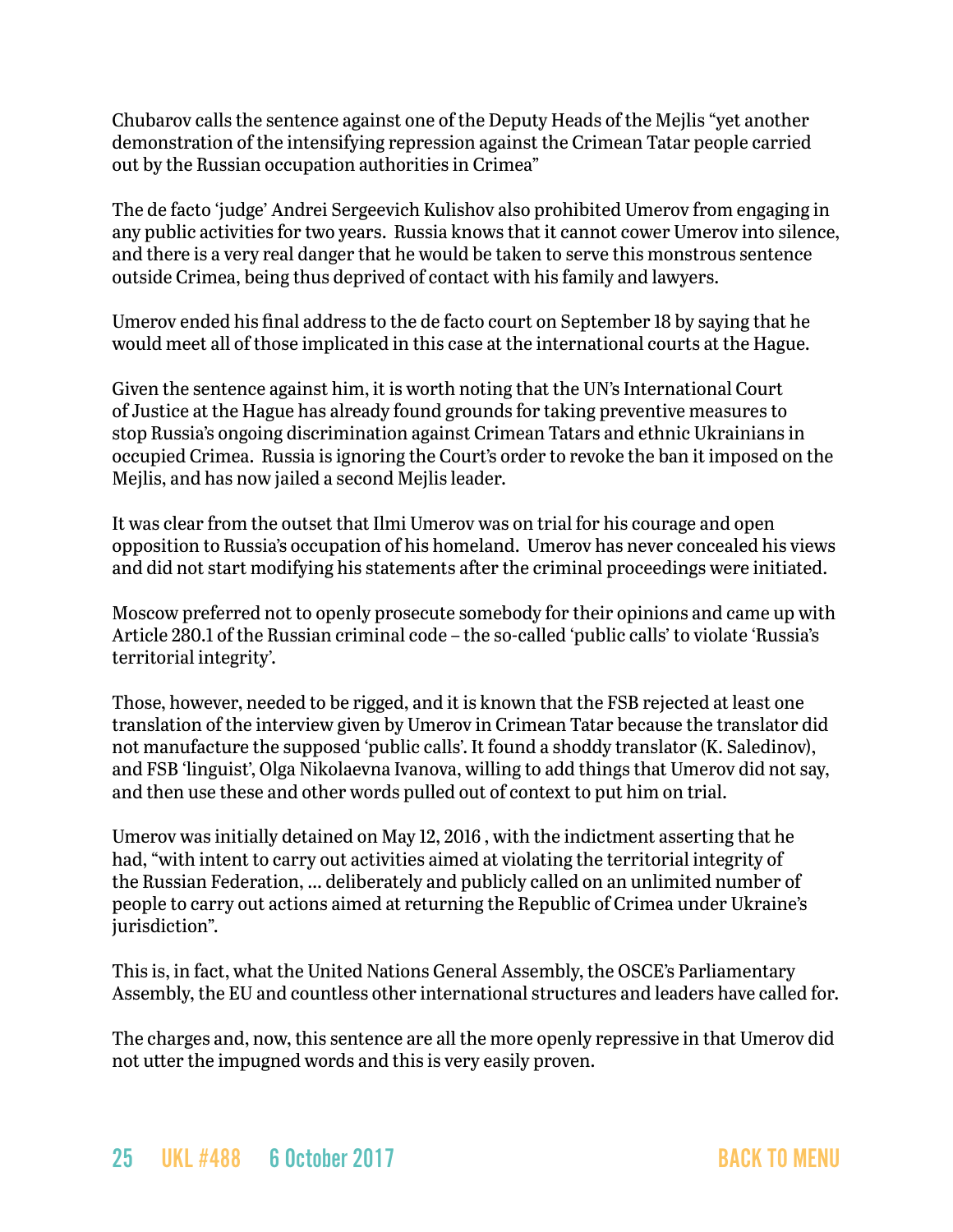In the interview, Umerov talked of international sanctions and how these should be strengthened. It was the sanctions that would force Russia to leave Crimea and Donbas. The translator added the modal "it's necessary to", thus claiming falsely that Umerov had said that Russia must be forced to leave Crimea.

At one of the previous court hearings, the translator K. Saledinov tried to slip the modal verb in and was caught, with Umerov demanding that he state clearly whether he had heard the word or not. Saledinov tried to ignore the question. When it was repeated by the judge, this alleged translator falsely claimed that "that you can put it in, or not put it in".

As defence lawyer, Mark Feygin, retorted, you can also "sentence somebody to five years, or not sentence them".

Although Ivanova does not know Crimean Tatar, she was almost certainly aware of the deliberate distortion of the words since she avoids mentioning the crucial fact that her assessment was not based on the original text, but on something that could only very loosely be called a translation.

The defence obtained a review of this 'assessment' from the influential Moscow Guild of Linguists. Their report notes that Ivanova's assessment from August 22, 2016 had not reflected part of the original data, with this placing the objectivity of the assessment in doubt.

The experts also pointed to the flagrant infringement of the requirement to provide a comprehensive assessment and the resulting blurring of concepts. This was demonstrated in the lack of any transcript and reliance in her assessment on a translation.

The Guild of Linguists found no justification in Ivanova's conclusion that from a linguistic point of view Umerov's remarks constituted 'calls to extremist activities'.

Her conclusion that the interview contained 'public calls to action aimed at violating Russia's territorial integrity' was based on two alleged utterances, one of which was simply not there, and the other had been pulled out of context and seriously distorted.

All of this was ignored, first by the de facto prosecutor, then by 'judge' Andrei Sergeevych Kulishov, who is already wanted by Ukraine on suspicion of state treason. As Umerov stated in his very powerful final words, these are proceedings where "traitors put patriots on trial".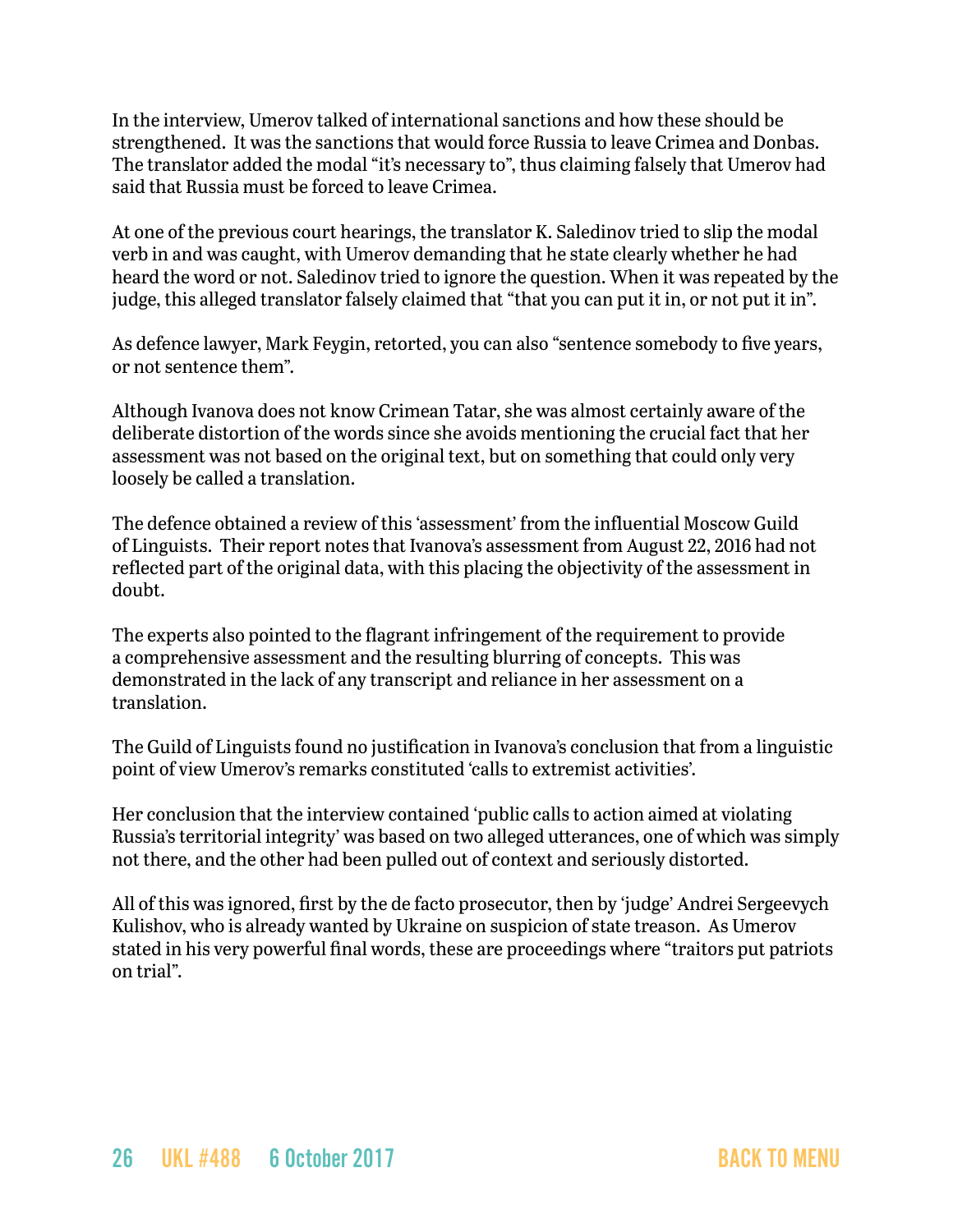# <span id="page-26-0"></span>#10 The Chechen War Moves To Ukraine- And So Does A Wave Of Criminal Violence

- - - - - - - - - - - - - - - - - - - - - - - - - - - - - - - - - - - - - - - - - - - - - - - - - - - - - - - - - - - - - - - - - - - - - - - - - - - - - - - - - by Anna Nemtsova The Daily Beast, 28 September 2017 <http://thebea.st/2y3gFLl>

KIEV—Anna Moliar, an outspoken Ukrainian attorney, has watched with growing concern reports about the criminality of Chechen gangs and militia recruits in her country, which already is torn by the ongoing war with pro-Russian militants in the east and south.

"It seems anybody can travel across the eastern border controlled by separatists, sneak in, and commit a crime in Ukraine," Moliar told The Daily Beast.

But the situation is complicated by the fact that some Chechens in Ukraine are just refugees, some are just criminals, some are terrorists, and some have been embraced as freedom fighters because they're fighting the Russians and their proxies, too. In fact, some Chechens fit all those categories.

Almost every week Moliar, a prominent independent criminologist, appears on Kiev's local television channels taking note of the alarming numbers of car bombings, criminal investigations of assassinations, and police special operations. And she is not alone.

Moliar tells The Daily Beast that Ukraine's criminal situation is growing worse than anywhere in Europe, and that many Chechen nationals from Russia are based in the port city of Odessa, which is far from the war front.

"Ukraine has become a very comfortable place for those wanted in Russia for terrorism," she noted, not least because "Chechens can speak Russian here."

Last Saturday, the deputy head of the National Police of Ukraine, Viacheslav Abroskin, posted several photographs of detainees at the moment of arrest.

"I have nothing against Chechen people, but their criminal representatives coming to our country to commit a crime will be seen only in the following poses," Abroskin wrote after a special operation in the southern region of Ukraine. Some of the suspects were spreadeagled, some were face-down on the ground.

But even a crackdown can have dangerous consequences.

"If Ukraine puts pressure on the Chechen militants, there will be a danger of terrorist attacks," said Gregory Shvedov, editor-in-chief of the internet news agency Caucasian Knot and a prominent human rights defender.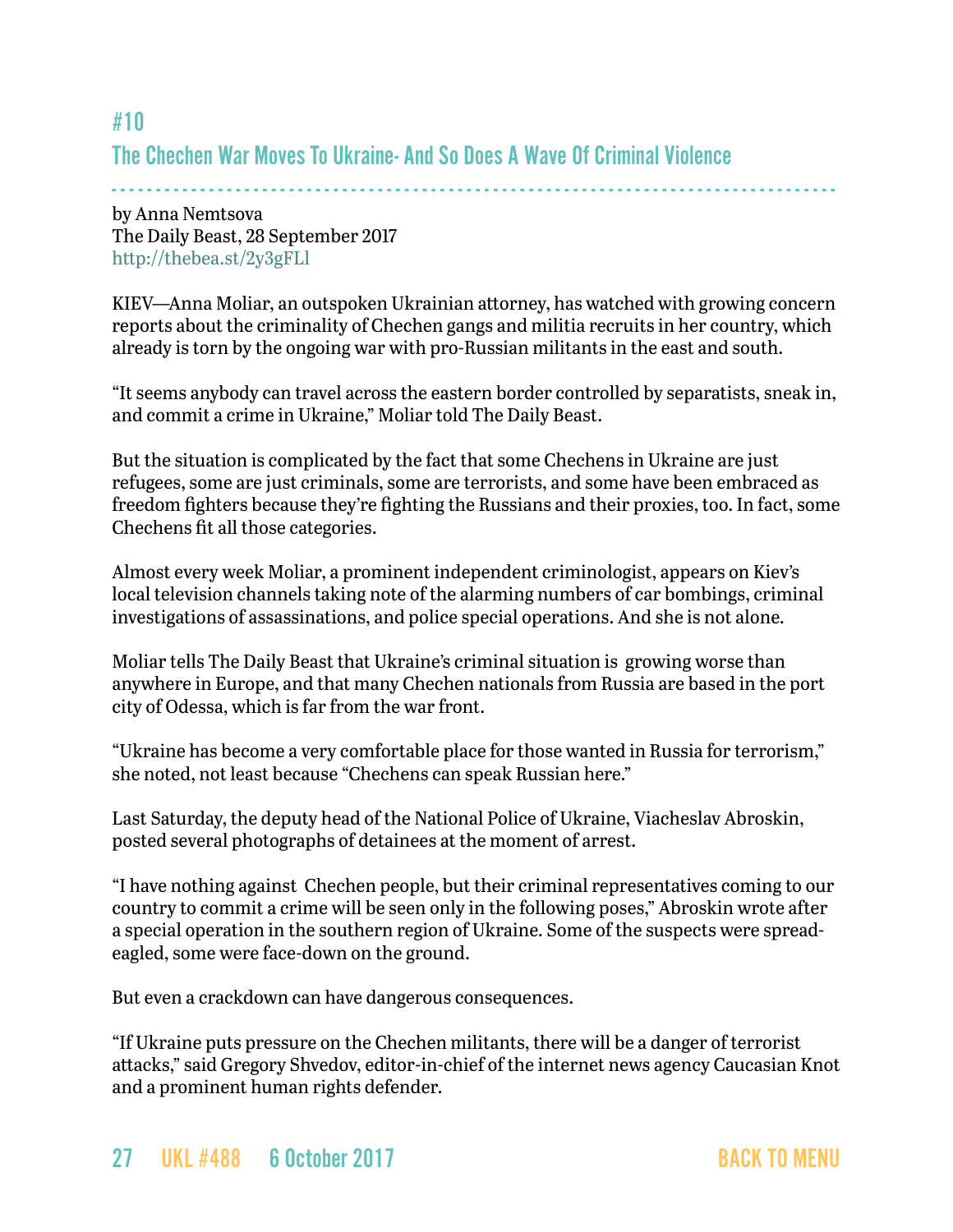Already, amid the widespread unrest in Ukraine, one has a sense of a war within a war that involves Muslim Chechen fighters committed to jihad against Moscow, Muslim Chechen agents dispatched by Ramzan Kadyrov, who is Moscow's man in the Chechen homeland, and other operatives as well.

In the last two to three years Kadyrov has been hunting down what he's described as his "personal enemies" in the Chechen community in nearby Turkey. Many came here.

"We recently conducted a report about Chechens fleeing from Turkey, where it's becoming dangerous for them, to Ukraine, where it is hard for them to obtain a legal status," Shvedov told The Daily Beast. "Since most of them cannot be employed officially, their source of income is unclear."

Making war is in some case the preferred way to make a living.

Radio Liberty recently came out with a report under the headline: "Ukraine: The Second Front of the Chechen War."

Earlier this month a Toyota was bombed right outside of Kiev's popular Besarabsky Market, adding one more victim to the list of assassinations in the Ukrainian capital: Timur Makhauri, a Chechen-born member of a Ukrainian volunteer battalion who had been arrested briefly in Ukraine for illegal possession of weapons.

Earlier Makhauri spent three years, from 2012 to 2015, behind bars in Turkey for the murder of a Chechen Islamist rebel from the so-called Caucasus Emirate, a group defined as a terrorist organization both by Russia and the United States. Jihadists from the group claimed responsibility for organizing violent attacks and killing hundreds of civilians in many regions of Russia.

Some in Ukraine believed that Makhauri was a Russian spy, others that he was a friend of Kiev.

Video watched hundreds of thousands of times on YouTube showed random people helping the wounded passengers, including a terrified, wounded little girl and her mother, who had lost a part of her leg in the explosion.

A week later, investigators still had not made it clear whether the bombing in the center of Kiev was a terrorist attack.

"There are several versions: the assassination could have been ordered by Russian special services—or by somebody here who wanted Makhauri dead," Moliar told The Daily Beast.

Makhauri was one of 100 volunteer soldiers fighting in eastern Ukraine, including veteran Chechen militants with more than two decades of experience in combat against Russia in the wars for Chechen independence; some of them were devoted jihadists, others more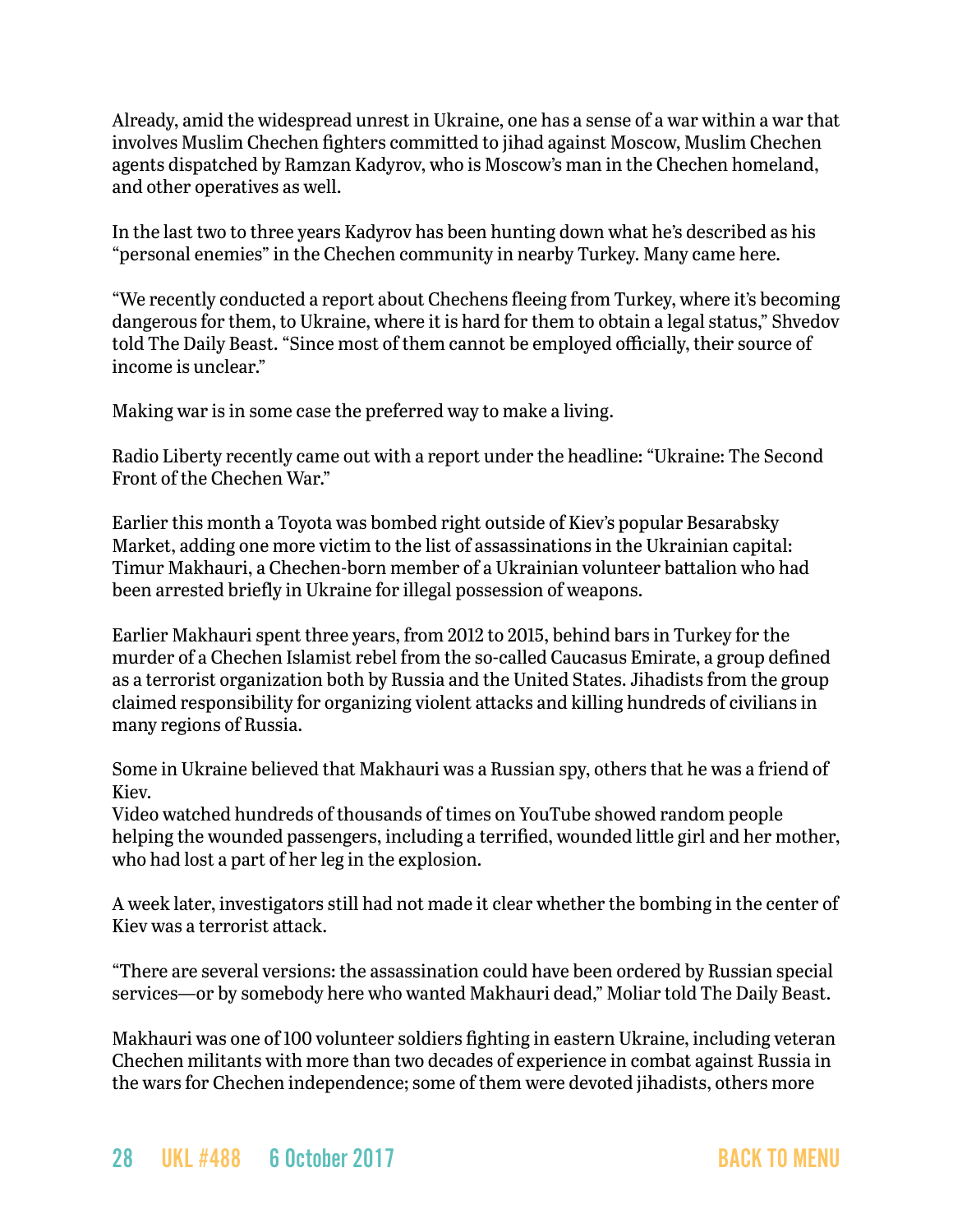recent recruits to the so-called Islamic State who had become disillusioned with the war in the Middle East.

The war has cost thousands of lives on the battlefield, and even without the Chechen elements there are constant fears of terror attacks behind the lines, whether by the Chechen fighters or, just as often, targeting them.

A fire and then enormous explosions at an arms depot in central Ukraine on Tuesday night only heightened these fears. Authorities blamed "sabotage," and some 30,000 people had to be evacuated.

Chechen commanders taking part in Ukraine's fight against Russian-backed forces say they share a common enemy with the Ukrainian military, so cooperation is natural.

"Our goal is to see the Russian empire fall apart; we are now about 100 people, but, if needed, more than 1,000 Chechens can come to Ukraine from Europe," said Adam Osmayev, the commander of another Chechen battalion, and a particularly interesting figure.

Osmayev and his wife, Amina Akuyeva, are both wanted in Russia for terrorism: Osmayev for organizing assassination attempts on Chechen leader Ramzan Kadyrov—and on Russian President Vladimir Putin—and Okuyeva for being a long-time supporter of the terrorist underground in Chechnya.

Osmayev has denied his participation in any of the attempts on Kadyrov and Putin.

Today, both Osmayev and Akuyeva are devoted fighters in what they describe as "the war of Chechen liberation," and true supporters of what Kiev calls its Anti-terrorist Operation in Donbas, the east of the country where the Russian-supported insurgents have declared independent "republics."

In June, Akuyeva and Osmayev survived a deadly attack in Kiev, which they say they believe was an assassination attempt ordered either by Russian special services or by Chechen leader Ramzan Kadyrov.

For many Russians, whatever they may think about the war in Ukraine, there is very little sympathy with the Chechens who claim allegiance to the jihadist group called the Caucasus Emirate.

Russia suffered from terrorism for many years, and the violence is not easily forgotten. On September 1, 2004, there were 1,128 people—mothers, fathers, grandparents and children—were taken hostage inside School #1 of Beslan, a town in the North Caucasus; 32 terrorists were holding them for three days without food, without water, in a terribly hot gym stuffed with explosives.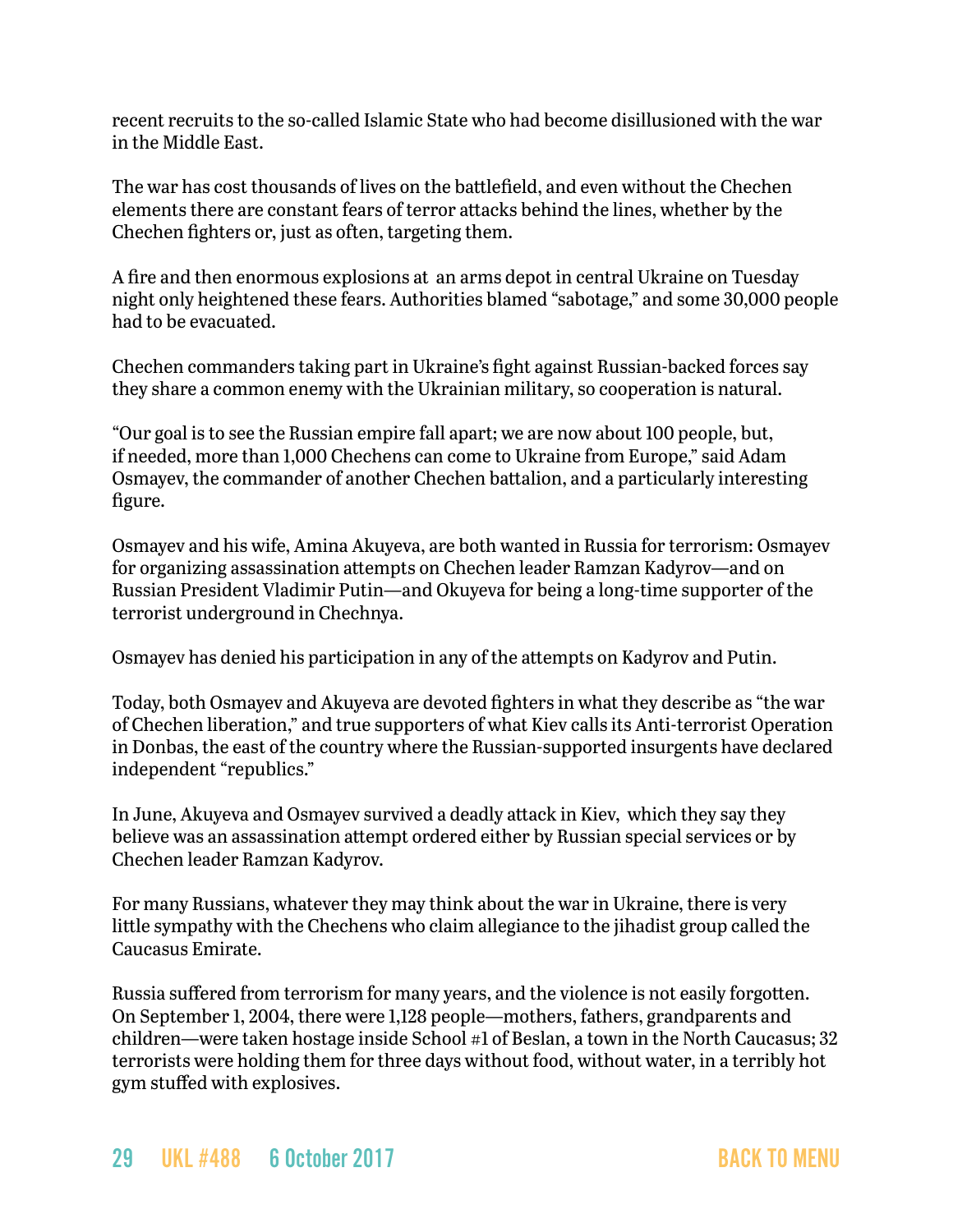On the third day of the Beslan crisis the death toll reached 333. Dozens of children died that day, leaving the town heartbroken for generations to come.

The attackers were mostly members of the Chechen Islamist underground. Their leader Shamil Basayev claimed responsibility for the hostage crisis.

Earlier this month the Ukrainian State Border service detained eightarmed men from Chechnya and Dagestan in Chernobayevka, Kherson region, situated more than 300 miles south from Kiev.

The report on the government's website said that the detainees had foreign passports, carried hand grenades, Glock and Makarov pistols, AK-74 assault rifles, sniper rifles, explosives, military uniforms, balaclavas and night vision equipment. The report also mentioned that the detained men "were acting under the cover of a patriotic group" and that they had come to Ukraine illegally.

Were they criminals? Were they terrorists? Were they freedom fighters? In such cases the distinctions are increasingly hard to draw.

## <span id="page-29-0"></span>#11

## Russia Props Up Ukraine Rebels With Coal Sales From War Zone

- - - - - - - - - - - - - - - - - - - - - - - - - - - - - - - - - - - - - - - - - - - - - - - - - - - - - - - - - - - - - - - - - - - - - - - - - - - - - - - - - -

by Stephan Kravchenko and Anna Andrianova Bloomberg, 29 September 2017 <https://bloom.bg/2xR4emb>

Russia is helping Ukrainian rebels sell coal on international markets to raise muchneeded cash for pensions and social needs, evading a blockade imposed by the government in Kiev as efforts to implement a peace deal remain stalled.

The separatists are sending nearly 1 million tons of coal per month to Russia across their shared border as of August, boosting income to support the 4 million inhabitants of the breakaway eastern Ukrainian regions, Russian Deputy Economy Minister Sergei Nazarov said. Russia re-exports the coal to third countries via its sea ports, he said in an interview, confirming Ukrainian accusations that it's fostering trade links for the rebels.

"They're solving all their issues with social infrastructure, budget and pensions now," said Nazarov, who was placed on the sanctions list in June by the U.S. Treasury, which said he oversees "projects in the transportation, trade, energy, tax and financial sectors" for the pro-Russian separatists.

Russia and the separatists are deepening ties amid a trade blockade imposed by Ukraine and a lack of progress in enforcing a 2015 peace accord to end the three-year war that's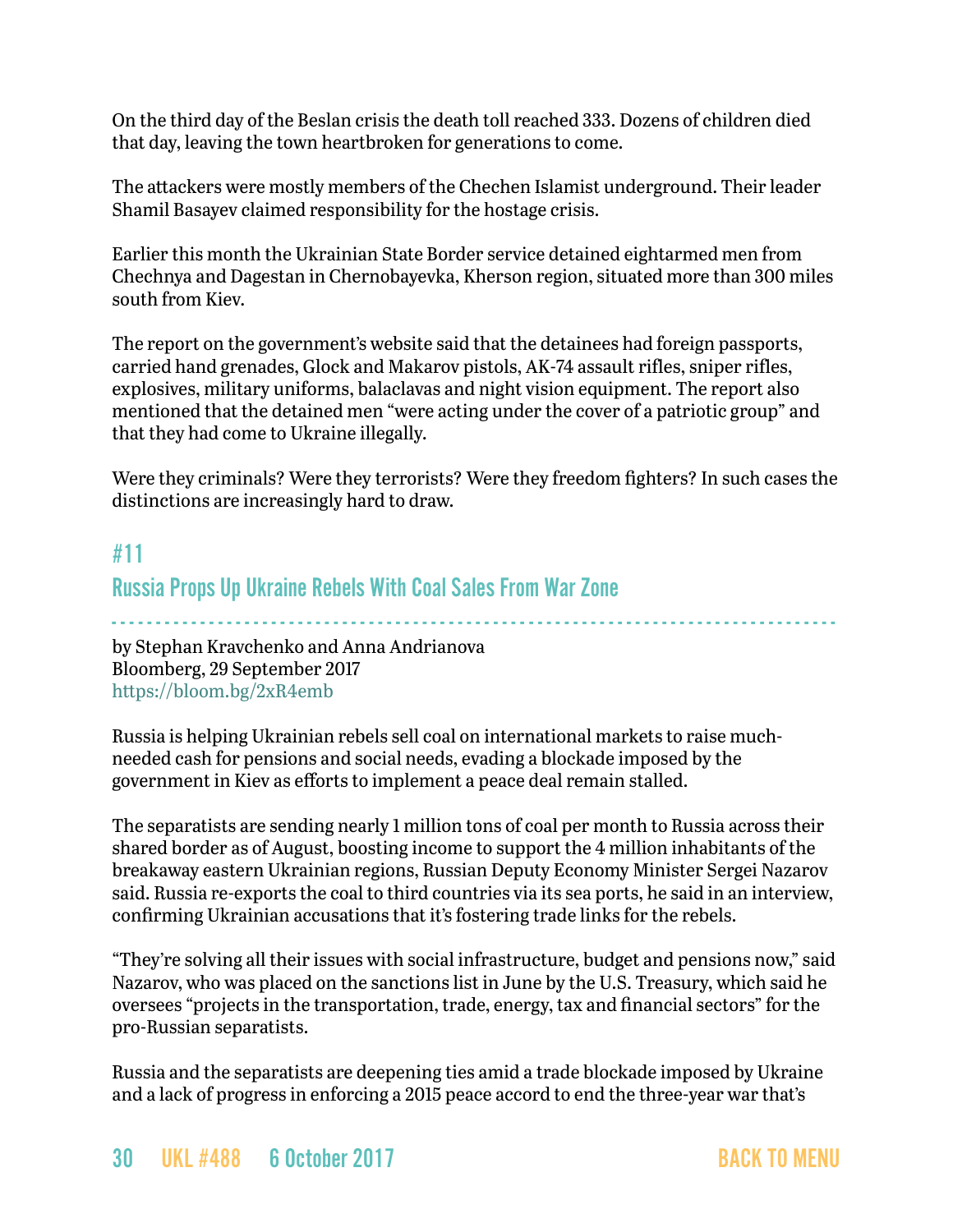claimed 10,000 lives. The government in Kiev and its western allies accuse Russia of provoking the conflict after the ouster of Ukraine's Moscow-friendly president in the 2014 revolution, a charge the Kremlin denies. While Russian President Vladimir Putin has no plans to recognize or annex rebel territories, he's moving to ensure the incremental integration of the two border areas with Russia, three people close to the leadership said in April.

Putin this month put forward a [plan](https://www.bloomberg.com/politics/articles/2017-09-20/putin-s-plan-for-ukraine-peacekeepers-gets-cool-reception) for United Nations peacekeepers to patrol the ceasefire line in Ukraine between the separatists and government troops. Ukrainian President Petro Poroshenko, who wants peacekeepers to cover the entire conflict zone including the border with Russia, rejected the move as an attempt to "cement the occupation."

#### **Coal Deliveries**

The blockade of rebel areas, started by veterans of the fighting and formalized by Poroshenko in March, has dented Ukraine's fragile economic recovery and disrupted coal deliveries for power and heat generation. The separatists retaliated by taking over 40 Ukrainian companies in the region, including billionaire Rinat Akhmetov's steel-making and electricity assets.

From his office inside a beige-tiled tower opposite Moscow's zoo, Nazarov, a former coal company director, heads Russia's commission for humanitarian assistance to the selfdeclared Donetsk and Luhansk people's republics in eastern Ukraine. The rebels who once depended entirely on aid from Moscow for survival now earn enough from coal sales and local taxation to pay out 5 billion rubles (\$86 million) from the budget each month to residents in the region, he said.

Ukrainian prosecutors began an investigation in June into illegal exports of coal from rebel-held regions to Russia, the Prosecutor General's spokeswoman Larisa Sargan said on Facebook, after local media reported that anthracite went to Turkey via the Russian port of Rostov-on-Don. The separatists also send coal to at least seven other countries, Ukrainian Energy Minister Ihor Nasalyk said in July, the BBC reported.

## **Sanctions, Blockade**

There's little Ukraine can do to stop the trade. Nazarov declined to disclose which countries receive coal from rebel-held areas of Ukraine, or the scale of total revenue generated by the sales. Depending on the quality, exports of thermal anthracite sell for between \$100 and \$160 per ton.

Russia doesn't need to use the rebel coal itself, Nazarov said. Russian Deputy Energy Minister Anatoly Yanovsky said in August that Russia is a transit country for most of the coal but is also using some at a power station in Rostov region.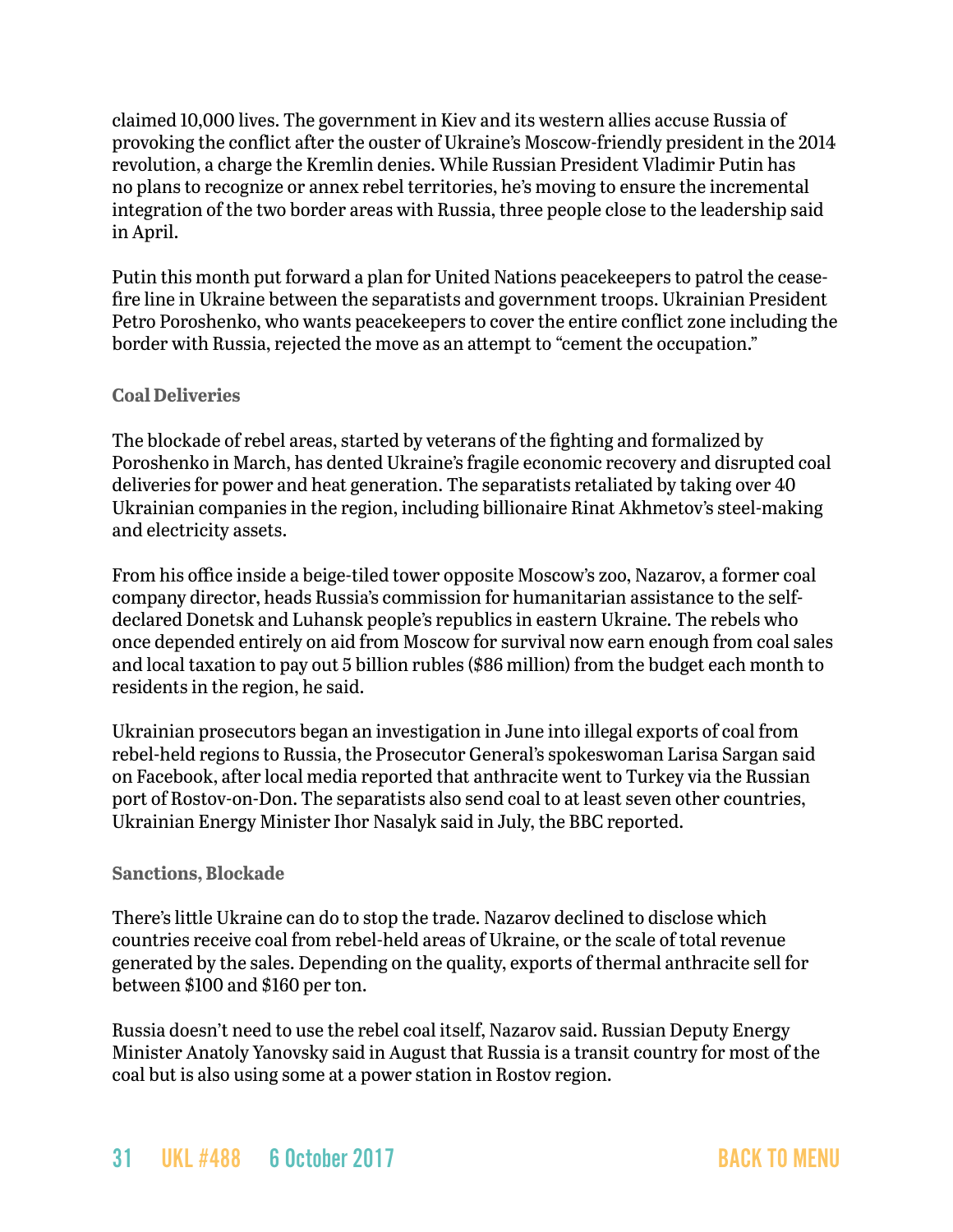Many of Putin's inner circle and state-owned companies are under U.S. and European Union sanctions over Russia's 2014 annexation of Crimea and support for the eastern Ukrainian separatists. Russia's unlikely to face penalties over the coal trade because "the rebels don't exist in the international legal framework" and its coal exports aren't affected by the sanctions, said Andrey Movchan, director of the economic policy program at the Carnegie Moscow Center.

Poroshenko has said he'll only lift the blockade once Ukraine regains control over its industry and rebel forces withdraw weapons from the cease-fire line. Ukraine struck a deal in July to buy U.S. coal to help plug a deficit caused by the loss of supplies from the east.

The government in Kiev should end the blockade first because the measure "burned bridges" with the separatists and made it impossible to discuss reintegration of the region into Ukraine, Nazarov said.

If this happened, Russia would support Ukraine resuming control of its assets in rebel areas because this "would mean one less headache" for Moscow, he said. Ukraine may restore transport, energy and financial ties with the region "in one month," Nazarov said.

A Russian effort to annex the rebel areas in the same way as it took over Crimea would be a "heavy burden" economically, Nazarov said. Officials haven't calculated the costs because such a decision "isn't expected," he said.

## <span id="page-31-0"></span>#12

## Pro-Russian Separatists Harden Split from Ukraine

- - - - - - - - - - - - - - - - - - - - - - - - - - - - - - - - - - - - - - - - - - - - - - - - - - - - - - - - - - - - - - - - - - - - - - - - - - - - - - - - - by Christian Neef Spiegel Online, 28 July 2017 <http://bit.ly/2vfguvm>

The city of Yenakiieve, northeast of Donetsk, was founded more than a century ago around a steel mill. Some 10,000 people work at the steel mill, and the company that owns it operates the most modern rolling mill in Ukraine. But as of March, the mill became a thing of the past.

On the morning of March 1, armed men arrived at the plant, demanding that management submit to the regime of the "Donetsk People's Republic." If they refused, the men said, "legal and physical measures" would be taken against management and employees. What seemed like a farce at first would prove to be a major political move. In doing so, the pro-Russian separatists in the eastern Ukrainian People's Republics of Donetsk and Luhansk have divided the country even further.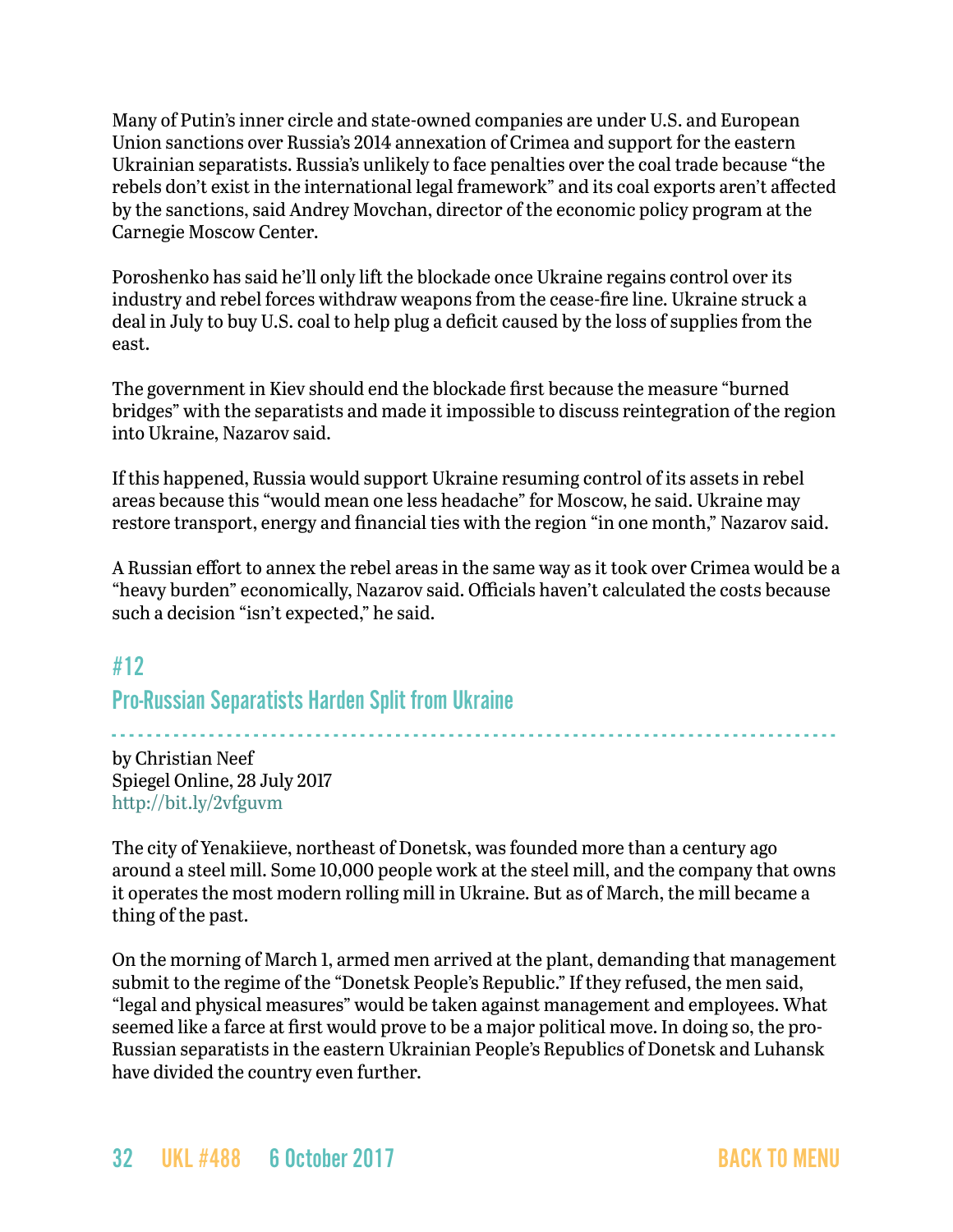The nationalization of Ukrainian companies was a violation of the Minsk Agreement. As part of the 2015 accord, the parties to the conflict agreed to preserve Ukraine's territorial integrity. But it would not be the last violation. Last week, the separatists took the step of proclaiming their own state, calling it "Little Russia." Before that, Russian President Vladimir Putin had indirectly threatened to recognize such a state.

Since the spring of 2014, the regions have been occupied by pro-Russian rebels, who seceded from Ukraine with Russian support. It was a serious blow to Ukraine, especially from an economic standpoint. Until then, eastern Ukraine had been responsible for a fifth of the country's entire industrial production. There are hundreds of mines in the region, together with Europe's largest coking plants, important nonferrous metal and chemical plants. Much of the country's electricity had also been generated in eastern Ukraine.

Although the separatists took over city halls and police stations in a coup three years ago, the large companies initially remained in the hands of their Ukrainian owners. They continued to produce as if nothing had happened. The separatists tolerated this because the businesses provided tens of thousands of jobs in the people's republics. There was fighting at the front, but Ukraine continued to supply iron ore to the separatist region. In return, for three years, trains filled with anthracite traveled from the separatist region across the border, destined for Ukrainian thermal power plants.

The system worked until early this year, when Ukrainian nationalists put a stop to deliveries of goods in both directions. Trading with the enemy, they said, was tantamount to "funding terrorism." Because Ukrainian President Petro Poroshenko didn't dare to break up the blockade, he declared the suspension of trade. In doing so, he provided the separatists with an excuse to cut themselves off even further from Ukraine.

It was a major turning point in the history of the war in eastern Ukraine, a conflict already known for its twists and turns. Soon afterward, the people's republics nationalized 53 Ukrainian companies in their territory. Russia supported the takeover. Moscow could "understand, to a certain extent" the "temporary administration" of the businesses by the governments of the people's republics, Putin's spokesman said.

Most of the plants that have now been nationalized are part of the empire of Ukrainian oligarch Rinat Akhmetov. He was not only forced to write off the Yenakiieve steel mill, but also another steel mill, two coking plants, a pipe mill, three large coal mines and a thermal power plant, as well as the stadium in Donetsk he had built for the 2012 football European Championship. His losses run into the billions.

The management of the affected plants refused to agree to the separatists' conditions. They stopped production and the workers were sent home. The top managers left for Ukraine on March 1. What has happened to the companies since then? Have the separatists placed them back into operation? And if so, where are they getting their raw materials from and where are they sending the steel and coke they produce?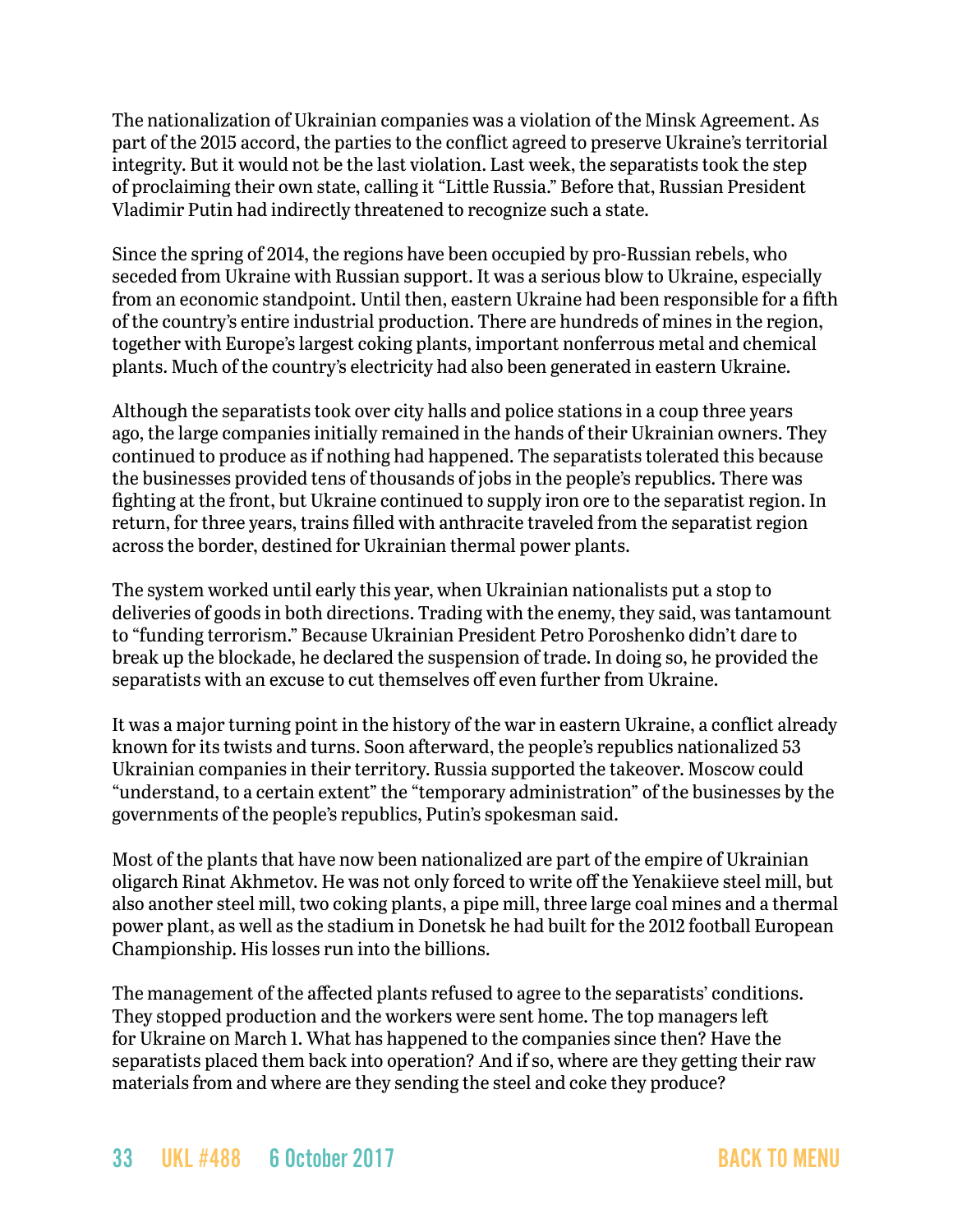It's difficult to find answers to these questions. The people's republics are providing no information, and Russia acts as if it has nothing to do with it all. It is also unwilling to provide proof that the occupied territories are surviving exclusively on Russian assistance. The events surrounding the nationalized companies are one of the best-kept secrets of the people's republics.

#### **Journalists Barred from Entry**

The authorities in Donetsk are particularly averse to journalists these days. Our request for accreditation was denied by the Information Ministry in March, in an email that read: "The accreditation of the Der Spiegel journalists in the Donetsk People's Republic is denied." Accreditation had been issued in previous years. And without the necessary documents, it is no longer possible to pass through the checkpoints at the line of demarcation.

The separatist territories are also increasingly difficult to reach by telephone. Using WhatsApp, we finally manage to contact one of the best-known men in the Donetsk Republic, Alexander Khodakovsky, the former military head of the republic and commander of the Vostak ("East") militia battalion, and later the head of state security and a member of the separatist parliament.

A year and a half ago, Khodakovsky quarreled with the Donetsk leadership. Today he is primarily involved with his movement, the Patriotic Forces of the Donbass. He says he's concerned about developments in his republic.

"We are experiencing growing losses at the front," he says, adding that the military situation is deteriorating. What soldier is willing to risk his life for 15,000 rubles a month, or about 220 euros? "Without Russia, Ukraine would have strangled us long ago."

Khodakovsky says he was opposed to a premature nationalization of the Ukrainian plants. Some 100,000 people were employed there, "a tenth of our population." The takeover of the companies "was a spontaneous decision."

So, who's in charge of the campaign? All the plants, he says, were placed under the control of a company called Wneschtorgserwis. It is registered in South Ossetia, the small Caucasus republic that was de facto taken over by Russia after the 2008 war against Georgia. This approach was used to cover up what was happening in the nationalized plants and Moscow's role in the matter, he explains, adding that it was necessary to avoid the imposition of international sanctions on the companies involved.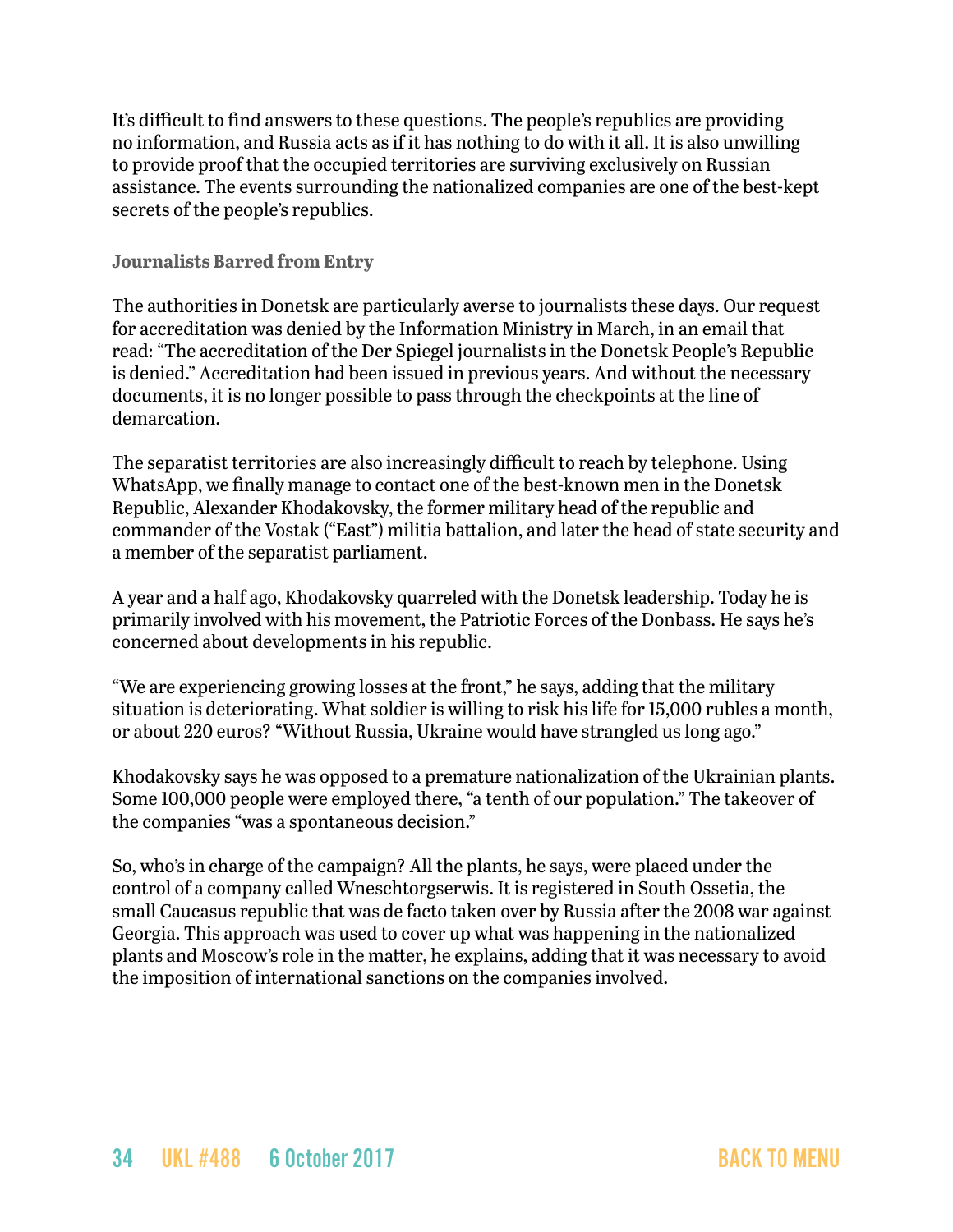#### **Considerable Russian Influence**

Khodakovsky says entire factories are being dismantled and sold to Russia, including the equipment from the October mine. "Of course, Mr. Surkov exerts a great deal of influence on what is happening here," says Khodakovsky. "I would say he is the leading figure here."

Vladislav Surkov, the former chief ideologue at the Kremlin, is now Putin's personal adviser and his envoy to the people's republics. He never made an appearance at the Minsk negotiations over Ukraine, but he has turned up in Donetsk and Luhansk. Western diplomats say that nothing functions without this man, which is why they meet regularly with Surkov in his office in the presidential administration on the Old Square in Moscow. Their last meeting with Surkov was in June.

There is little information available about Wneschtorgserwis. No one knows who runs it and how it is structured. It is known, however, that the company has reportedly delivered 140,000 tons of iron ore to steel mills in the Donbass region since April, for \$18 million, and that it has begun exporting steel to Russia from there, as well as anthracite from the mines.

Wneschtorgserwis does have a PR representative. His name is Viktor Nikolayenko and he can sometimes be reached via the internet. Nikolayenko promised to smuggle DER SPIEGEL journalists into the separatist region and open a few plants for a visit. But then he went silent for weeks until, in May, he finally wrote that Moscow had strictly forbidden any interaction with the press -- yet another indication of where the decisions are made.

We did at least succeed in obtaining details about the true situation in the confiscated plants. When the people's republics took over the factories in March, officials said they would be "up and running again within two months." But almost nothing has happened to date. The plants lack competent managers, raw materials and funds. At first the workers were still being paid 90 percent of their wages, but now more and more are complaining about severe cuts.

In early June, the Donetsk Republic decided to stop pumping water out of several mines and to dismiss the miners. Even in mines still in operation, like the Sassyadko mine in Donetsk, workers are pressured to quit, while others are advised to join the people's militias. The working week in government-owned coal companies was reduced to two days on July 1, and wages were reduced by more than half. The confiscated Donetsk smelting works has suspended operations because diesel fuel is no longer available. And the situation in the vicinity of the wagon manufacturing plant in Stakhanov is now so dramatic that the management requested 1,500 food packets from the leadership of the people's republic.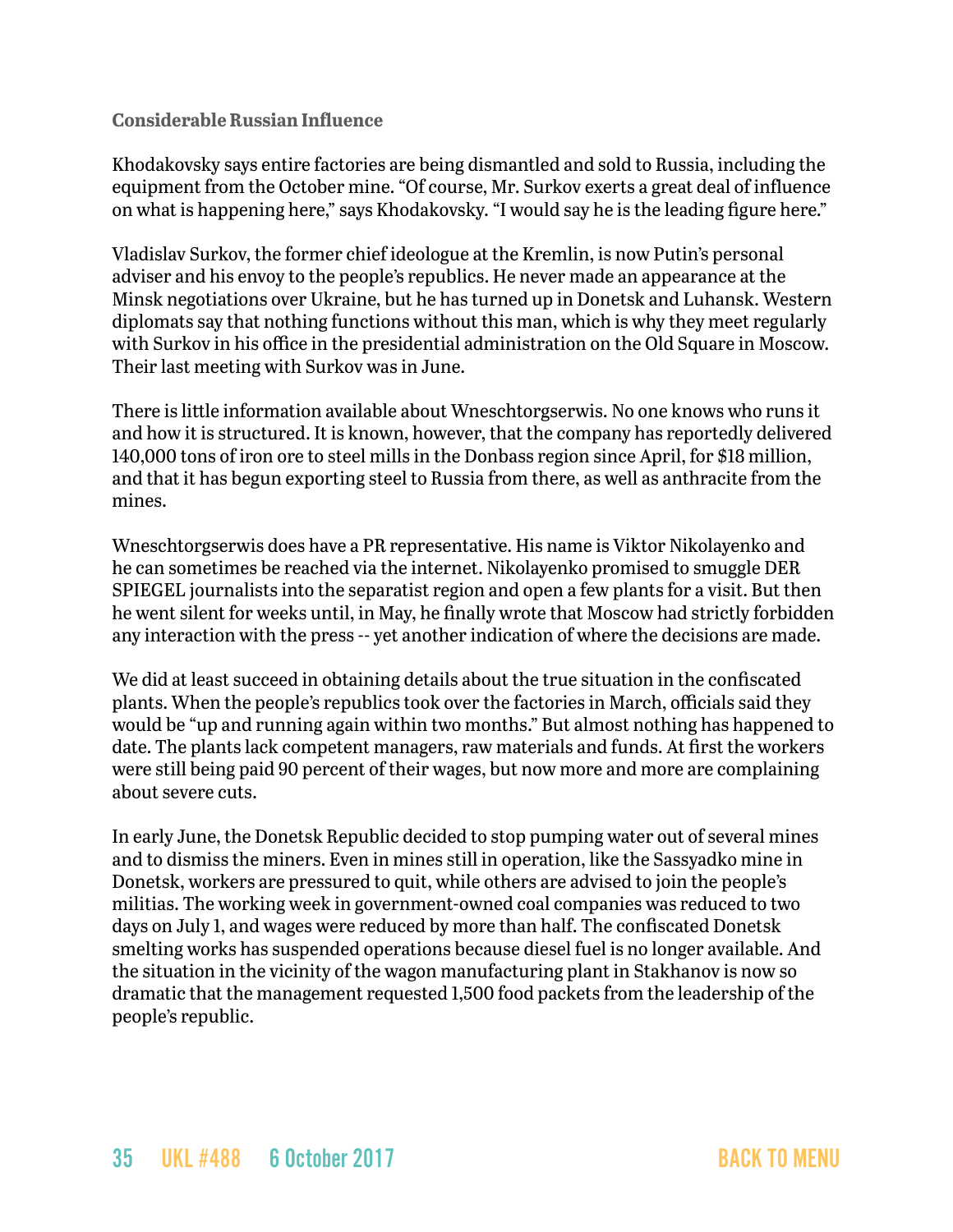#### **A Political Decision'**

Dennis Denissov admits that Russia needs neither the steel nor the coal from the Donbass mines, which is what makes the situation so dramatic. Denissov is close to the deputy head of the government in Donetsk, who controls the nationalized companies. He works for a foundation that organizes assistance for the Donbass region from Moscow. He also promises to provide access to the people's republics.

Dennisov says it was "a political decision" for Moscow to provide the affected companies with a loan for 10 billion rubles. Given that Russia doesn't want to buy the separatists' products, other buyers need to be found. He says there are potential buyers in the Baltics and in Serbia. The products are shipped through the Russian Black Sea port of Novorossiysk -- with forged documents to conceal their origin.

However, the Russian support has not eased the situation. In mid-July, Oplot ("Bullwark"), the separatists' television station, announced that the leadership of the Donetsk Republic had established a commission to search for solutions for the affected companies.

At almost the same time, Denissov contacted DER SPIEGEL once again, saying that he had had to complete a security inquiry in Moscow first. Unfortunately, he added, the outcome was negative: "You are not welcome in the territory of our republic." Eastern Ukraine, it appears, has become terra incognita.

## <span id="page-35-0"></span>#13

Critics: Parliament Passes Law That Would Make Many Graft Investigations Impossible

- - - - - - - - - - - - - - - - - - - - - - - - - - - - - - - - - - - - - - - - - - - - - - - - - - - - - - - - - - - - - - - - - - - - - - - - - - - - - - - - - by Oksana Grytsenko and Oleg Sukhov KyivPost, 3 October 2017 <http://bit.ly/2fNb5mp>

Ukraine's parliament, the Verkhovna Rada, on Oct. 3 passed a judicial reform bill that would make it almost impossible to investigate many criminal cases, including corruption cases against top officials, critics of the legislation say.

The reform legislation also enables the functioning of the controversial new Supreme Court, 25 members of which have been deemed corrupt or dishonest by the Public Integrity Council, a judicial reform watchdog.

Under the bill, prosecutors would have to file notices of suspicion for suspects in criminal cases within six months for grave crimes, and within three months for crimes of medium severity. Otherwise, such cases would have to be closed.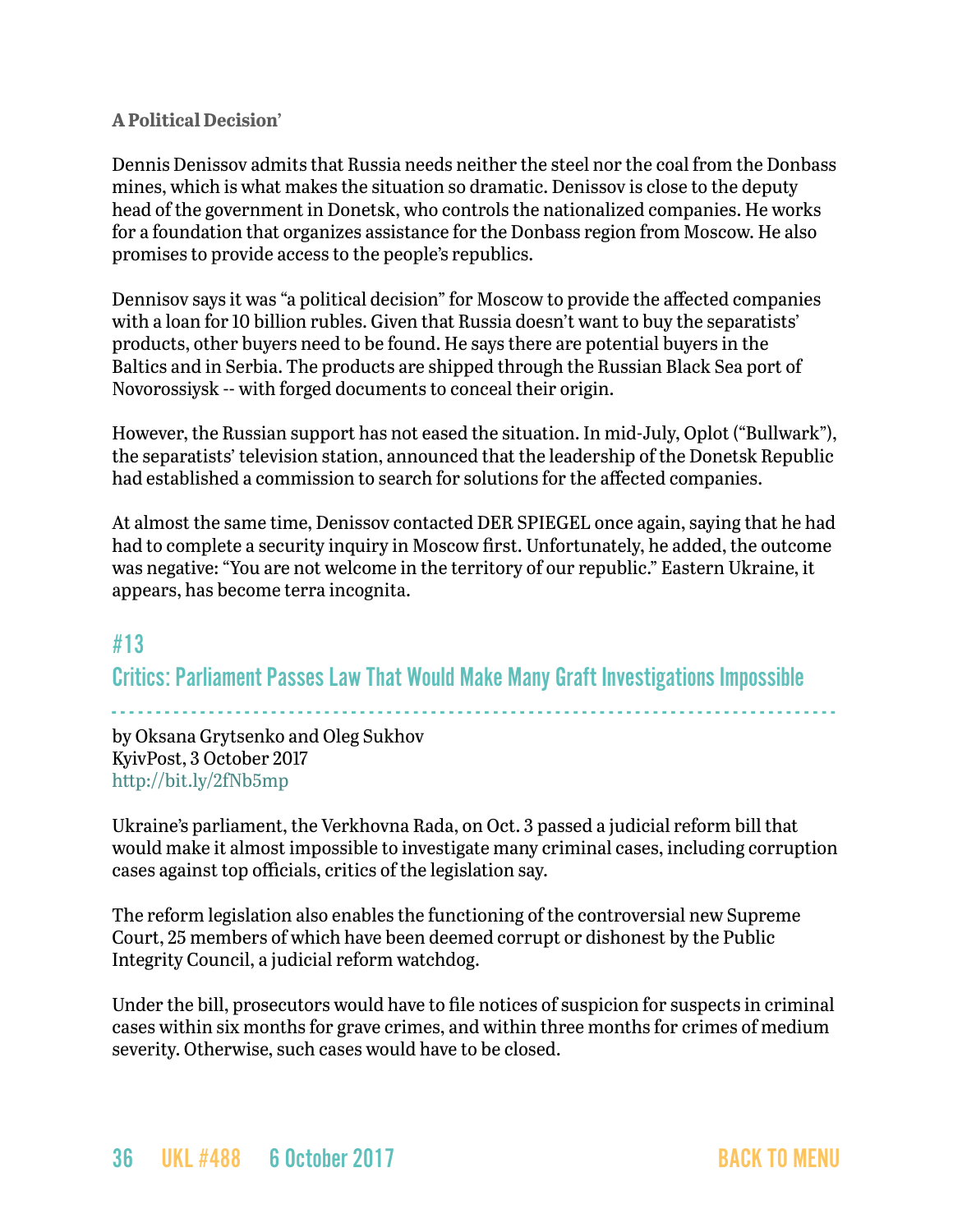Moreover, all cases must be sent to trial within two months after a notice of suspicion is filed, according to the bill.

This clause was initiated by Radical Party lawmaker Andriy Lozovy.

Sergii Gorbatuk, head of the in absentia cases department at the Prosecutor General's Office, said that Lozovy had a conflict of interest in this case because the bill will affect him personally and will let him escape criminal responsibility. Lozovy is suspected by the Prosecutor General's Office of evading taxes worth Hr 1.83 million.

Gorbatuk also said that all ongoing EuroMaidan investigations would have to be closed because of the bill.

"It is impossible to investigate complicated crimes, especially corruption and economic crimes, within such terms," Vitaly Shabunin, head of the Anti-Corruption Action Center's executive board, said on Facebook. "This kills anti-corruption reform and any legal responsibility for any serious crimes."

Shabunin said the clause would enable the authorities to close corruption cases against State Fiscal Service Chief Roman Nasirov, ex-People's Front lawmaker Mykola Martynenko, and Central Election Commission Chairman Mykhailo Okhendovsky.

Reformist lawmaker Mustafa Nayyem said on Facebook that the clause would also force prosecutors to close some cases against ex-President Viktor Yanukovych and his cronies.

Nayyem said the clause was likely being used as a way to persuade the Opposition Bloc, an offshoot of Yanukovych's Party of Regions, to support the judicial reform bill as a whole, since it would allow many lawmakers from this faction to avoid being prosecuted for their actions under Yanukovych.

Another reformist lawmaker, Sergii Leshchenko, claimed that Lozovy's Radical Party is financed by Ukraine's richest man Rinat Akhmetov, a sponsor of the Opposition Bloc.

Lozovy dismissed the accusations, saying that his clause will prevent delays of legal proceedings and protect people from groundless charges. "I'm proud of my amendment," he said.

The judicial reform bill would also allow judges to ban the filming of court hearings even in open trials, and to prevent visitors from attending them if there are not enough seats. Critics say this will deal a major blow to the judiciary's transparency.

The judicial reform bill was supported by President Petro Poroshenko's Bloc, the People's Front, and three offshoots of the Party of Regions – the Opposition Bloc, Vidrodzhennya (Revival) and Volya Narodu (People's Will).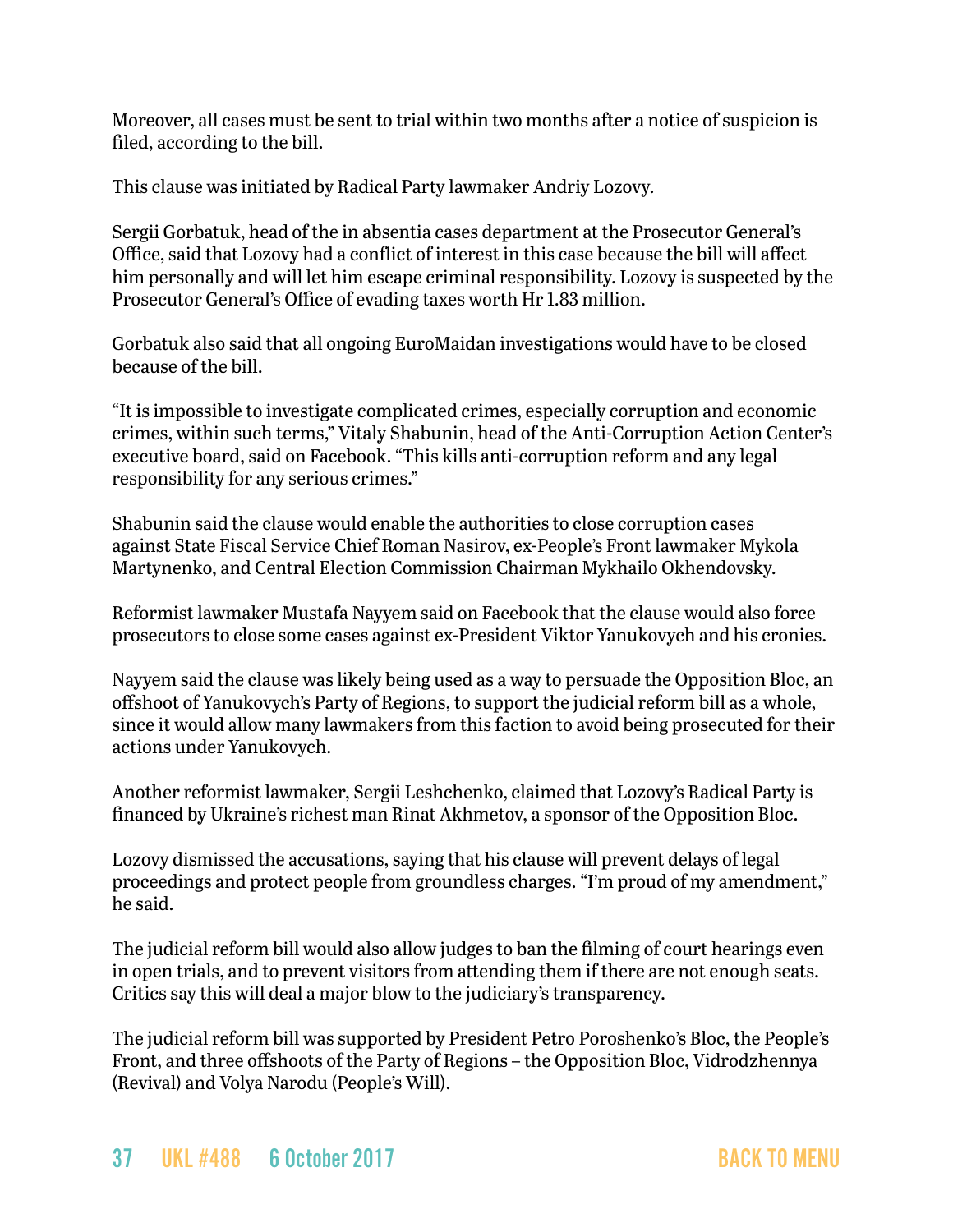Verkhovna Rada Speaker Andriy Parubiy ignored opposition lawmakers' complaints that the vote was falsified because several lawmakers illegally voted for their colleagues.

Meanwhile, the Public Integrity Council on Oct. 3 urged Poroshenko not to sign any of the new Supreme Court's 111 judges' credentials until courts issue rulings on alleged violations made during the Supreme Court competition and until the High Council of Justice and the High Qualification Commission publish explanations on why they rejected the Public [I](https://www.kyivpost.com/ukraine-politics/civic-watchdog-says-poroshenkos-goal-retain-control-judiciary.html)ntegrity Council's vetoes on candidates deemed corrupt or dishonest.

The violations of the High Council of Justice and the High Qualification Commission include setting a third minimum score for candidates during the first stage of the competition, failing to set a minimum score for psychological and social testing, refusing to publish candidates' practical works and scores given for each criterion of integrity and professional ethics and failing to explain any motives for its rejection of the Public Integrity Council's vetoes, the civic watchdog said. The High Council of Justice and the High Qualification Commission have denied the accusations.

"Under Article 127 of Ukraine's Constitution, only candidates who meet ethical standards can be appointed as judges," the Public Integrity Council said in a statement. "We believe that the High Council of Justice ignored its constitutional duty and lost the chance of restoring citizens' trust in the judiciary."

The council also said that it had "grounds to assume that the competition was rigged to appoint candidates handpicked beforehand, and the Public Integrity Council was used to legitimize this process."

The Public Integrity Council also asked Poroshenko to initiate an international audit of the Supreme Court competition and a restructuring of the High Council of Justice and the High Qualification Commission, which have failed to restore trust in the judiciary.

Newly-appointed Supreme Court judges Vyacheslav Nastavny and Serhiy Slynko participated in the political persecution of Yuriy Lutsenko, now prosecutor general, and the Pavlychenko family under ex-President Viktor Yanukovych. Both cases have been recognized as political by Ukrainian and European authorities.

Another new Supreme Court judge, Bohdan Lvov, is being investigated for illegal interference in the automatic distribution of cases by ex-High Commercial Court Chief Viktor Tatkov and his former deputy Artur Yemelyanov, who have been officially charged in a criminal case. He is also under investigation over alleged bribery in a criminal case against High Council of Justice member Pavlo Grechkivsky, who has been charged with fraud.

Lvov has also been investigated for making an unlawful ruling, and the Supreme Court has ruled that one of Lvov's rulings violated human rights and involved interference in the automatic distribution of court cases.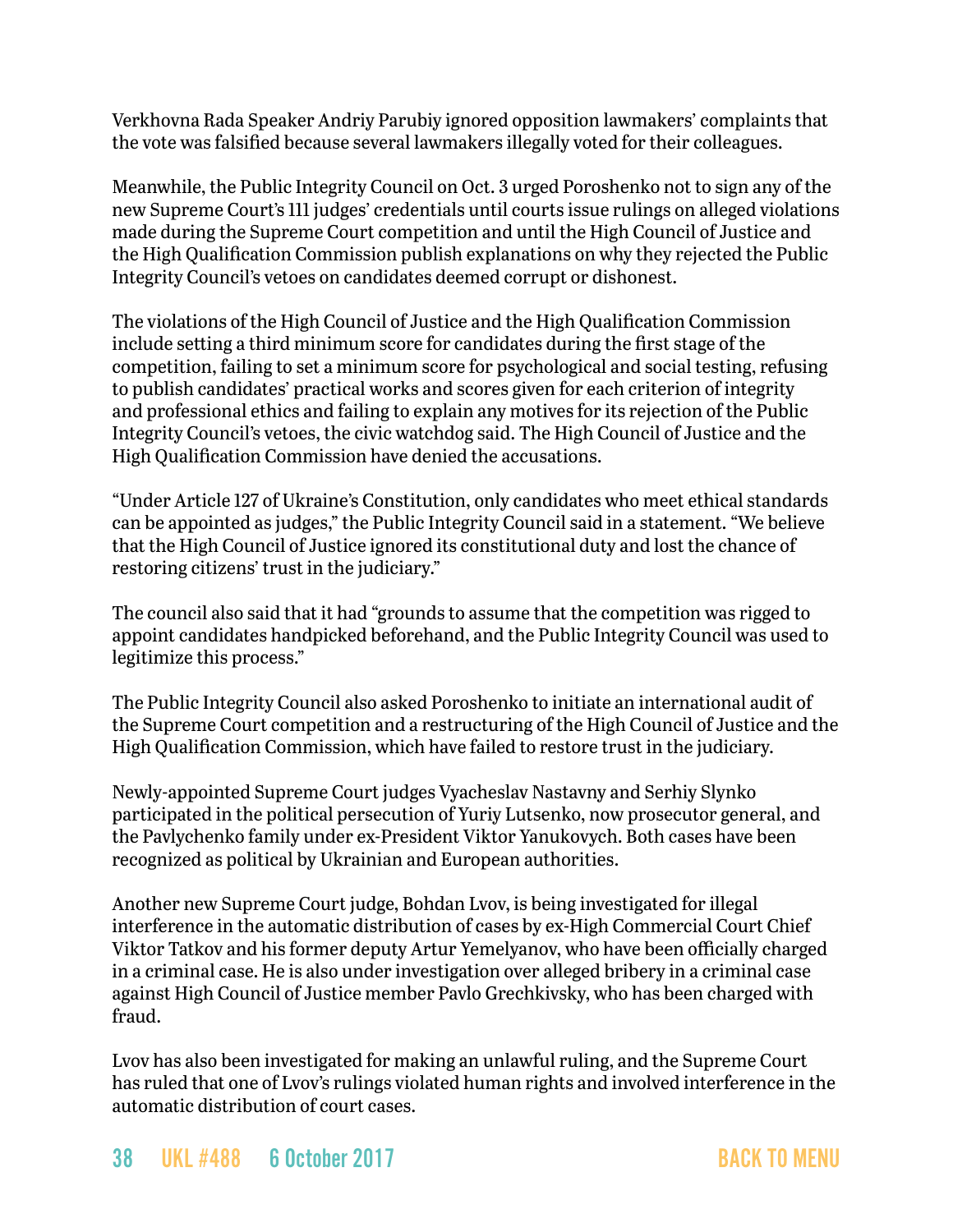# <span id="page-38-0"></span>#14 Corruption Battle Roils Ukraine

- - - - - - - - - - - - - - - - - - - - - - - - - - - - - - - - - - - - - - - - - - - - - - - - - - - - - - - - - - - - - - - - - - - - - - - - - - - - - - - - - by James Marson Wall Street Journal, 12 September 2017 <http://on.wsj.com/2wnNXBI>

KIEV, Ukraine—A push for overhauls encouraged by Ukraine's Western backers is deepening divisions in the government, including a call by some officials for the dismissal or investigation of the reformist finance minister.

The clash has raised concern in the U.S. and European Union and presents a new challenge for the country's economy, which is recovering from a two-year recession sparked by Russia's annexation of Crimea in 2014 and military interventions in Ukraine's east.

Finance Minister Oleksandr Danylyuk is point man for talks with the International Monetary Fund that were set to continue this week, and has driven efforts to overhaul state finances and cut official interference in business, steps seen as key in curbing corruption.

An effort by Mr. Danylyuk and others to weaken the state's hand in the economy and overhaul inefficient state sectors has spurred attacks from opponents who accuse him of hindering their work.

"This is not surprising," Mr. Danylyuk said. "We are working to change the old system and the old rules, and quite logically, the system is fighting back."

The general prosecutor, Yuriy Lutsenko, who was appointed by President Petro Poroshenko, told his staff in late August that he had written to the prime minister asking him to fire Mr. Danylyuk, according to Mr. Lutsenko's spokeswoman. Prime Minister Volodymyr Groysman's spokesman didn't respond to a request for comment.

Two other senior officials have publicly called for investigations of Mr. Danylyuk's finances and budget decisions.

Mr. Danylyuk has denied any wrongdoing and said the multiple allegations he has faced were "distractions, often intentional and aimed to derail."

The finance minister gained a firmer grip on his job recently when the General Prosecutor's Office closed an investigation into allegations that he had evaded taxes, according to the Finance Ministry.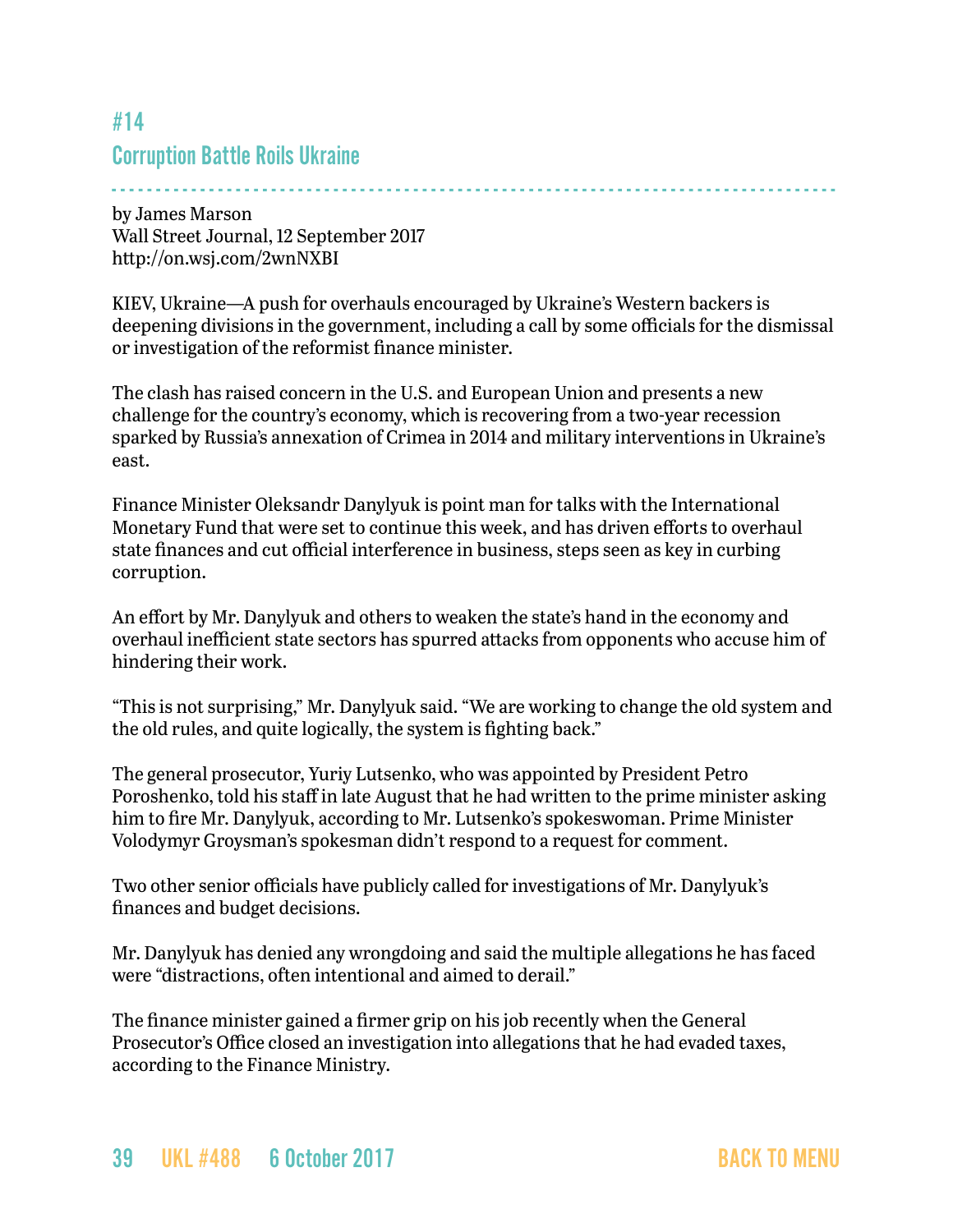He began meeting with international investors on Monday with the aim of placing Ukraine's first Eurobond since restructuring around \$15 billion of foreign debt in 2015.

Other reformist officials and anticorruption activists have complained of official pressure—causing unease in the West. The U.S., like the EU, has provided financial support to the Ukraine government when it carried out certain economic and anticorruption overhauls.

"Members of civil society play vital role for transparency; targeting them is a step backwards," the U.S. Embassy in Kiev tweeted in March.

Ukraine's Western backers have praised economic and governance changes since a pro-Western government came to power in 2014, but have taken a more critical tone in recent months as progress on overhauls has slowed.

"Ukraine needs to continue moving aggressively to strengthen the rule of law and to limit the influence of entrenched interests," U.S. Ambassador Marie Yovanovitch said in August.

The IMF, too, has criticized what it says is slow progress on steps needed to open up Ukraine's economy and spur growth. First Deputy Managing Director David Lipton was set to visit to Kiev amid concerns about whether Ukraine can push ahead with such measures.

The IMF has provided billions of dollars in loans to Ukraine in return for measures to strengthen state finances. Yet calls by the IMF and others for privatizations and creation of a land market have faced resistance from some lawmakers who argue the changes would benefit few people. Long-promised efforts to strengthen rule of law through changes to the judicial system have stalled.

Corruption and economic inequality have fueled two revolutions in Ukraine in the past decade and a half, and surveys show many Ukrainians are unhappy with progress under Mr. Poroshenko, whose approval rating stood at 17% in July, according to pollster GfK Ukraine.

The president has notched some successes since taking office in 2014 with the country in recession and facing conflict in its east. Ukraine launched its Anticorruption Bureau, started cleaning up its banking system and moved to strengthen the finances of the state energy company.

"This is the most-open and transparent government we've had in Ukraine," said Andy Hunder, president of the American Chamber of Commerce in Ukraine. "We want to see more, such as new, noncorrupt courts, privatization of state-owned enterprises and continuation of the IMF program."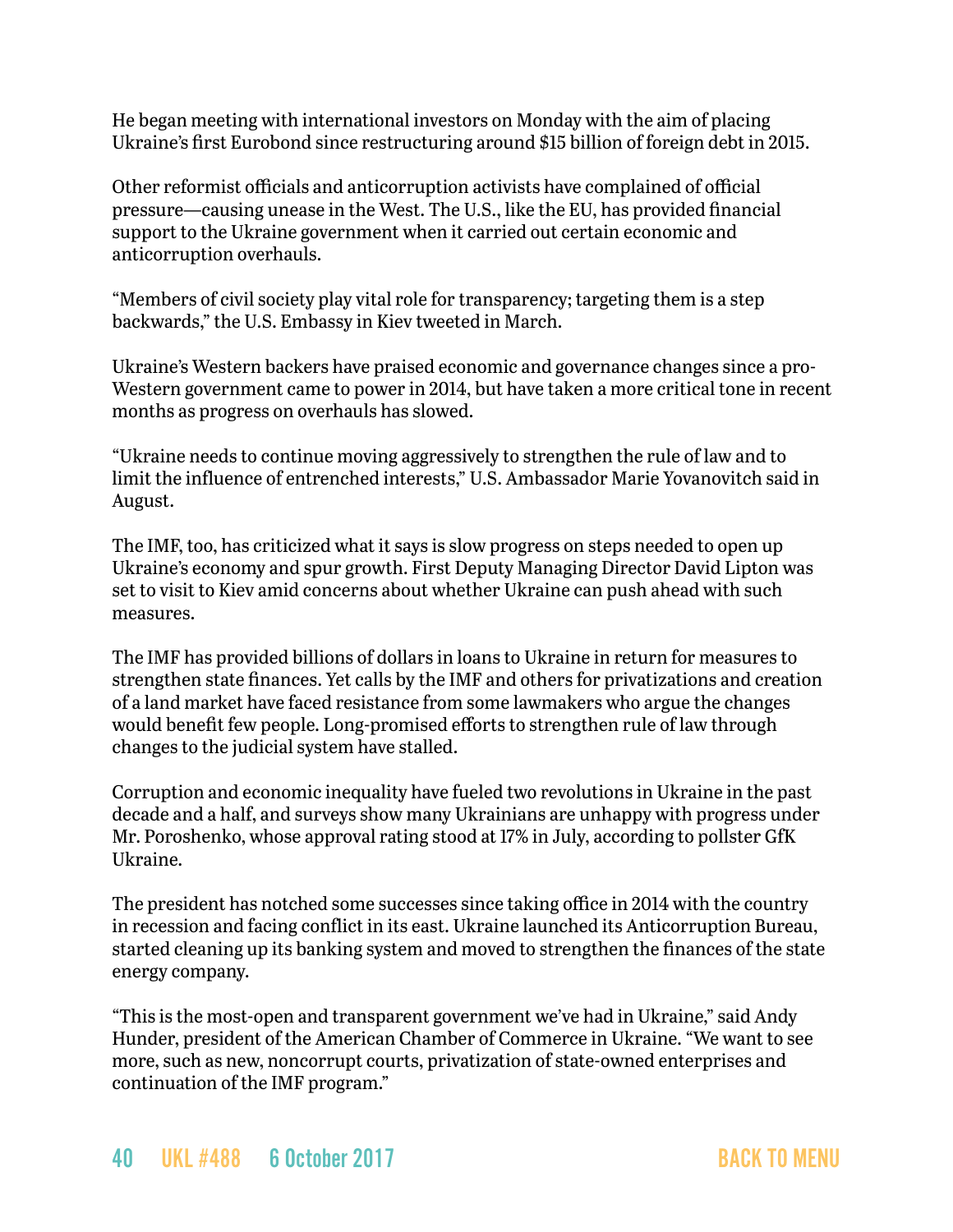As finance minister since April 2016, Mr. Danylyuk, a 42-year-old former McKinsey & Co. consultant and investment-fund head, has led an overhaul of the system for value- added tax refunds, for years a venue for corruption. He has helped draft legislation needed to unlock further IMF loans this fall, and is working to overhaul the state fiscal service by cutting bureaucracy, allowing online submissions and abolishing the tax Police.

He is also trying to crimp the budget of the powerful General Prosecutor's Office and reduce the powers of law-enforcement agencies to investigate economic crimes.

Anticorruption activists have accused such agencies of corrupt abuse of their powers. "Every day people come [to me] with stories of raids on business by the Security Service of Ukraine, the Interior Ministry and prosecutors," said Serhiy Leshchenko, a lawmaker and former muckraking journalist. None of the agencies responded to requests for comment.

"Danylyuk is a key anchor in terms of reforms," said Timothy Ash, senior sovereign strategist for emerging markets at BlueBay Asset Management in London. "He's likely trodden on a few people's toes."

Some activists and officials who target corruption are also complaining of intimidation. The U.S.-funded Anti-Corruption Action Center, an NGO, said its staff has faced a campaign of harassment, including tax probes and a video portraying a fictional investigation into the finances of its director.

Artem Sytnyk, the head of the government's Anticorruption Bureau, which is tasked with investigating high-level corruption, has complained of pressure on his detectives.

# #15 The Last Hurdle for Ukraine's Recovery

- - - - - - - - - - - - - - - - - - - - - - - - - - - - - - - - - - - - - - - - - - - - - - - - - - - - - - - - - - - - - - - - - - - - - - - - - - - - - - - - - - By Anders Aslund Project Syndicate, 20 September 2017 <http://bit.ly/2xY8sZY>

Ukraine has made remarkable progress on reducing its fiscal deficit and public debt, positioning the economy for strong growth. But, as is so often the case in post-Soviet states, old-school clientelism could quickly smother the promise of prosperity. KYIV – Ukraine's capital abounds with signs of hope and anarchy. The country has experienced an impressive economic turnaround, but corruption remains rife. President Petro Poroshenko's administration has stabilized public finances, but failed to rein in clientelism.

The question now is whether any judicial and legal reforms that Poroshenko undertakes can establish the conditions for strong, sustained economic growth. Since concluding a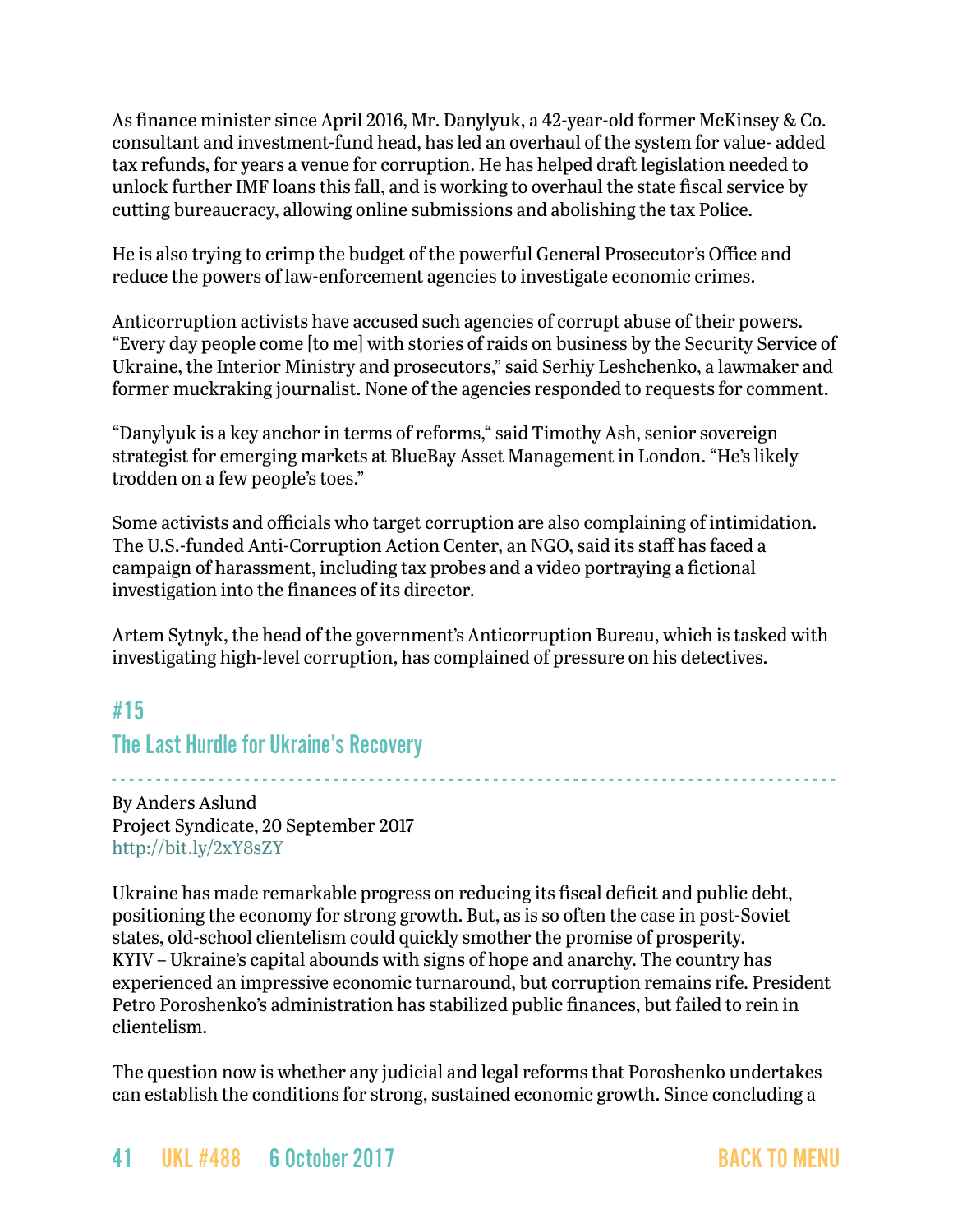loan agreement with the government in March 2015, the International Monetary Fund has followed through with four substantial disbursements. But on a recent visit, IMF First Deputy Managing Director [David Liptonw](https://www.project-syndicate.org/columnist/david-lipton)arned that there are risks of Ukraine ["going](https://www.reuters.com/article/us-ukraine-imf-lipton/imfs-lipton-says-ukraine-risks-going-backwards-idUSKCN1BQ0V0)  [backwards](https://www.reuters.com/article/us-ukraine-imf-lipton/imfs-lipton-says-ukraine-risks-going-backwards-idUSKCN1BQ0V0)."

Ukraine's problems are not macroeconomic. The government's current finance minister, Oleksandr Danyliuk, is an avowed free marketeer with a strong record of economic management, as was his predecessor, Natalie Jaresko.

According to the IMF, Ukraine's public expenditures in 2014 totaled 53% of GDP, but had fallen to 40% of GDP by 2016. And in just one year, from 2014 to 2015, Ukraine [slashed](http://www.imf.org/en/Publications/CR/Issues/2017/04/04/Ukraine-2016-Article-IV-Consultation-and-third-review-under-the-Extended-Arrangement-44798) its budget deficit from 10% of GDP to a mere 2%. It is now on track to maintain a deficit of around 3% of GDP in the coming years.

Moreover, thanks to improvements in the tax system, state revenues increased by 30% year on year in the first half of 2017, outpacing growth in expenditures. As a result, the government had a balanced budget in January-June.

In April, the IMF projected that Ukraine's public debt would stand at 91% of GDP at the end of 2017; but the government has already brought its debt down to 81% of GDP. This progress will likely continue as growth strengthens and Ukraine's currency, the hryvnia, appreciates.

Ukraine owes much of its economic strength today to Valeriya Hontareva, the former chair of the central bank who cleaned up the banking sector over the past three years. Under Hontareva, the National Bank of Ukraine (NBU) [shut down](https://www.project-syndicate.org/commentary/ukraine-economic-reforms-growth-by-anders-aslund-2016-10) half of the country's 180 banks, most of which were corrupt – if not outright criminal – operations. And now that the restructuring is almost complete, lending is set to take off.

Typically, when a country gets its domestic finances in order, its external finances improve, too. Ukraine's foreign-exchange reserves have been a major cause of concern since 2014; but today, they stand at a reassuring \$18 billion – equal to about 3.5 months of current imports.

Better still, the hryvnia has strengthened by 6% against the dollar this year. This has boosted GDP and reduced the public debt, which is predominantly held in international currencies. At the same time, Ukraine is undergoing a relatively fast "de-dollarization," such that hryvnia-denominated bank deposits are now growing faster than those in foreign currencies.

Ukraine has the three essential ingredients for strong, sound growth. In the first half of 2017, the European Union-Ukraine [Deep and Comprehensive Free Trade Area](https://trade.ec.europa.eu/doclib/docs/2013/april/tradoc_150981.pdf) took effect, and Ukraine's exports skyrocketed by 25%, far outpacing import growth. Moreover, Ukraine has strong investment and consumption growth. In the first half of this year, construction surged by 24%, and retail sales increased by 8%.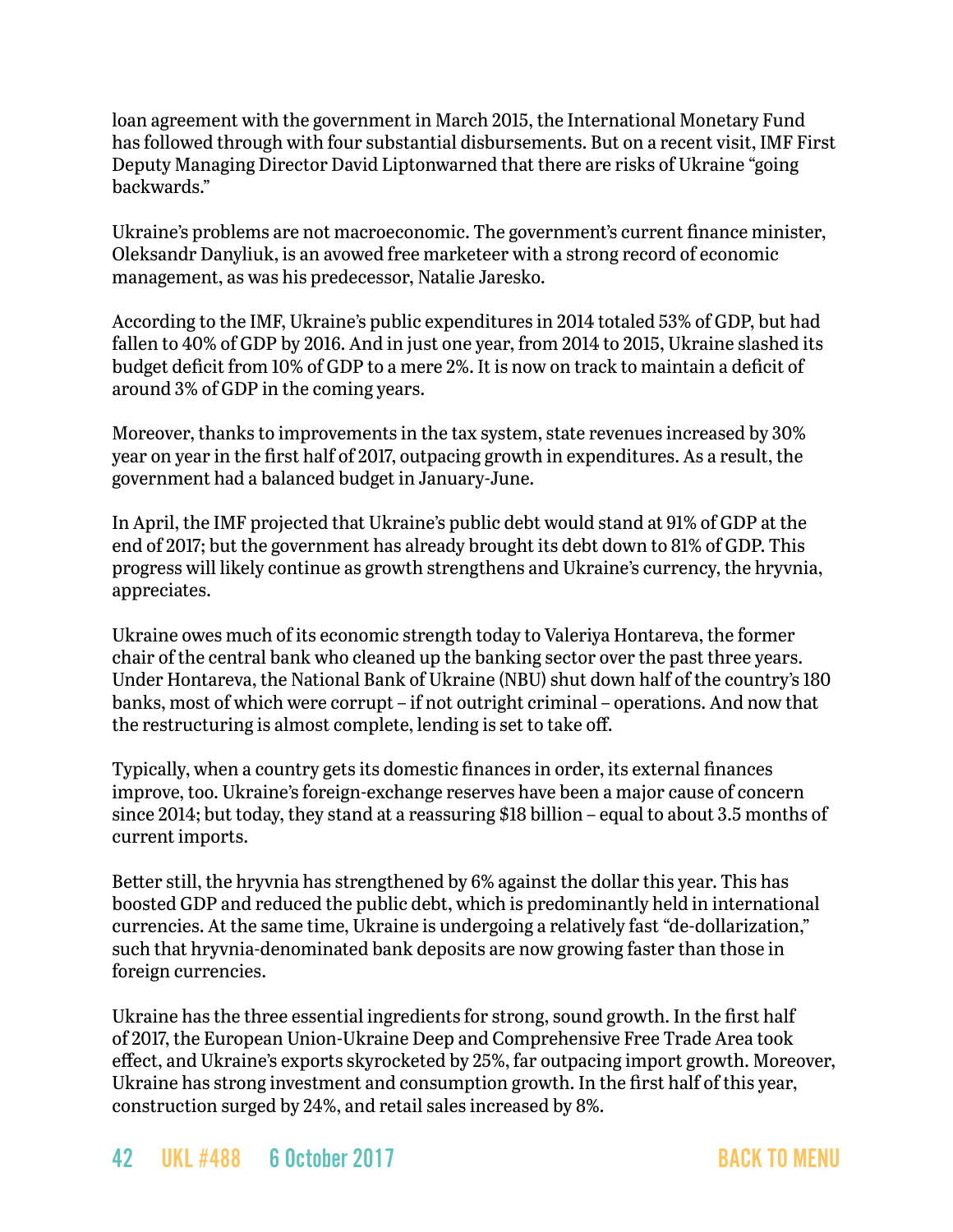But while the IMF has [projected 2](http://www.imf.org/en/Publications/CR/Issues/2017/04/04/Ukraine-2016-Article-IV-Consultation-and-third-review-under-the-Extended-Arrangement-44798).9% GDP growth for 2017 – and annual growth of 4% by 2020 – annualized growth in the first half of this year was just 2.5%. There are a few reasons why Ukraine's newfound financial stability hasn't yet led to a stronger growth takeoff.

For starters, the fighting in eastern Ukraine has disrupted the agricultural sector, the leading source of growth for the last decade. But, more important, Ukraine's "animal spirits" may be suppressed, because its entrepreneurs see little point in trying to compete with oligarchs who remain able to rig the economy in their favor.

Over the past three years, the government has started (with a shove from the IMF) to combat corruption in a systematic way, including by unifying energy prices and introducing a transparent electronic procurement system for most public purchases. And so far, more than 100,000 public officials have publicly disclosed their incomes and assets in a display of transparency that rivals Scandinavian countries.

But the government's failure to uphold the rule of law remains a serious problem. Previously, domestic businesses and foreign investors worried that the tax authorities were abusing their power. But in March, Ukraine's anticorruption bureau arrested the country's tax chief, Roman Nasirov. Now, the biggest cause for concern is the Prosecutor General's office and the security services. Both are under the president's control, and both have come to be widely regarded as predatory state agencies.

It is hoped that judicial reforms currently in the works will check executive authority, secure property rights, and thus encourage growth. But it is already clear that more will be needed.

In July, Poroshenko stripped the citizenship of Mikhail Saakashvili, the former President of Georgia whom Poroshenko invited to Ukraine and appointed governor of Odessa in 2015. Poroshenko's decision, carried out by decree and without due process, is legally dubious, and Saakashvili, rather than accepting his fate, has used his denationalization to galvanize Ukrainian civil society. This month, he and the Ukrainian opposition leader [Yuliya Tymoshenko](https://www.project-syndicate.org/columnist/yuliya-tymoshenko) entered Ukraine from Poland without going through passport control. By inviting prosecution, Saakashvili has gained a platform from which he can criticize Ukraine's justice system and Poroshenko's neglect of the rule of law.

The IMF's demand that the Ukrainian government establish an independent anticorruption court to investigate, prosecute, and punish dishonest public officials remains unfulfilled. But if Ukraine is to continue on the road to recovery, it will have to demonstrate that no one – not even the president – is above the law.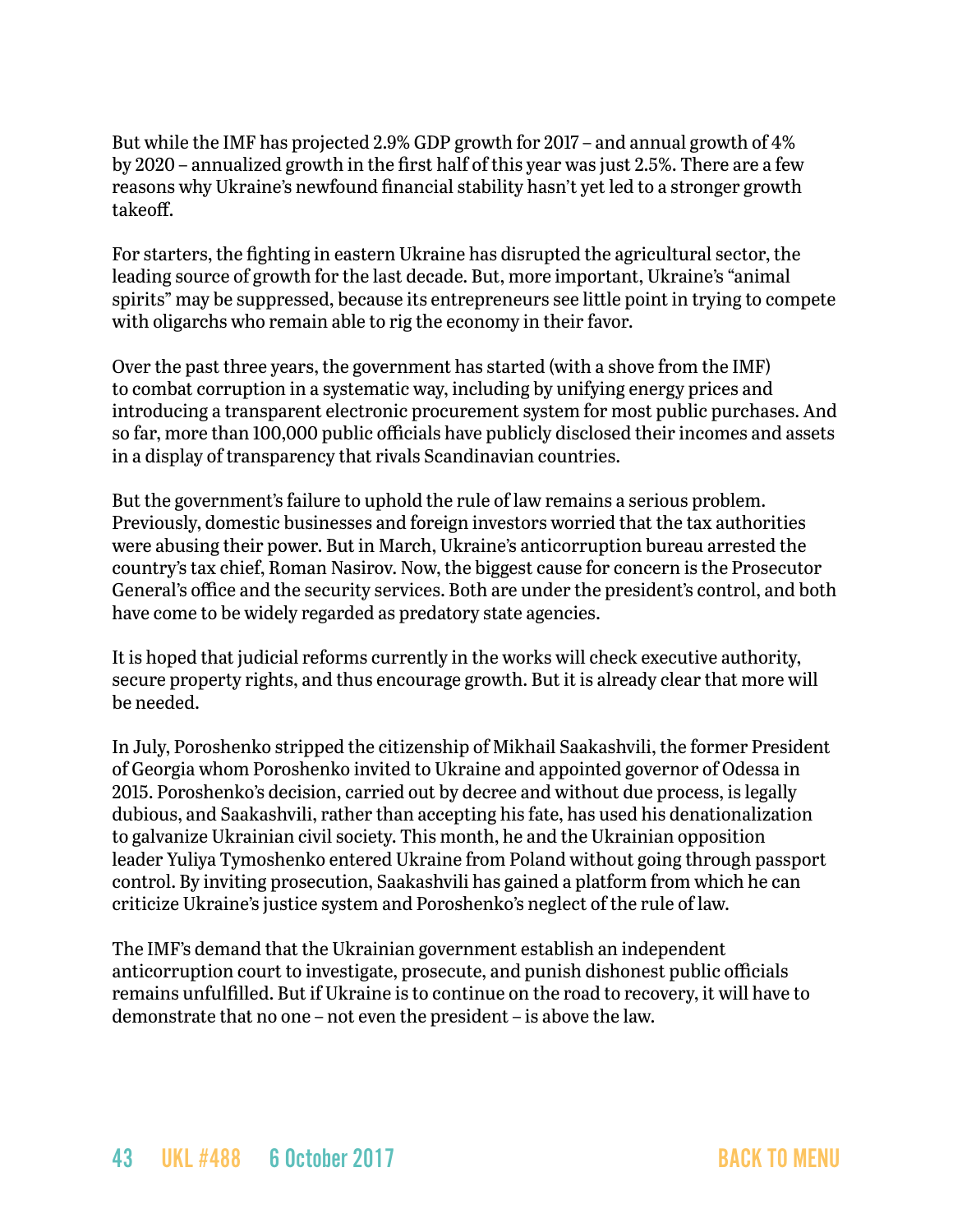# Ukrainian Language Bill Facing Barrage of Criticism From Minorities, Foreign Capitals

- - - - - - - - - - - - - - - - - - - - - - - - - - - - - - - - - - - - - - - - - - - - - - - - - - - - - - - - - - - - - - - - - - - - - - - - - - - - - - - - - -

by Tony Wesolowsky RFE/RL, 24 September 2017 <http://bit.ly/2ypyCB7>

Timeya Leshko doesn't see much of a future for her four children in Ukraine, where a Moscow-backed conflict still flares up in the east and economic opportunities seem few and far between elsewhere.

"There's no way to earn a living here. Everyone knows that. All the young people are leaving," Leshko told RFE/RL's Ukrainian Service in a recent interview. "And I don't think it's going to get better, only worse."

The ethnic Hungarian in the sleepy village of Mali Heivtsi on Ukraine's western fringes, not far from Slovakia and Hungary, is convinced that learning her native tongue is the ticket out for her kids.

But that may be tougher for Leshko and other ethnic minorities in Ukraine after the country's parliament passed an educational-reform bill on September 5 that includes a clause making Ukrainian the required language of study in state schools from the fifth grade on.

Leshko is not a fan of the bill, which would roll back the option for lessons to be taught in other languages.

"I don't like it. Why? Because, for example, I am a Hungarian. I was studying in a Hungarian school and I want my children also to speak Hungarian," she explained. "Maybe they will move to Hungary or maybe they will go there to earn money. In that case, the Hungarian language will be more useful than Ukrainian, I think.["](https://www.rferl.org/a/ukraine-romania-president-cancels-visit-over-language-law/28751116.html)

Leshko is not alone in her animosity toward the legislation. Officials from Poland, Romania, Hungary, and Russia -- all countries with significant ethnic communities in Ukraine -- have all heaped vitriol on it.

Language is a hot-button issue across Ukraine but especially in the country's majority Russian-speaking eastern regions. Russia-backed separatists gained de facto control over areas of Ukraine's Donetsk and Luhansk regions following the country's 2014 Euromaidan revolution, and fighting continues there between the separatists and Ukrainian forces.

Russia's Foreign Ministry said on September 5 that the law is designed to "forcefully establish a mono-ethnic language regime in a multinational state."

## <span id="page-43-0"></span>#16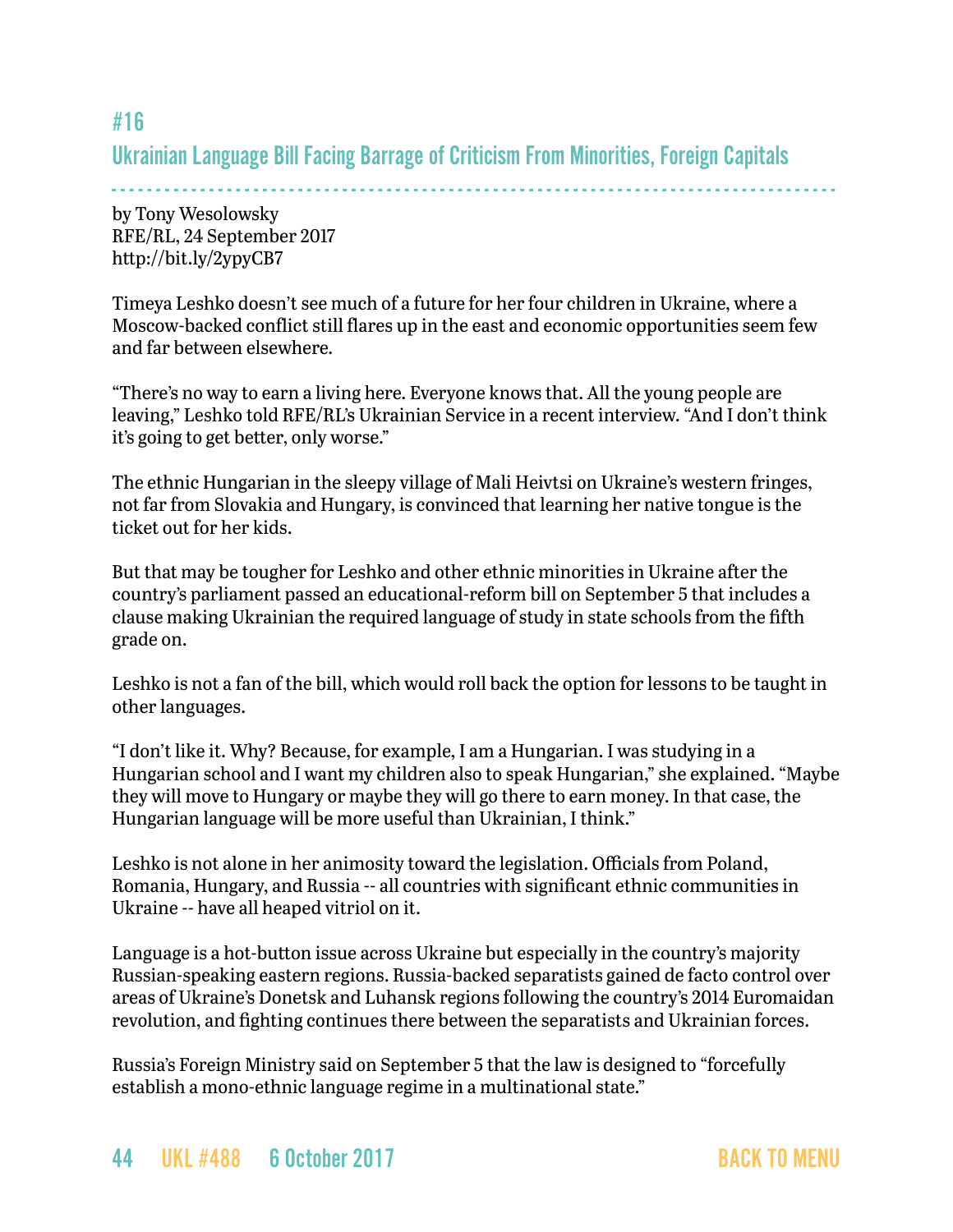A day later, Hungarian Foreign Minister Peter Szijjarto said that Ukraine "stabbed Hungary in the back" with the law.

Amid the barrage, Ukrainian officials have circled the wagons.

Foreign Minister Pavlo Klimkin wrote on Twitter earlier this month that the law would not hamper the free development of other languages in Ukraine.

President Petro Poroshenko has described the legislation as a "key to the future of education in the country" but has yet to sign it into law, possibly due to the controversy.

Klimkin and Ukrainian Education Minister Lilia Hrynevych are due to meet EU officials in the near future to allay any possible fears. Hrynevych recently announced that Kyiv would ask the Council of Europe to assess the legislation.

The bill's language requirement would overturn a 2012 law passed under Moscow-friendly former President Viktor Yanukovych, who fled to Russia and was deposed amid the Euromaidan protests. That legislation allowed for minorities to introduce their languages in regions where they represented more than 10 percent of the population.

Some saw that option as a ticking time bomb for Ukraine.

"This would mean the adoption of regional languages in about 13 of Ukraine's 27 regions," explained Olga Shumylo Tapiola in a Carnegie Europe posting at the time. She even warned that the law "may ultimately bring about the demise of the Ukrainian language and strengthen the split between western and eastern Ukraine."

There are more than 15,000 schools across Ukraine. Of these, according to data from the Ukrainian Education Ministry, Russian is used as the primary language in 581; Romanian in 75; Hungarian in 71; and Polish in five. Some 400,000 students are enrolled at these minority-language schools.

Ethnic Russians make up 17 percent of Ukraine's population of 45 million, according to the World Population Review. Other minorities, including Hungarians, Poles, and Romanians, each make up less than 1 percent of the population.

The wording of the controversial legislation is somewhat vague. It states that the language of instruction in the first four grades may be in a minority language. By grade five, however, only two or more subjects can be taught in any of the languages of the EU. That rules out Russian, but includes Hungarian, Polish, and Romanian. The legislation foresees a two-year transition period before fully taking effect in 2020.

Despite the outcry over the language clause, the package of educational reforms of which it is a part has been largely praised, including by Washington.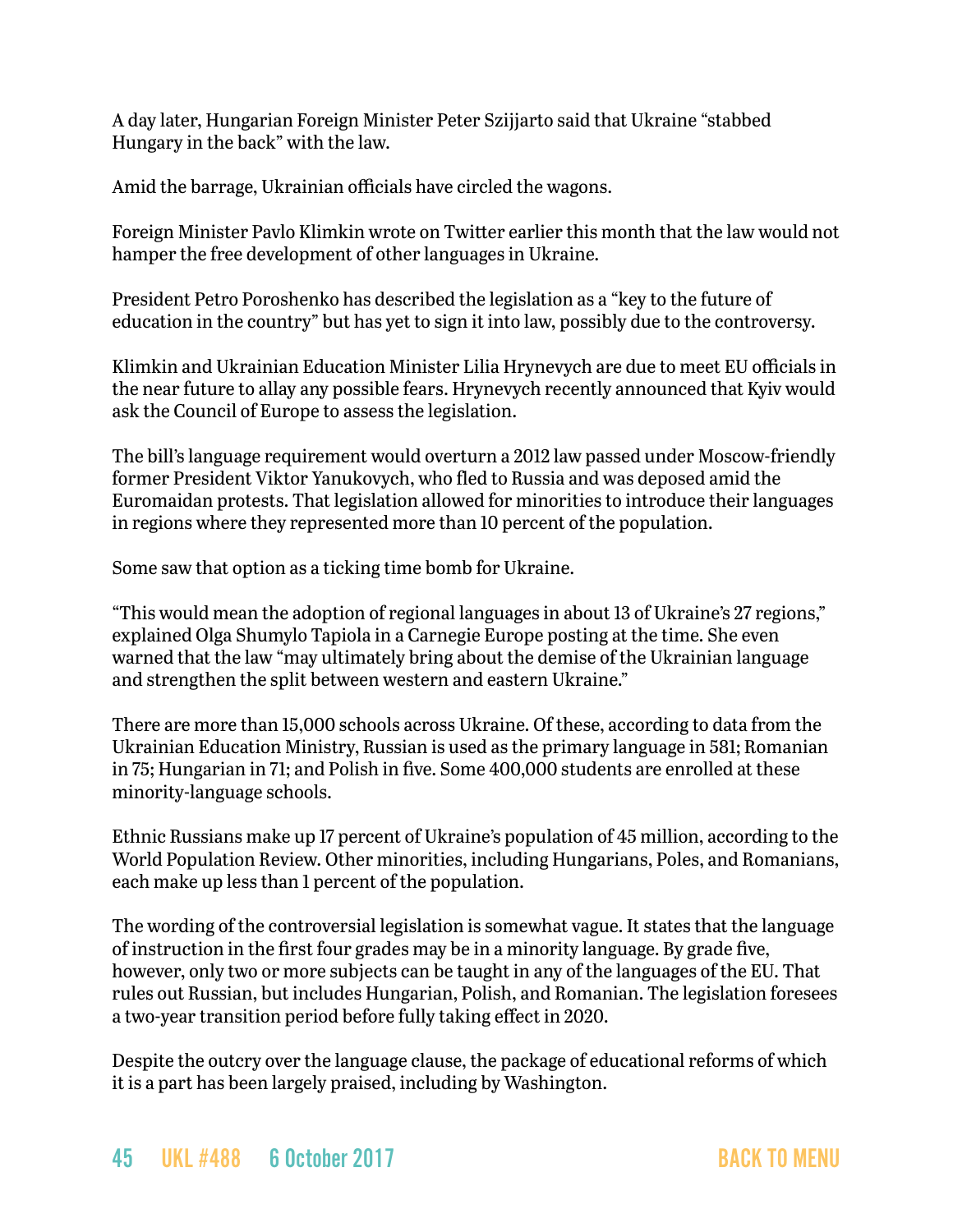The bill mandates 7 percent of GDP be allocated for education. School would also be compulsory for 12 years. Schools and teachers would have more autonomy over setting curriculum than before, and teacher pay would be raised. The legislation emphasizes that education be more about understanding and skills rather than rote memorization.

Those progressive steps, however, have been drowned out by the uproar over the language requirement.

## <span id="page-45-0"></span>#17 New Book

- - - - - - - - - - - - - - - - - - - - - - - - - - - - - - - - - - - - - - - - - - - - - - - - - - - - - - - - - - - - - - - - - - - - - - - - - - - - - - - - - -

Red Famine: Stalin's War on Ukraine Penguin Random House 10 October 2017 <http://bit.ly/2ytr98r>

From the author of the Pulitzer Prize-winning *Gulag* and the National Book Award finalist*Iron Curtain*, a revelatory history of one of Stalin's greatest crimes—the consequences of which still resonate today

In 1929 Stalin launched his policy of agricultural collectivization—in effect a second Russian revolution—which forced millions of peasants off their land and onto collective farms. The result was a catastrophic famine, the most lethal in European history. At least five million people died between 1931 and 1933 in the USSR. But instead of sending relief the Soviet state made use of the catastrophe to rid itself of a political problem. In *Red Famine*, Anne Applebaum argues that more than three million of those dead were Ukrainians who perished not because they were accidental victims of a bad policy but because the state deliberately set out to kill them.

Applebaum proves what has long been suspected: after a series of rebellions unsettled the province, Stalin set out to destroy the Ukrainian peasantry. The state sealed the republic's borders and seized all available food. Starvation set in rapidly, and people ate anything: grass, tree bark, dogs, corpses. In some cases, they killed one another for food. Devastating and definitive, *Red Famine*captures the horror of ordinary people struggling to survive extraordinary evil.

Today, Russia, the successor to the Soviet Union, has placed Ukrainian independence in its sights once more. Applebaum's compulsively readable narrative recalls one of the worst crimes of the twentieth century, and shows how it may foreshadow a new threat to the political order in the twenty-first.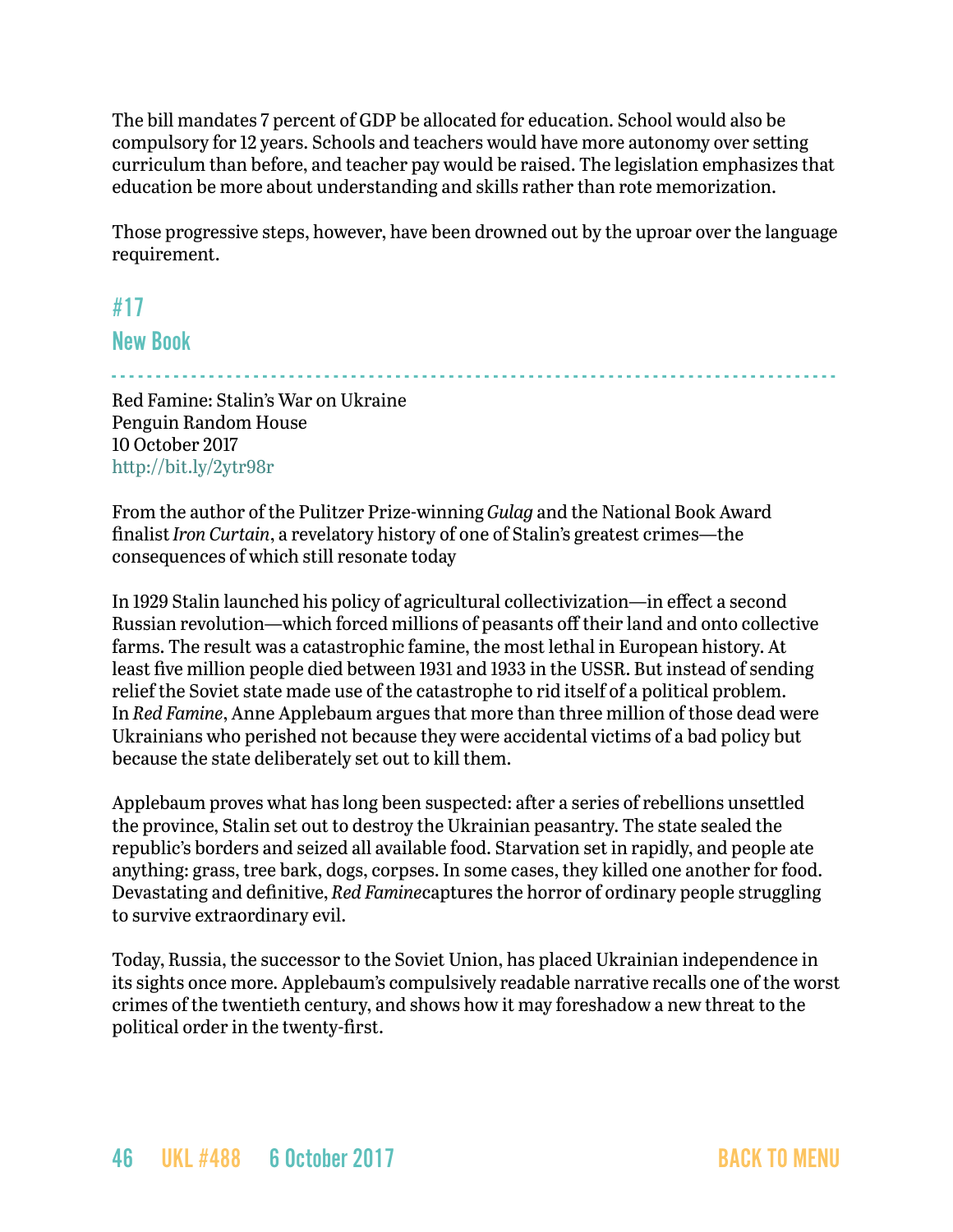ANNE APPLEBAUM is a columnist for The Washington Post, a Professor of Practice at the London School of Economics, and a contributor to The New York Review of Books. Her previous books include Iron Curtain, winner of the Cundill Prize and a finalist

## #18

Historian Anne Applebaum Details Stalin's War Against Ukraine: 'I Believe It Was Genocide'

- - - - - - - - - - - - - - - - - - - - - - - - - - - - - - - - - - - - - - - - - - - - - - - - - - - - - - - - - - - - - - - - - - - - - - - - - - - - - - - - - by Natalya Golitsina RFE/RL, 25 September 2017 <http://bit.ly/2fBcyQg>

The latest book by Pulitzer Prize-winning American historian Anne Applebaum, Red Famine: Stalin's War On Ukraine, sheds new light on one of the seminal events in Ukrainian history – the deadly famine of 1932-33 that Ukrainians call the Holodomor. Some 4 million Ukrainians were killed in a famine that was engineered by Soviet dictator Josef Stalin to eliminate a perceived threat to central Soviet power.

RFE/RL Russian Service correspondent Natalya Golitsina spoke with Applebaum about this tragedy and the role it continues to play in Ukraine's relations with Russia.

RFE/RL: What caused the Holodomor?

Anne Applebaum: The Holodomor was created deliberately by Stalin. There was, in 1932, the beginnings of broad Soviet famine that was caused by collectivization and the grainrequisitions policy. By the autumn of 1932, Stalin decided to make use of this crisis, to use it in order to target Ukraine specifically. And at that time, as my book shows, there were a number of measures taken that specifically affected Ukraine: blacklisting of particular farms and towns and villages, a cordon around the border so that people were unable to leave Ukraine, special measures against Ukrainian cultural institutions and the Ukrainian language. And these were all undertaken at the same time.

I do believe that was intended to kill more people in Ukraine and that it did so and that the Ukrainian Communist Party and the Soviet Communist Party knew that this was happening. Yes, it was an intentional famine.

RFE/RL: And Stalin was responsible?

Applebaum: Stalin is personally responsible, but a lot of other people were also responsible, too. The famine was carried out with the help of Ukrainian bureaucrats, the Ukrainian Communist Party, as well as by Russians and Soviet leaders who came into the country from outside.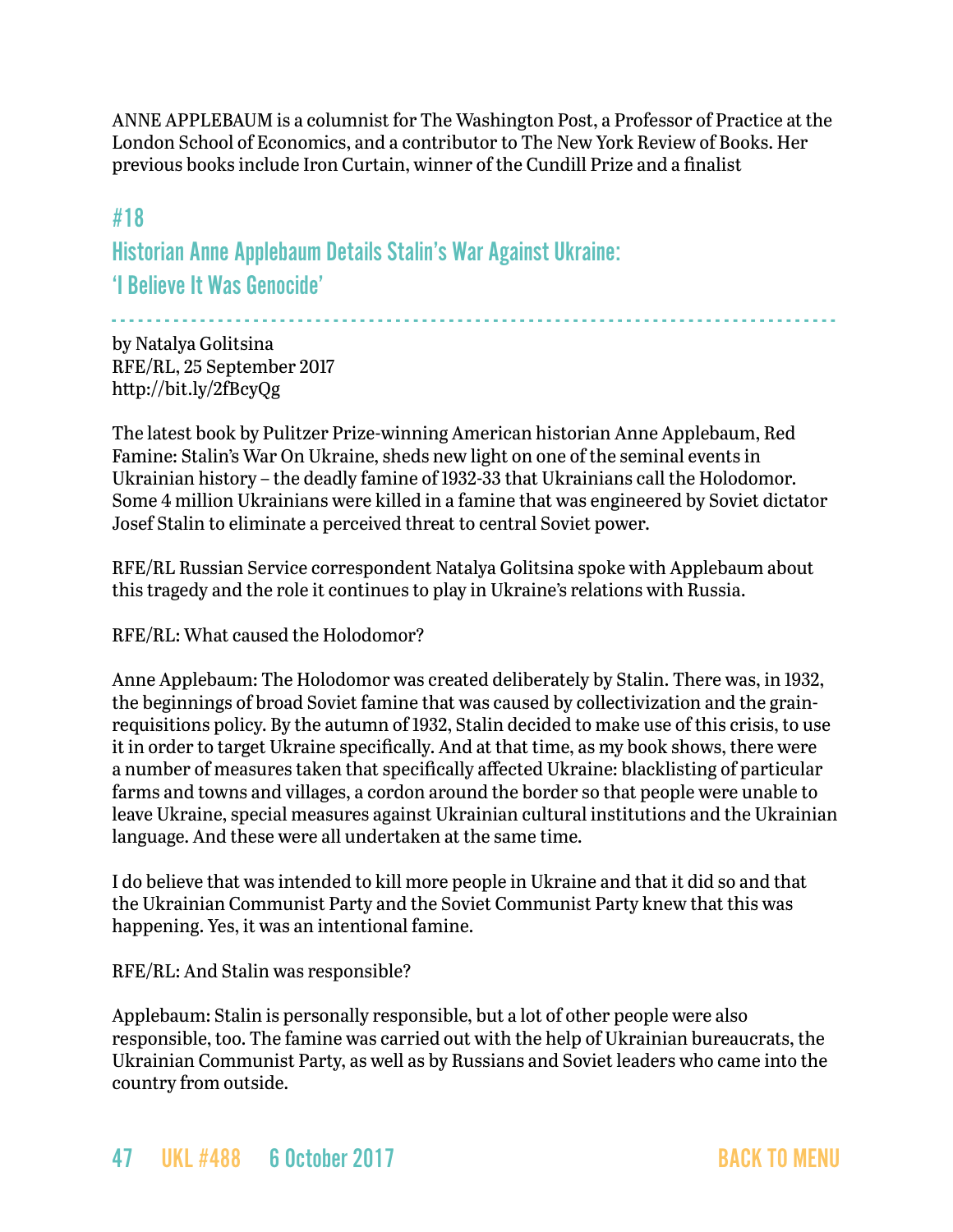In order to carry out a famine like this – remember, it involved removing the food (not only grain, but also other kinds of food) from people's homes -- in order to carry it out, they needed many people. So I would say there was a wider social responsibility.

### RFE/RL: Why would Stalin target Ukraine in this way?

Applebaum: Stalin was afraid of counterrevolution and he was particularly afraid of Ukraine. He remembered that during the Civil War era, there had been a major peasant rebellion in Ukraine. And in 1932, he knew there had been an armed uprising in opposition to collectivization in Ukraine. And he also knew that there were many people in Moscow who were upset more generally about collectivization and about its impact.

Actually, in the autumn of 1932 when they passed the decrees that were designed specifically toward Ukraine, one of the decrees they passed was an end to [the 1920s-era policy of] 'Ukrainization' – that is, language and culture, the propagation of Ukrainian identity. This was seen as somehow counterrevolutionary and dangerous and they sought to end it. He was afraid that this would harm him. So, the famine, along with a crackdown on Ukrainian intellectuals – these two things together were an attempt to make sure there would be no counterrevolution coming from Ukraine.

I think that for Stalin, Ukraine represented an idea. The idea of an independent Ukraine was a challenge to central Soviet power that could potentially undermine the Soviet state. This is what he believed. I think he also believed a sovereign Ukraine would find allies, would ally themselves with Poland or other countries and they might not be loyal to the Soviet system. For him, it was very important to eliminate this Ukrainian idea. He believed it was a challenge to the Soviet idea.

And I should say that if you step back and look at it, he may have been right because, of course, the revival of the Ukrainian idea that happened in the late 1980s and early 1990s, ultimately leading to an independent Ukraine in 1991, did help undermine the Soviet Union. It was a challenge and a real threat to Soviet power – and [Stalin] sought to eliminate it in any way.

RFE/RL: How many people died as a result of the Holodomor?

Applebaum: Over the last several years, a team of really good Ukrainian demographers has gone back through the archival material and has looked at local birth and death records. And the number they have come up with is that 3.9 million -- nearly 4 million people - died in Ukraine. So-called excess deaths. In other words, more than the number of people who would normally have died. So we can say that that is the number of people who died.

The numbers have been difficult to calculate because the Soviet system tried to cover up the famine immediately after it happened, even going to the extent of covering up and hiding a census that was taken in 1937, which showed large numbers of deaths. But this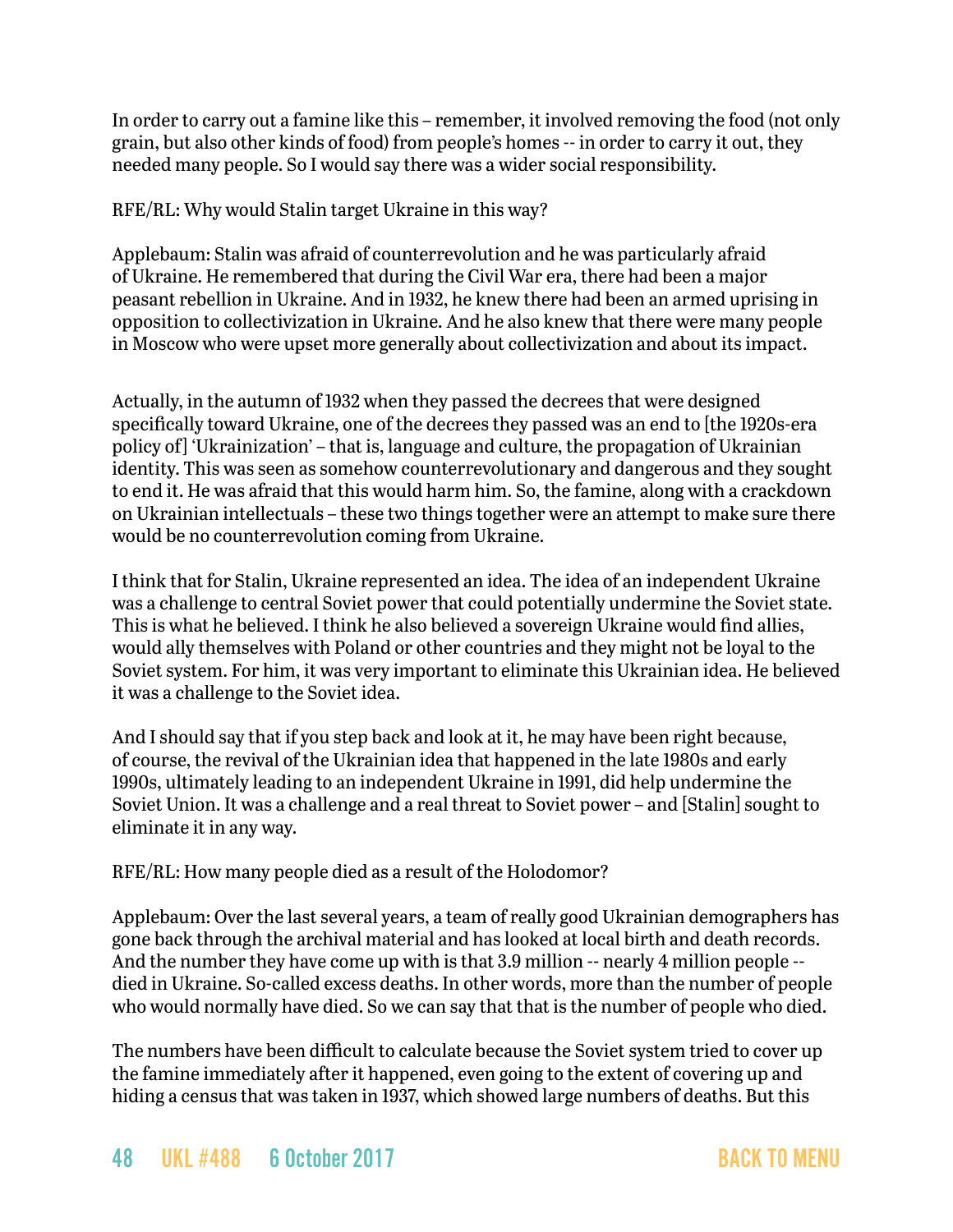team of Ukrainian demographers recently has come up with, I think, finally, very good numbers.

RFE/RL: There has been much debate over whether the Holodomor should be considered an act of genocide. Where do you stand on that?

Applebaum: I'm very happy to call it a genocide, according to the original definition of the word genocide as it was invented by Raphael Lemkin, who was the lawyer who came up with the term. I think it fits perfectly into his definition of genocide.

I know it is more difficult to do so in international law because of the way that international law was written and in particular because the UN Convention on Genocide was created with the help of the Soviet Union, which was very anxious not to include Ukrainian famine and other Soviet crimes. I know that legally it can be more difficult to do it, but, yes, of course, I believe in essence it was a genocide.

RFE/RL: Why didn't the Soviet Union seek international assistance during the famine as it did during other famines in the 1920s?

Applebaum: The Soviet Union didn't ask for assistance in 1932 and 1933 partly because Stalin didn't want the world to know that collectivization, which he was trumpeting as a great triumph – he didn't want people to know that it was a real disaster. He didn't want people inside the Soviet Union to know and he didn't want people abroad to know.

"I think that for Putin, Ukraine represents a challenge a little bit the way Ukrainian sovereignty was a challenge for Stalin."

But, of course, the second reason was that he was using this general famine to target Ukraine. He wasn't interested in saving people. He wanted the peasants, as a group, to be weakened and he didn't want people to survive. So there was no effort to collect international aid.

RFE/RL: How were the grain requisitions carried out?

Applebaum: It is important to note that the famine was not just the result of grain requisition, although that was the most important part of it. Brigades of activists came through Ukrainian villages and they took not only grain but everything else. They took all other kinds of food – vegetables, beets, potatoes. There were meat quotas they had to fulfill. They took everything they could out of people's homes. It was a crude and violent operation.

In the course of doing so, they would beat people up and throw them out of their homes. They would attack them and torture them in order to get them to… They believed the peasants were hiding grain and food. And, of course, sometimes they were. So they would torment people in order to get them to give up the grain and the food. It was a very violent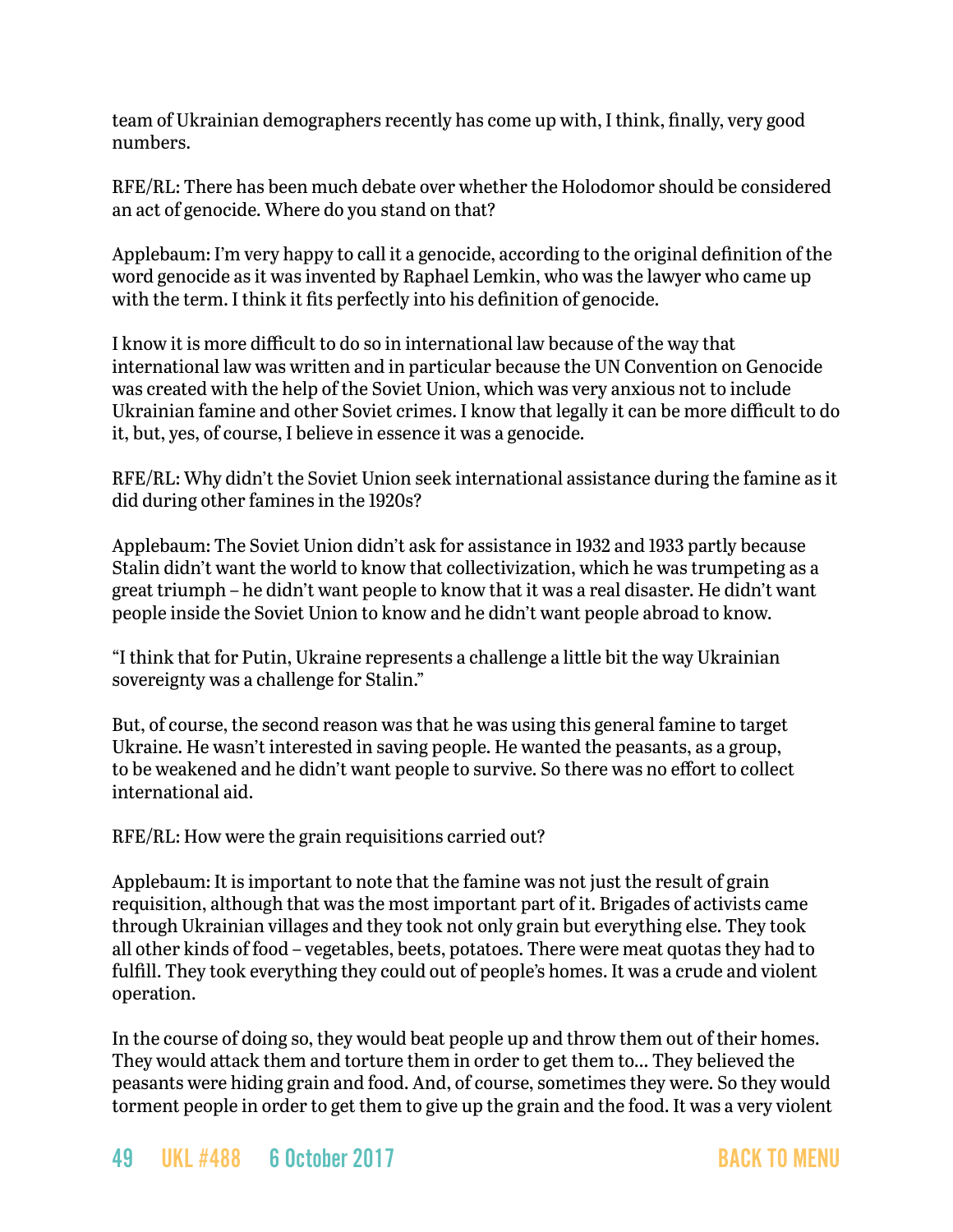and chaotic operation. But the long-term effect of it was that people were left with literally nothing. They would have no food in their houses at all. RFE/RL: How widespread was cannibalism in Ukraine at this time?

Applebaum: Cannibalism wasn't common, but it did happen and there were many incidents of it that were reported to police. They knew about it, the authorities knew about it, and they would have passed it on to higher levels. It is important to note that even then, even when there was no food at all, cannibalism was never considered normal. It always evoked reactions of horror. Cannibals were often arrested.

People began speaking again about the famine right at the time when Ukrainian independence became something that was possible again."

There is some evidence that cannibals were later on even kept together in the [gulag] camp system. There were reports of people who saw them on the Solovetsky Islands a little bit later on. It was, if not common, it was there and in almost every one of the famine districts there were incidents of cannibalism. And there are descriptions in the archives and in people's memoirs.

RFE/RL: Did Ukrainians fight back, resist during the Holodomor?

Applebaum: There was initially resistance to collectivization. And then there was resistance to requisitions. People hid their grain. Later on, when the famine began, there was very little resistance because people were simply too hungry and not able to resist anymore. But there were also some Ukrainian peasants who collaborated and helped carry out the requisitions.

This is an important point to remember because it is an indication of just how effective propaganda and terror were in convincing people to do terrible things. People were afraid of being deprived of food. They were afraid of the violence. They wanted to save their own families and their own children, so some local people did help the activist brigades carry out the requisitions and carry out the food searches. In effect, the Ukrainian peasantry was divided between those who suffered and those who sought to find ways of surviving themselves.

RFE/RL: Why is the Holodomor such an important chapter in Ukraine's history and such an integral part of Ukrainian national identity?

Applebaum: The Holodomor, because it was repressed and because you were not allowed to speak about it, became part of a kind of underground culture in Ukraine. People spoke about it behind the scenes and passed the story of it from parents to children. The Ukrainian diaspora began to speak about it and write about it and even commemorate it, particularly after they were able to leave the country in large numbers in the 1940s and 1950s. It became a kind of symbol of Ukraine's untold history. It is a way in which Ukraine's history is different from that of Russia, and it is being denied.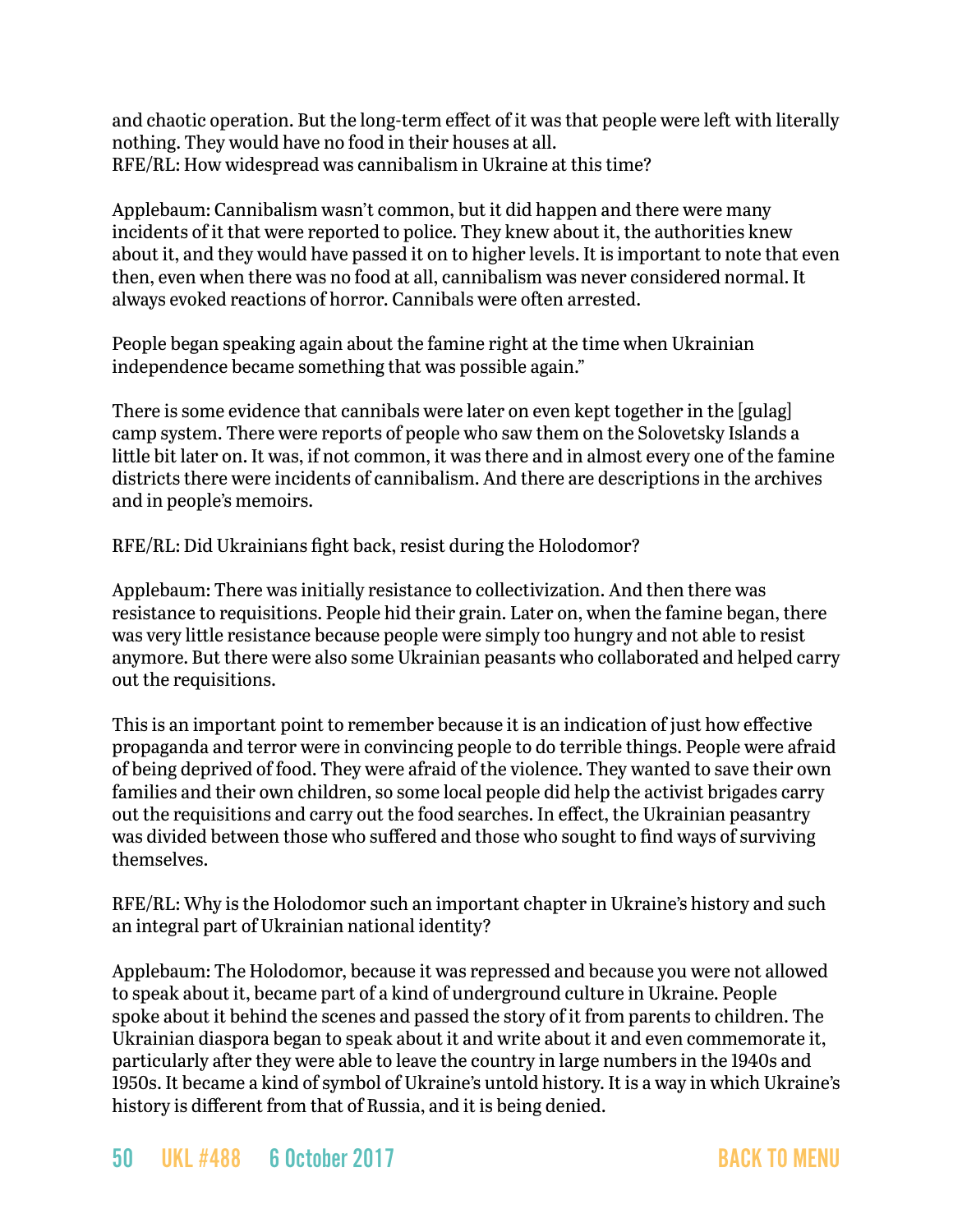In the late 1980s [came the Chernobyl disaster] and immediately afterward many Ukrainians began saying, "Look, this is something that has happened to us before. We had this famine disaster and that was also kept secret." People began speaking again about the famine right at the time when Ukrainian independence became something that was possible again. Although I think there are other reasons why Ukraine sought independence, it was an important motivation for people, a memory of something terrible that had happened and that had been silenced. One of the motivations for people to begin speaking again about Ukraine and Ukrainian sovereignty was to talk once again about the famine.

RFE/RL: You discussed earlier how Ukraine presented a challenge to Stalin. Is there something similar going on now with Russian President Vladimir Putin?

Applebaum: I think that for Putin, Ukraine represents a challenge a little bit the way Ukrainian sovereignty was a challenge for Stalin. Ukrainian independence represents a challenge for Putin as well, particularly a Ukraine which is pro-European, which is democratic, which believes in freedom of speech and the rule of law. These are all ideals… the kinds of values and ideas that threaten Putinism because Putinism is an oligarchic autocracy that would be in trouble if there was complete freedom of speech, freedom of the press, and the rule of law.

A Ukraine which embodies European values is a genuine ideological challenge to Putin. I wouldn't say to Russia itself because I think Russia and Ukraine should be close neighbors. If they both shared the same values, they would have valuable exchanges and trade and so on. But Putin's political system does feel challenged by these values and that explains both his attitude toward Ukraine and his invasion of Ukraine.

## <span id="page-50-0"></span>#19

Red Famine by Anne Applebaum Review- Did Stalin Deliberately Let Ukraine Starve?

- - - - - - - - - - - - - - - - - - - - - - - - - - - - - - - - - - - - - - - - - - - - - - - - - - - - - - - - - - - - - - - - - - - - - - - - - - - - - - - - - -

by Sheila Fitzpatrick The Guardian, 25 August 2017 <http://bit.ly/2xJs7LR>

The terrible famine of 1932-3 hit all the major Soviet grain-growing regions, but Ukraine worst of all. It was not the result of adverse climatic conditions but a product of government policies. This is, in fact, the case with many famines, as Amartya Sen pointed out in his classic study, *Poverty and Famines* (1981), though the deaths generally occur because of administrative mismanagement and incompetence rather than an intention to murder millions of peasants. The Soviet example is unusual in that Stalin is often accused of having exactly that intention.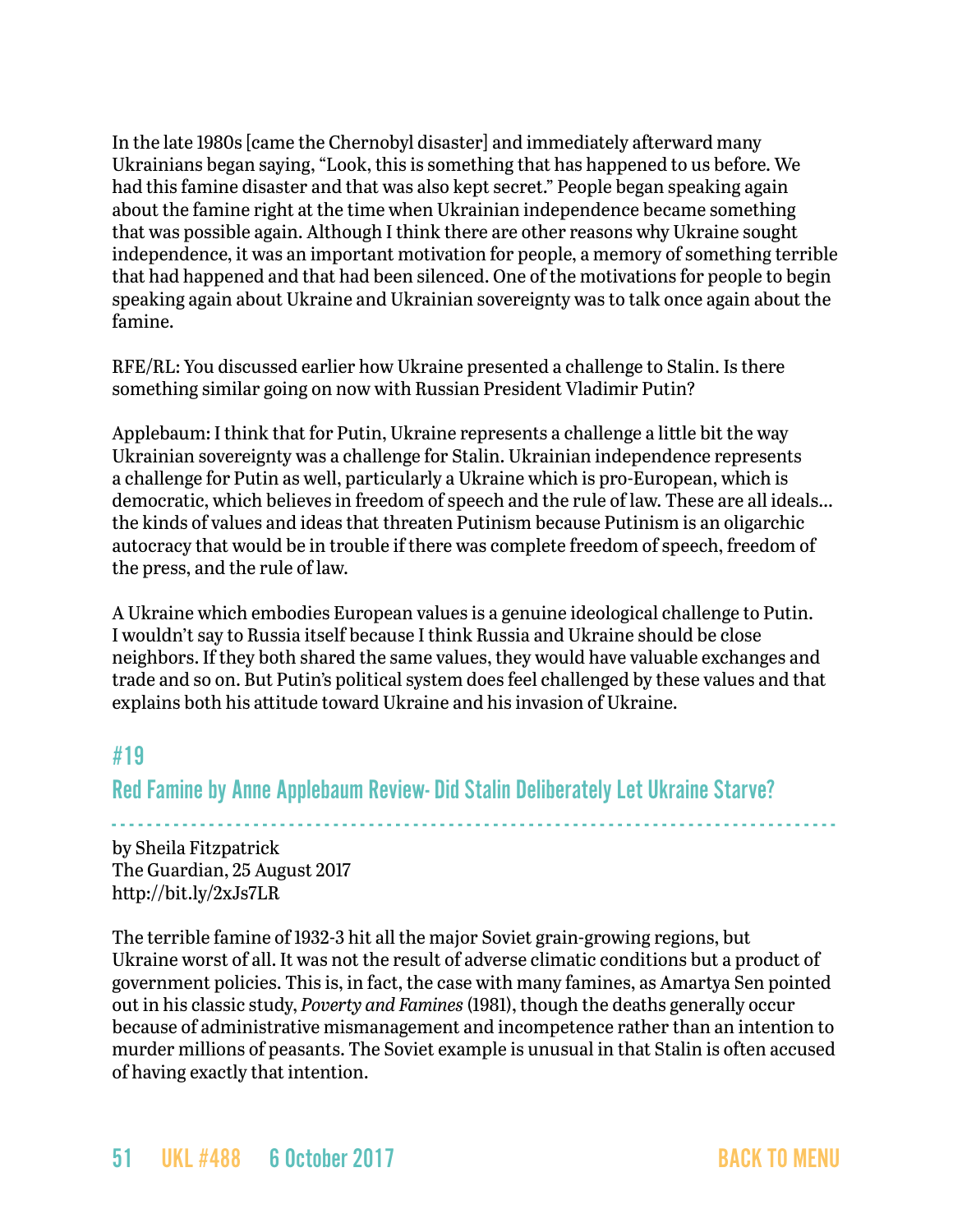The famine followed agricultural collectivisation at the end of the 1920s, a formally voluntary process that was in fact coercive in its implementation. Along with forcedpace industrialisation, it was part of a package of breakthrough modernisation policies launched by Stalin in the first phase of his leadership. Industrial growth needed to be financed by grain exports, which collectivisation was supposed to facilitate through compulsory state procurements and non-negotiable prices. The problem was how to get the grain out of the countryside. The state did not know how much grain the peasants actually had, but suspected (correctly) that much was being hidden. An intense tussle between the state's agents and peasants over grain deliveries ensued.

That is a brief version of the rational account of collectivisation, but there was an irrational side as well. The Soviet leaders had worked themselves and the population into a frenzy of anxiety about imminent attack from foreign capitalist powers. In Soviet Marxist-Leninist thinking, "class enemies" within the Soviet Union were likely to welcome such an invasion; and such class enemies included "kulaks", the most prosperous peasants in the villages. Thus collectivisation went hand in glove with a drive against kulaks, or peasants labelled as such, who were liable to expropriation and deportation into the depths of the USSR. Resistance to collectivisation was understood as "kulak sabotage".

Stalin harped on this theme, particularly as relations with peasants deteriorated and procurement problems intensified. Ukrainian officials, including senior ones, tried to tell him that it was no longer a matter of peasants concealing grain: they actually had none, not even for their own survival through the winter and the spring sowing. But Stalin was sceptical on principle of bureaucrats who came with sob stories to explain their own failure to meet targets and discounted the warnings. Angry and paranoid after his wife killed herself in November 1932, he preferred to see the procurement shortfall as the result of sabotage. So there was no let-up in state pressure through the winter of 1932-3, and peasants fleeing the hungry villages were shut out of the cities. Stalin eased up the pressure in the spring of 1933, but it was too late to avert the famine.

This brings us back to the question of intention. In my 1994 book *Stalin's Peasants*, I argued that what Stalin wanted was not to kill millions (a course with obvious economic disadvantages) but rather to get as much grain out of them as possible – the problem being that nobody knew how much it was possible to get without starving them to death and ruining the next harvest. But that was an argument about the Soviet Union as a whole. If you look at those regions against which Stalin had particular animus, notably Ukraine (with its border location and his paranoia about Polish spies) and the Russian North Caucasus (with its politically suspect Cossack farmers), the picture could be different. Certainly Ukrainians think so. In the version that has become popular since it declared independence, Stalin's murderous impulse was directed specifically against Ukrainians. *Holodomor*, the Ukrainian word for the famine, is understood in contemporary [Ukraine](https://www.theguardian.com/world/ukraine) not just as a national tragedy but as an act of genocide on the part of the Soviet Union/ Russia. As such it has become a staple part of the national myth-making of the new Ukrainian state.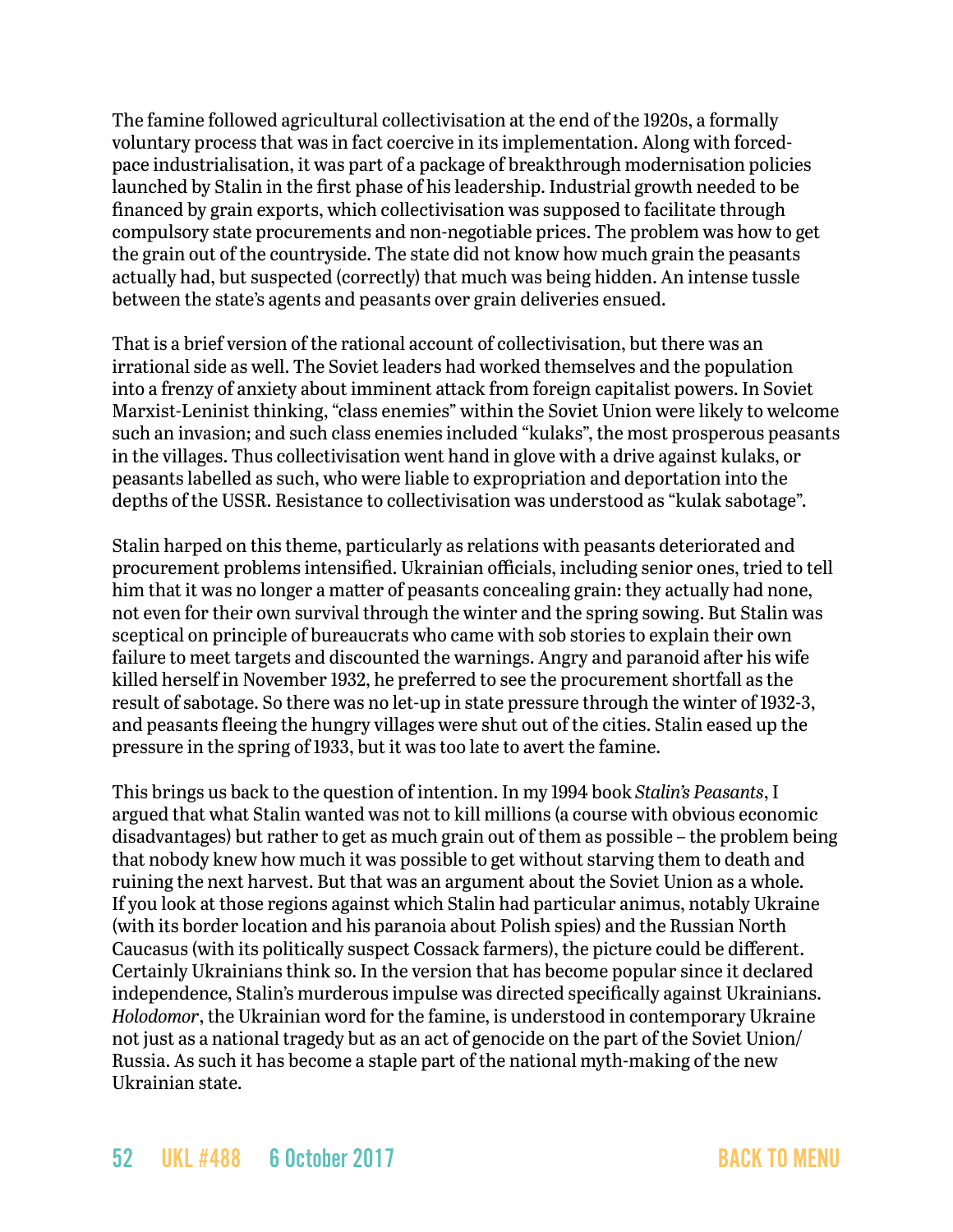Anne Applebaum's book takes her into this politically contentious territory, and her subtitle, "Stalin's War on Ukraine", may set off some alarm bells. An American journalist who has also worked in Britain (her husband, Radosław Sikorski, served as Polish minister for defence and for foreign affairs, and played a major role in sorting out the Maidan crisis in Ukraine in 2014, and advocated tough sanctions against Russia), Applebaum has been active as a political commentator highly critical of Russia and Putin's regime. Her first book, *Gulag: A History*, won her a Pulitzer prize in 2004 but few friends among western Soviet historians, since she explained in her introduction that, as an undergraduate at Yale in the 1980s, she had decided not to join their ranks once she found out they allegedly had to curry favour with the Soviet authorities to get visas and archival access, a suggestion many saw as a slur on their professional integrity. Her remarks in the same introduction on the world's failure to recognise Soviet atrocities as being on a par with those of Nazi Germany struck an anachronistic note. Currently she is a professor in practice at the LSE's Institute of Global Affairs specialising in 21st century propaganda and disinformation, a subject she knows from both sides, having been involved in the mid-1990s in the Spectator's exposé of Guardian journalist Richard Gott for KGB connections and, in 2014, and having been herself targeted by what she describes as a Russian social media "smear" campaign.

Guardian readers may be inclined to approach a new book on Soviet atrocities by Applebaum warily. But in many ways it is a welcome surprise. Like her *Gulag* – which, if you held your nose through the introduction, turned out to be a good read, reasonably argued and thoroughly researched – *Red Famine* is a superior work of popular history. She still doesn't like western academic Soviet historians much, but at least she mainly avoids gratuitous snideness and cites their work in her bibliography (although my *Stalin's Peasants* is not included, but that is probably an oversight). Whereas in *Gulag* she tended to be grudging about her towering precursor, Alexander Solzhenitsyn, whose *Gulag Archipelago* was the pioneering work in the 1970s, in *Red Famine* she is appropriately respectful of Robert Conquest (his *The Harvest of Sorrow* came out in 1986).

Applebaum has, of course, more material at her disposal than Conquest had, including large numbers of Ukrainian famine memoirs. Many of these are published by the Ukrainian Institute of National Remembrance, which has an obvious political agenda, but she is by no means offering an uncritical "Ukrainian" account of the famine. Though sympathetic to the sentiments behind it, she ultimately doesn't buy the Ukrainian argument that *Holodomor* was an act of genocide. Her estimate of famine losses in Ukraine – 4.5 million people – reflects current scholarship. Her take on Stalin's intentions comes closer than I would to seeing him as specifically out to kill Ukrainians, but this is a legitimate difference of interpretation. For scholars, the most interesting part of the book will be the two excellent historiographical chapters in which she teases out the political and scholarly impulses tending to minimise the famine in Soviet times ("The Cover-Up") and does the same for post-Soviet Ukrainian exploitation of the issue ("The Holodomor in [History](https://www.theguardian.com/books/history) and Memory").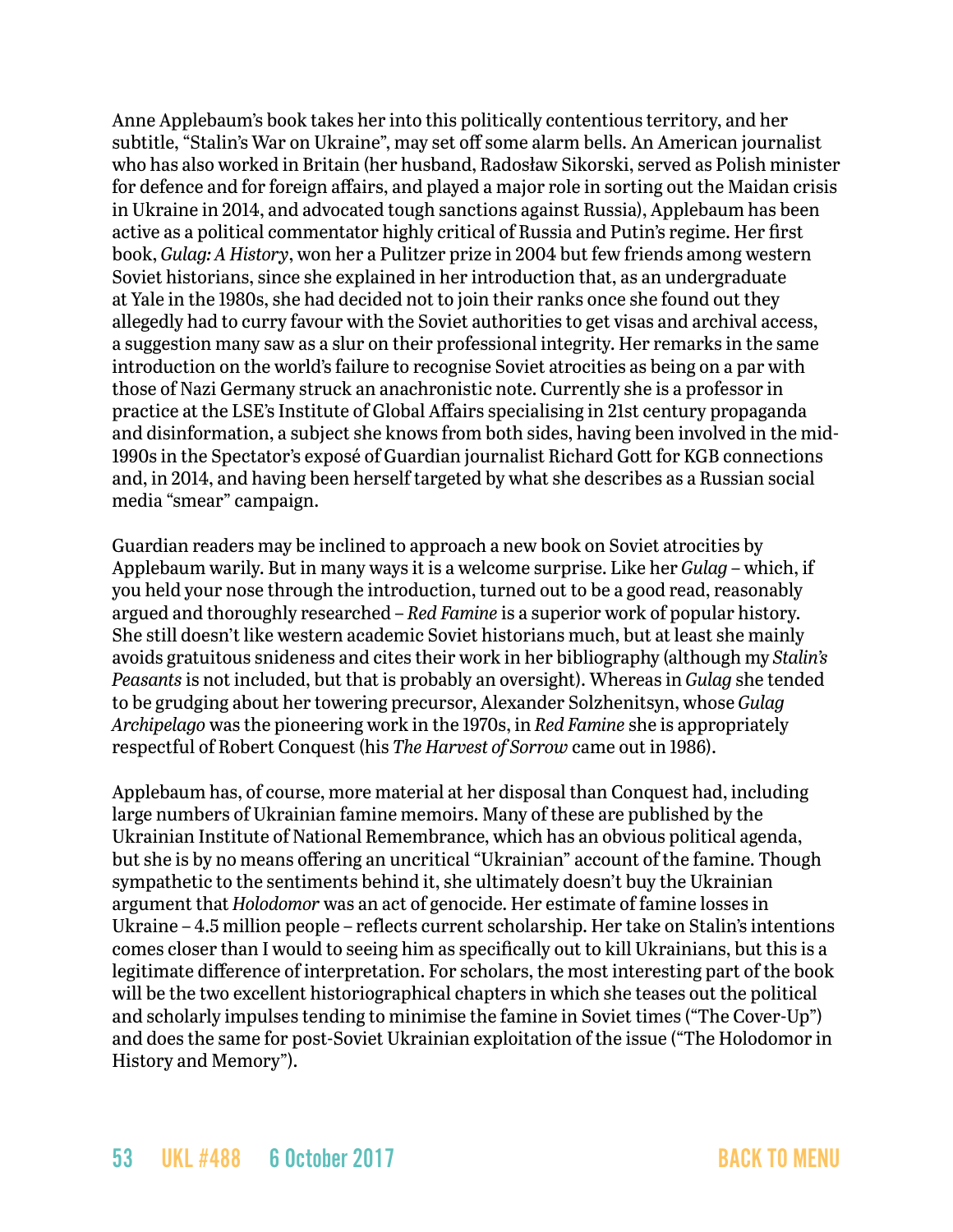The book has one odd quirk, namely its citation practice. As far as I can see, Applebaum has not worked in archives for this book (although she did for *Gulag*). Her footnotes are bulging with archival citations, however, because every time she quotes something from a secondary source that has an archival reference, she gives that as well – and then lists all these archives among the primary sources in her bibliography. This is not normal scholarly practice, though graduate students sometimes do it for effect before they learn better. But given that she was writing a popular history on a topic on which there is an abundance of recently published documents, memoirs and scholarly studies, there was no need for her to do original archival work in order to produce, as she has done, a vivid and informative account of the Ukrainian famine.

## <span id="page-53-0"></span>#20

## Anne Applebaum Responds to Sheila Fitzpatrick

- - - - - - - - - - - - - - - - - - - - - - - - - - - - - - - - - - - - - - - - - - - - - - - - - - - - - - - - - - - - - - - - - - - - - - - - - - - - - - - - - - Facebook, 27 August 2017 <http://bit.ly/2ywy0tI>

As an author who also writes reviews, I generally try to avoid responding to reviews of my own books. But Sheila Fitzpatrick's review of my new book, Red Famine, in the Guardian on Saturday does contain two extraordinary factual errors which I feel should be corrected, not least because the book is not yet available in the UK, and won't be available in North America for a couple of months.

First, her statement that "Applebaum has not worked in archives for this book" is astonishing: The book is based on hundreds of archival documents, some found by myself and my research assistant, others found by other Ukrainian researchers and published in the huge document collections (these are primary, not secondary sources) that have been compiled in Ukraine over the past decade. In my bibliography, I deliberately included all of the archives that are referred to in all of the footnotes, precisely in order to counter any suggestion - and there have been many such charges in the past - that the voluminous Soviet archival record of the famine is trivial or false.

Secondly, and more importantly, she states that I "ultimately [don't] buy the Ukrainian argument that the Holodomor was an act of genocide." That is exactly the opposite of what I wrote - 180 degrees of difference. My argument is that the famine fits perfectly into the original definition of genocide, as conceived by the legal scholar Raphael Lemkin. Indeed, the central argument of my book, which she does not ever address in her review, is that Stalin intentionally used the famine not only to kill Ukrainians but to destroy the Ukrainian national movement, which he perceived as a threat to Soviet power, and to destroy the idea of Ukraine as an independent nation, forever.

I also explain that, during the United Nations debate about the genocide convention in the 1940s, the Soviet delegation altered the legal definition precisely in order to avoid the